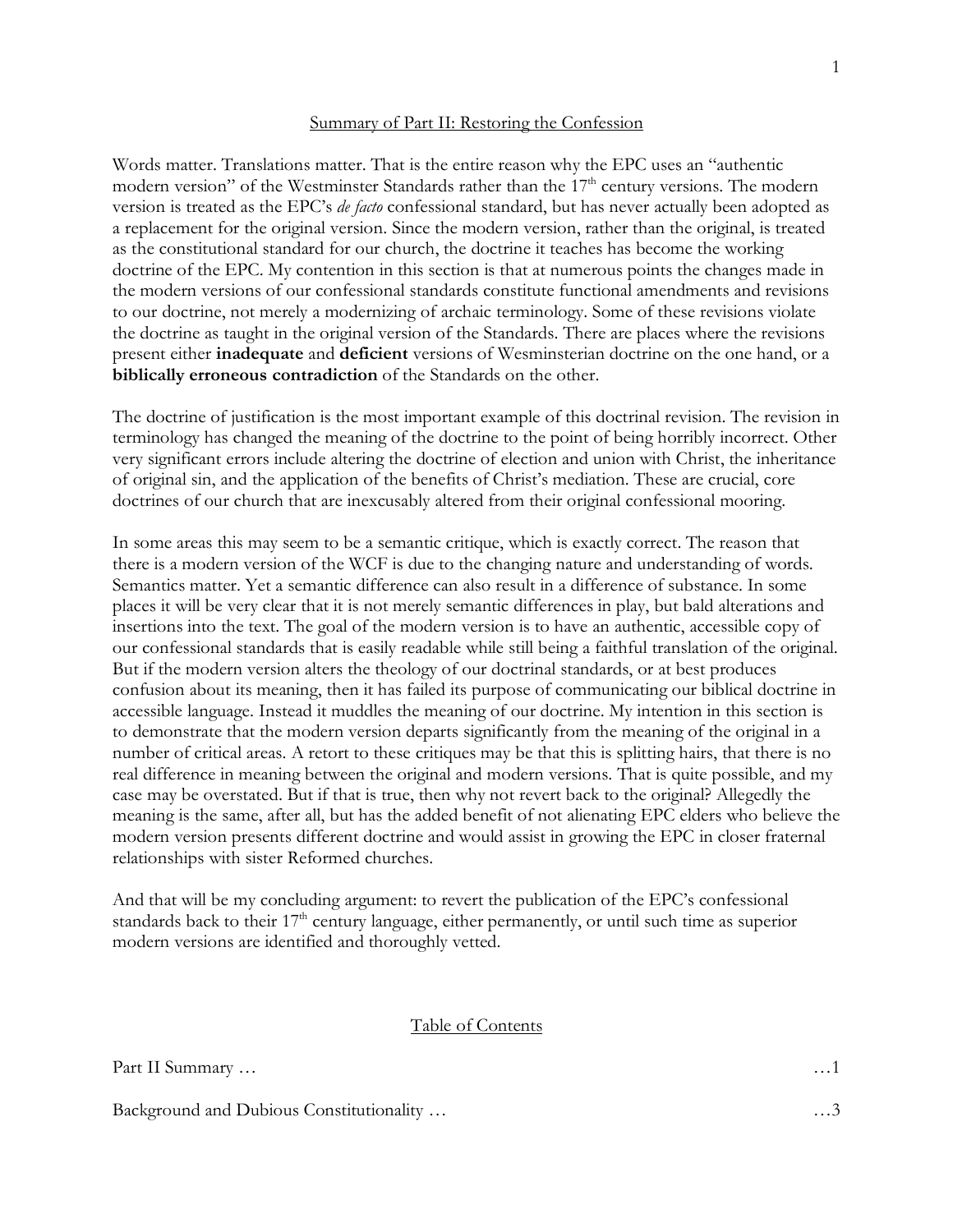| The Doctrine of God                                           | $\ldots 7$  |
|---------------------------------------------------------------|-------------|
| The Imputation of Sin                                         | $\dots$ 10  |
| Redemption Accomplished and Applied                           | $\dots 17$  |
| Word and Sacrament                                            | $\dots$ 24  |
| The Church                                                    | $\ldots$ 30 |
| Part II Conclusion                                            | $\ldots$ 33 |
| Appendix II (Full list of meaningful translation differences) | $\dots$ 35  |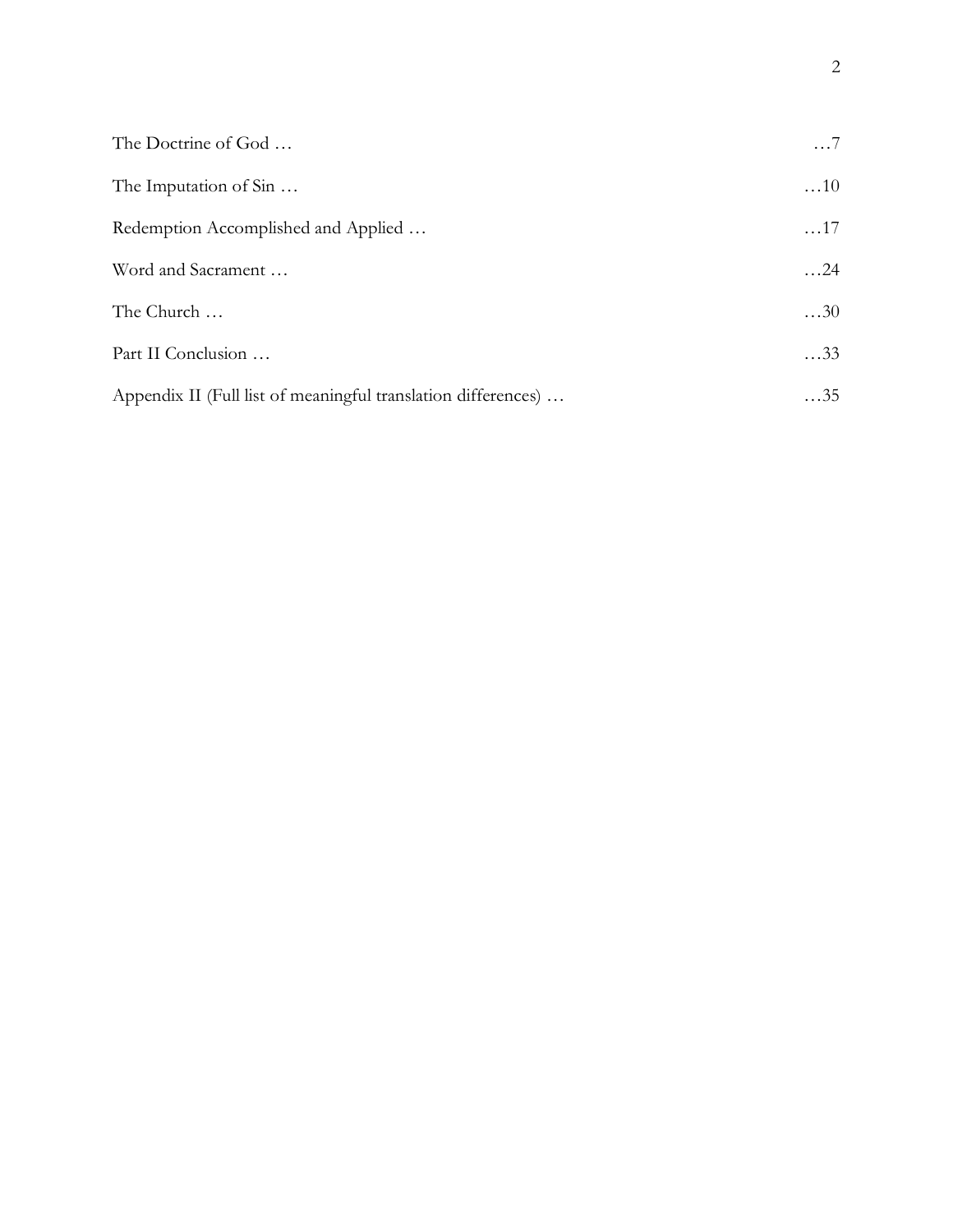#### Background and Dubious Constitutionality

The EPC's 3rd General Assembly, held in 1983, received an ascending overture ("Overture D") which sought to provide clarification on the version of the Westminster Standards which were the actual constitutional standard of the EPC. <sup>1</sup> This overture not only identified which various amendments it argued should be considered constitutional, but also urged the EPC to adopt a modernized version of the WCF as its official confession of faith.2 Overture D was referred to the Permanent Judicial Commission (PJC) by the General Assembly,<sup>3</sup> who resubmitted it with their recommended adjustments to the 4<sup>th</sup> GA in 1984.<sup>4</sup> The PJC recommended that Overture D, along with some alterations by the PJC, be approved by the General Assembly. This recommendation was approved by the Assembly. 5

The wording of Overture D and the subsequent PJC recommendation adopted by the GA are critical. Overture D petitioned the General Assembly to *adopt* the WCF in the modern language edition. The recommendation from the PJC passed by the General Assembly authorized *printing* the modern language edition of the WCF.<sup>6</sup> Similar language was used with the modern language version of the catechisms. The modern language version of the WSC was *endorsed* for addition in the denominationally published BOO.7 The modern language version of the WLC was similarly commended, and its *publication approved*.<sup>8</sup> The 28<sup>th</sup> GA in 2008 approved a recommendation from the

1 *Minutes of the Third General Assembly of the EPC*, Overture D, page 14.

<sup>2</sup> Kelly, Douglas F., Hugh McClure, and Philip B. Rollinson. *The Westminster Confession of Faith: An Authentic Modern Version*. 2nd ed. Signal Mountain, Tenn: Summertown, 1984. The initial overture from the 3rd General Assembly in 1983 had recommended *The Westminster Confession of Faith: A New Edition* published by Attic Press (1979), but these two versions are essentially the same and edited by the same people. The version adopted in 1984 is in reality the second edition of the version published in 1979. The EPC has not varied from publishing the second edition, though Kelly, McClure, and Rollinson have published a third edition (1988) and fourth edition (2004). The third and fourth editions only vary from the second in the commentary, arrangement of prooftexts, and identification of various denominational tweaks of the WCF. Hereafter, "modern" or "modern language version" refers to the Summertown edition of the WCF, P&R edition of the WSC, and modernized WLC, as otherwise explicitly amended by the EPC.

<sup>3</sup> *Minutes of the Fourth General Assembly of the EPC*, Appendix G, page 177.

<sup>4</sup> *Ibid*., 178.

<sup>5</sup> *Ibid*., 13, 15.

<sup>6</sup> The Acts of Assembly appended to the BOO states that in AoA 84-01 that the "General Assembly shall *print* the Summertown edition of the **Westminster Confession of Faith**…(italics added)."

<sup>7</sup> *Minutes of the Seventh General Assembly of the EPC*, minutes 7-36. The official 'Preface' to the EPC's confessions only states that subsequent to 1988 that the modern English version of the WSC came into popular use. The modern version of the WSC was first published in 1986. It is still under copyright. Kelly, Douglas F., Philip B. Rollinson, and Frederick T. Marsh. *The Westminster Shorter Catechism in Modern English*. Phillipsburg, NJ: Presbyterian and Reformed Pub., 1986. This copyright prevents the EPC from distributing free versions of the WSC.

<sup>8</sup> *Minutes of the 24th General Assembly of the EPC*, minutes 24-45, page 79, 250. It was commended and its publication authorized. The official 'Preface' to the EPC's confessions only states that the WLC was "approved." It is notable that on the EPC website both the WLC and WSC are offered in original and modern English, while the WCF is not. The EPC website erroneously states that the EPC "adopted" the modern language version of the WCF in 1984, which is likely the reason for this asymmetry.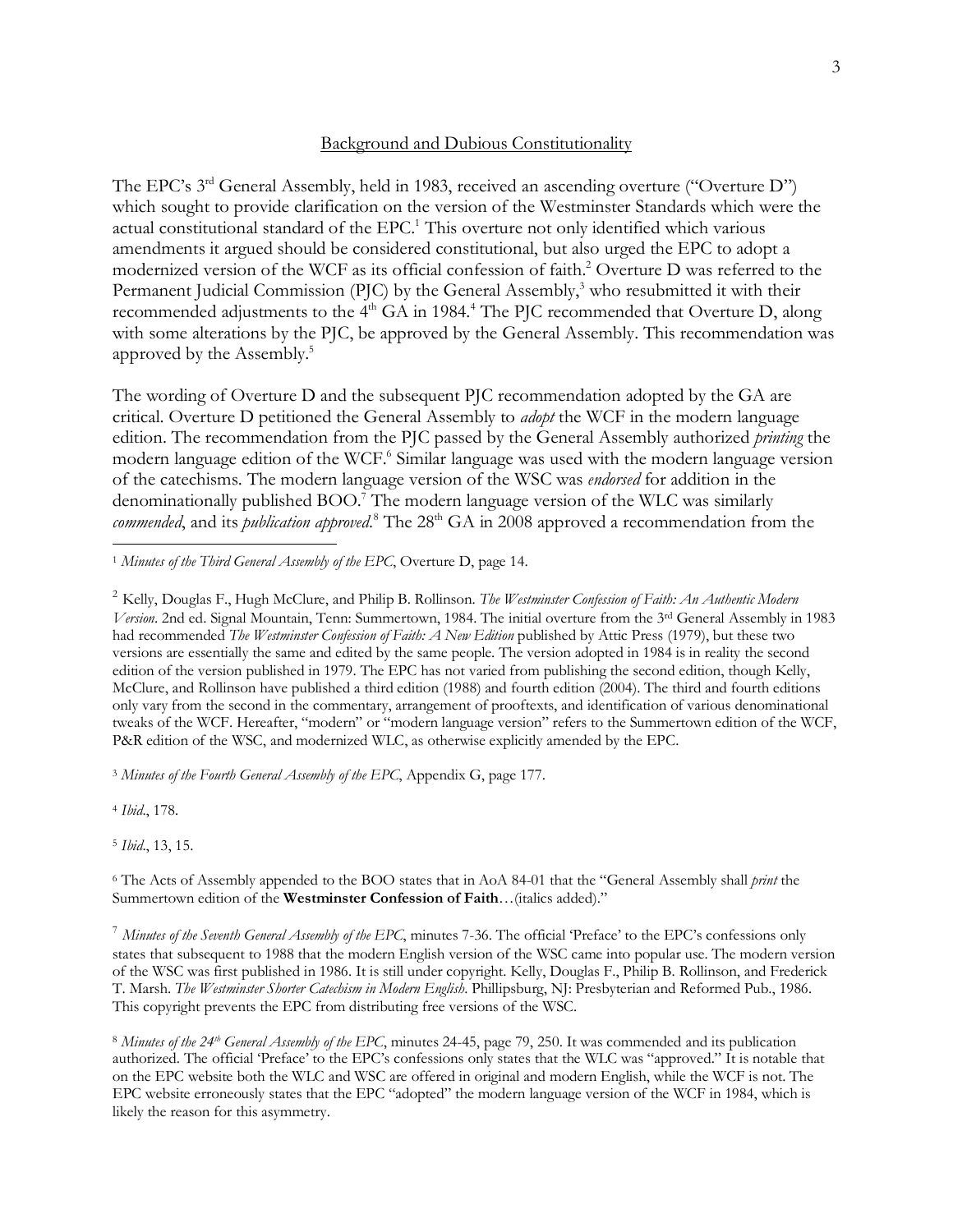Committee on Christian Education and Publication that established the EPC's current printing standards for our constitutional documents. This recommendation explicitly superseded the publication guidelines attached to the endorsement and commendation of the WSC and WLC, but does not explicitly identify the modern language versions of the Westminster Standards *as* our constitution, only that the modern language version *of* our constitution was to be published.<sup>9</sup> This recommendation only modified printing standards, not the constitutional status of the modern language version of the Westminster Standards.

### To put it simply: the EPC has never officially voted to adopt the modern language of the Westminster Standards as the official version of our constitution. **Therefore, the original language version of the Westminster Standards, as expressly amended by the EPC, remain our official constitutional standard.**

This can be demonstrated in a few other ways. First, Overture D was seeking clarification for which version of the Westminster Standards were the constitutional standard of the EPC. This clarification was needed for two reasons: 1) The WCF, WLC, and WSC were *already* the constitutional confessional standard of the EPC, and 2) The Westminster Standards had been amended numerous times by the UPCUSA and PCUS prior to the formation of the EPC.<sup>10</sup> Since the Westminster Standards were part of the EPC's constitution prior to the approval of their modern language versions, any alteration of the Standards would have required a constitutional amendment, a process which includes approval by three-quarters of the presbyteries. This process did not occur, which means that the original constitutional standard (the original language version of the Westminster Standards as otherwise amended) remains in place.

Second, there are places where the modern language versions disagree with the originals. These disagreements are not "merely" semantic differences, but differences of substance. There are two possible solutions when the modern and original versions disagree. The first possibility is to compare the versions, and to defer to the original's meaning. In this case, we admit that the original takes priority over the modern version, meaning that the original remains the constitutional standard for our church. The second possibility is to side with the meaning of the modern version against the original. This possibility would require that the constitution have been explicitly amended, and since that has not occurred, the modern version can never take precedence over the original.

#### In summary:

 $\overline{a}$ 

- 1. When the EPC formed in 1981 the original language versions of the Westminster Confession and Catechisms were part of its constitutional standards. The EPC never voted to adopt the modern language version of the Westminster Confession and Catechisms as our official confessional standard, and there is no evidence that such a change ever occurred.
- 2. At its 3<sup>rd</sup> General Assembly in 1983, the EPC received an overture requesting that a modern language version of the WCF be *adopted*. This overture was sent to the PJC, and in 1984 at

<sup>9</sup> *Minutes of the Twenty-Eighth General Assembly of the EPC*, page 26, 74, 172, 360.

<sup>10</sup> See Part I of this series for an in-depth discussion of this point.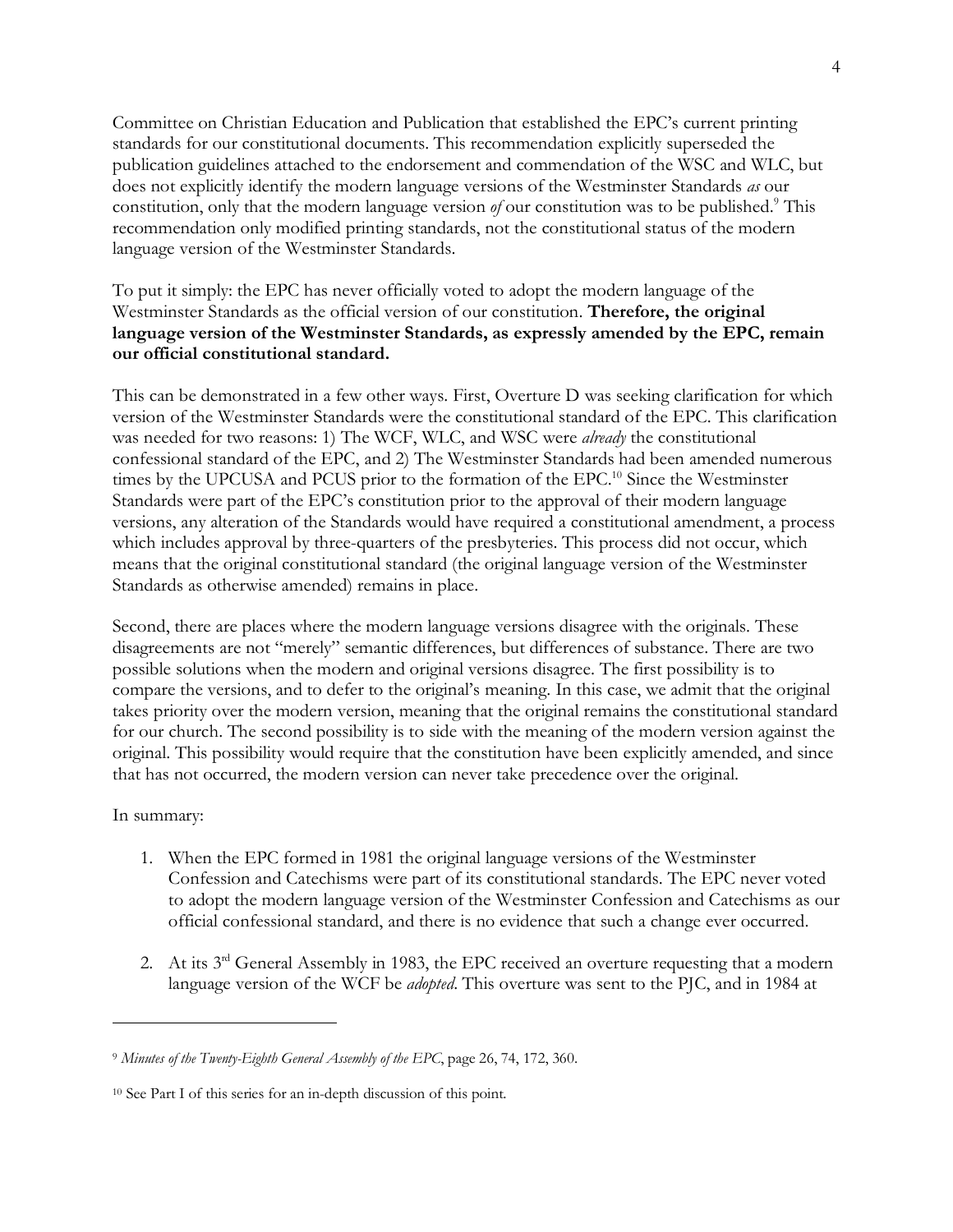the 4<sup>th</sup> General Assembly the PJC approved the modern language version and recommended that it be printed. The GA approved its *printing* and never voted on *adopting* it.

- 3. In 1986 the modern language version of the WSC was published by a third party. By the EPC's  $8<sup>th</sup> GA$  in 1988 the modern language version of the WSC was in common use. In response to this, the Theology Committee recommended that the modern language version of the WSC be *produced* by the EPC, which never voted on *adopting* it.
- 4. In 2004 the EPC was approached by the publishers of the modern language version of the WLC. The Theology Committee recommended to the  $24<sup>th</sup> GA$  the modern language version of the WLC be *commended* and its *publication approved*, and the EPC never voted to *adopt* it.
- 5. Points 2-4 show that the EPC has only voted to commend and approve the publication of the modern language version of the Westminster Confession and Catechisms, not adopt them. The PJC even went so far in 1983-84 as to change the language from *adopt* to *print*.
- 6. Since the Westminster Confession and Catechisms were the constitutional standard of the church prior to the approval and publication of the modern language versions, adopting them as a revision or replacement to the original language versions would have required a constitutional amendment rather than an act of assembly. This process never occurred  $(50\% + 1 \text{ majority in one GA}, 75\%$  approval of presbyteries over the next year,  $50\% + 1$ majority in the subsequent GA) as it has for every other confessional revision. Therefore, the modern language versions are not the constitutional standard of the EPC.
- 7. Where there are differences between the original language and modern language versions of the Westminster Confession and Catechisms there are two possibilities:
	- a. If they disagree and deference is given to the meaning of the original language version, this shows that the original language version trumps the modern version because the original remains the constitutional standard of the EPC.
	- b. If they disagree and deference is given to the meaning of the modern version, this shows that an actual revision has taken place, which would have required a constitutional amendment. Since no such amendment process occurred, the original language version remains the constitutional standard of the EPC.

A few other North American Presbyterian denominations have published modern language versions of the WCF as well. In the early 1990s the RPCNA, with input from the PCA, published a modern language version of the WCF.<sup>11</sup> In 1993 the OPC produced a modern language "study edition" of the WCF.<sup>12</sup> The  $4<sup>th</sup>$  edition of the Summertown version of the WCF used by the EPC describes this edition by the OPC as "very conservative,"13 which makes one wonder how the version used by the

 <sup>11</sup> https://www.crownandcovenant.com/product\_p/ds110.htm.

<sup>&</sup>lt;sup>12</sup> Commentary on this version can be found here https://www.opc.org/documents/MESV.html. The modern version can be found here: https://www.opc.org/documents/MESV\_frames.html.

<sup>13</sup> Kelly, Douglas F., Hugh McClure, and Philip B. Rollinson. *The Westminster Confession of Faith: An Authentic Modern Version*. 4th ed. Signal Mountain, Tenn: Summertown Texts, 2004, page xv.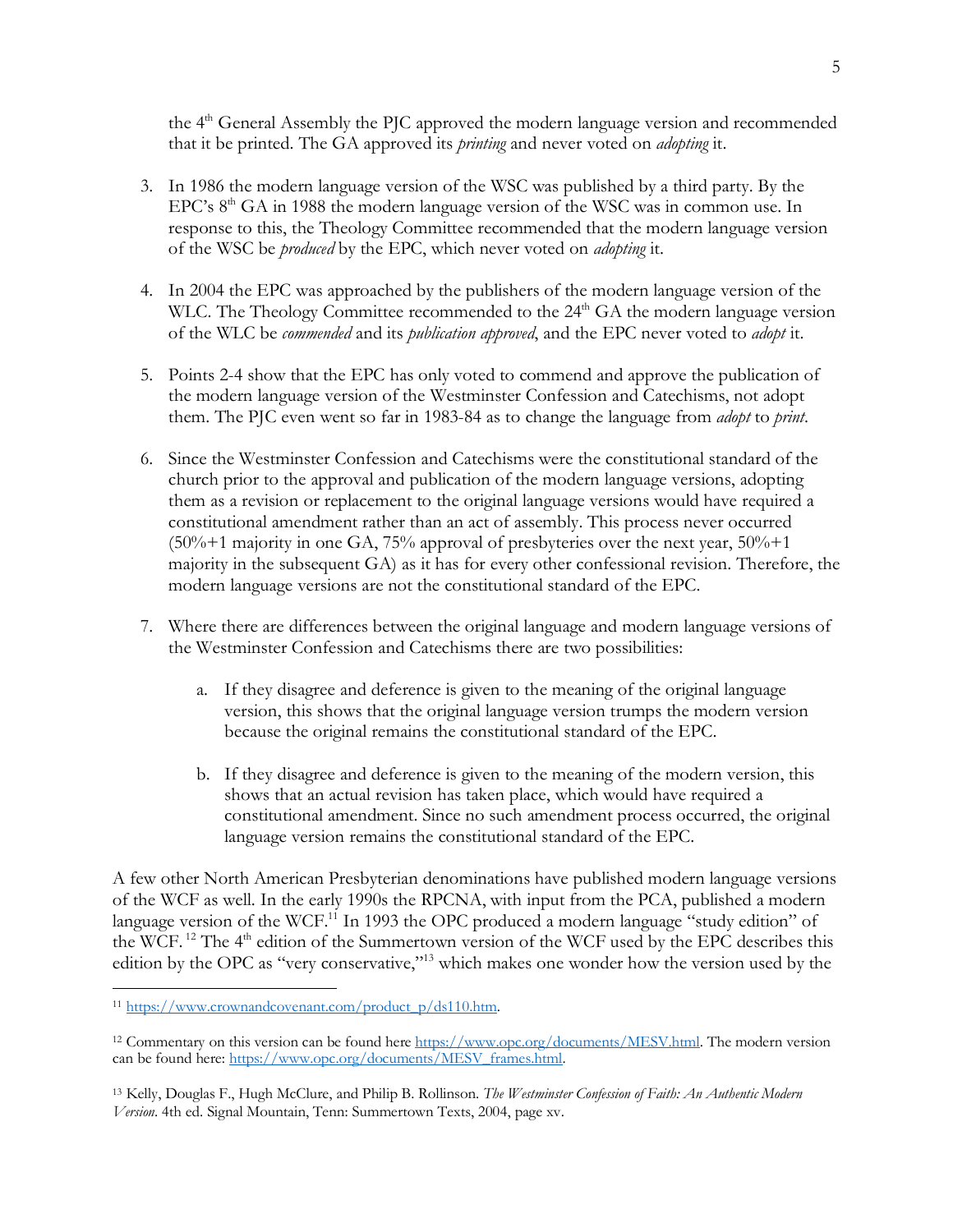EPC would be described. The OPC also created a committee in 2018 tasked with modernizing all of the Westminster Standards.14 This possibility elicited a number of responses from within the OPC and PCA (which uses the OPC's version of the Standards). A number of arguments against this modernizing of the confession have been marshalled, and some of the fears of those arguments can find their validation in the EPC's modern language versions. These recent critiques fall into three categories: Catechisms are to be memorized and *then* studied, synonyms are rarely purely synonymous, and there remains a need for pan-generational fellowship.<sup>15</sup>

It is the concern over synonyms to which the remainder of this section will be devoted. Our Presbyterian system does not recognize something becoming constitutional simply by acceptance. While the modern language version of the Standards may be in common use, that usage does not make them actually constitutional, nor are there any constitutional grounds in the BOO for the EPC or its committees to rule that the modern language versions are constitutional due to that widespread usage. Even so, some may argue that the modern language versions are still helpful whether or not they are constitutional. What follows is a demonstration that the difference between the original and modern versions of the Standards is not a synonymous difference, but a difference in definition and substance. In too many instances the modern language versions present either a **deficient** or **biblically erroneous** change in the Standards. These changes are significant enough that the EPC should not only reaffirm that the original language versions remain our constitutional standard, but retract our affirmation of the modern language version so that they no longer function as an alternative, *de facto* constitution for our church.

There are also a number of instances where the rationale for updating the language is unclear, but the changes do not go so far as to meaningfully alter the doctrine of the Westminster Standards. Yet, these changes are still often arbitrary and without basis in the originals. For example, the modern version of WLC 172 replaces "Lord's Supper" with "communion," but only makes this change in one other place, a single line in WLC 175. "Communion" is replaced with "fellowship" in WCF 4.2, 6.2, 26.1-2, WLC 20, 27, 63, 90, and 162. But "communion" is left intact in a dozen places where its use is identical to the places where it was replaced. This gives the Standards a random, haphazard feel. There is not a consistent pattern for why some phrases and terms are "updated" for modern readers while other instances of the same phrase remain unchanged. WCF 2.2 declares that God is "the fountain of all being." This evocative image of God's relationship to his creation is modernized to "the source of all being." Is the term "fountain" so unclear to modern readers that it needs to be replaced with "source"? Does "source" do the poetic justice of "fountain"? The modern version replaces the term "virtue" with "power" in a few instances (e.g. WCF 8.6, 13.1, 14.2, WLC 69) where it seems to mean "on the basis of, or a benefit of something" rather than power, while leaving the term in place in similar contexts, such as WLC 87. "Elect" is swapped out for "chosen ones" in WLC 154; is the biblical term "elect" too difficult for modern readers? The irony is that this changes also occurs in WCF 3.6 and 3.8, while the term elect is still retained in other parts of those same sections. It seems that changes were often made because that was expected of the translators, not because it actually brought the language of the Standards up to date.

 $\overline{a}$ 

<sup>14</sup> http://opc.org/GA/85th\_GA\_rpt.html.

<sup>&</sup>lt;sup>15</sup> See this article in *Ordained Servant Online* by T. David Gordon: https://opc.org/os.html?article\_id=758.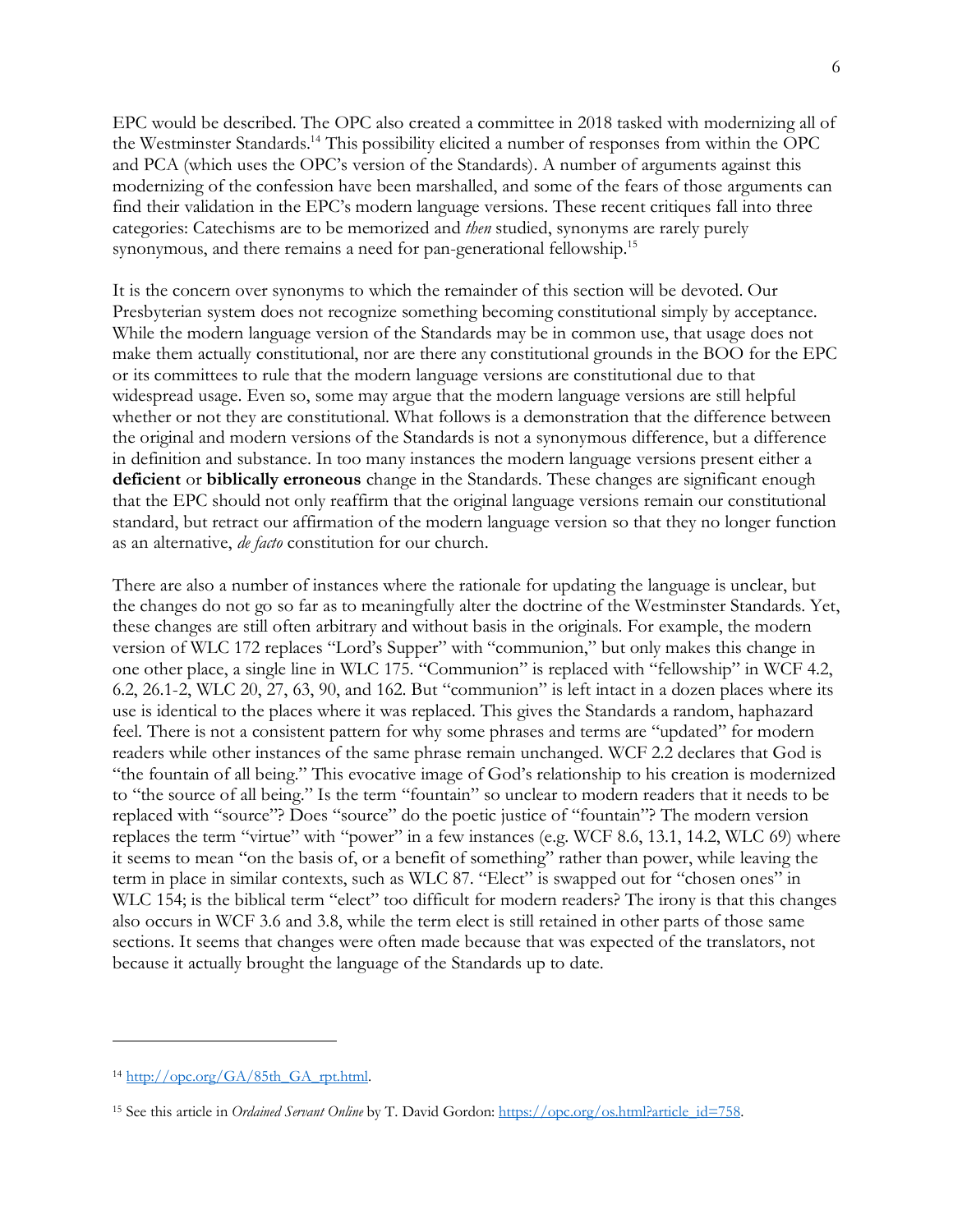#### The Doctrine of God

The doctrine of God has been changed and made **deficient** in the modern language versions, and possibly a **biblically erroneous contradiction** of the original Standards in the second example below.

The first example is found in the descriptions of who God is and what his attributes are. When listing God's attributes, the original says that God is 'most' while the modern says 'completely.'

WCF 2.1, original: most wise, most holy, most free, most absolute; working all things according to the counsel of his own immutable and most righteous will, for his own glory; most loving, gracious, merciful, long-suffering, abundant in goodness and truth.

WCF 2.1, modern: completely wise, completely holy, completely free, and completely absolute. He works everything according to the purpose of his own unchangeable and completely righteous will for his own glory. He is completely loving, gracious, merciful, and long-suffering.

WLC 7, original: most wise, most holy, most just, most merciful and gracious.

WLC 7, modern: completely wise, completely holy, completely just, completely merciful and gracious.

It is of course true that God is completely loving. He is totally loving in all his being. But 'completely' has a different meaning than 'most.' To be completely something is to be that thing thoroughly, which God is in his attributes. But to be most something is to not only be that thing thoroughly, but to be the greatest exemplar of that thing. God is archetypically holy: the one who is thoroughly and totally holy, whose holiness cannot be exceeded and sets the pattern for all to whom he communicates his attributes.

The doctrinal difference is not in 'completely' being incompatible with 'most'; anyone who affirms that God is most just would by definition also affirm that he is completely just. The doctrinal change lies in the deficient language of the modern version: 'completely' gracious does not completely describe God as 'most' gracious. The modern version presents a different definition of who God is, that while not inconsistent with the original, neither says nor means what the original does.

It is not like the term 'most' is archaic to the modern reader. The average American could pick up the difference between completely and most, even while still affirming that God is completely just. There is no reason for this change, and appears to have been made for the sake of making an "authentic update." This is doctrinal change by sloppiness.

This is a serious adjustment on the part of the modern version, not simply because of the difference between 'completely' and 'most', but because of *who* possess these attributes. These clauses from the WCF and WLC are part of our confessional definition of what God is. To downgrade the definition of God, with no apparent warrant or need, reveals a theological carelessness.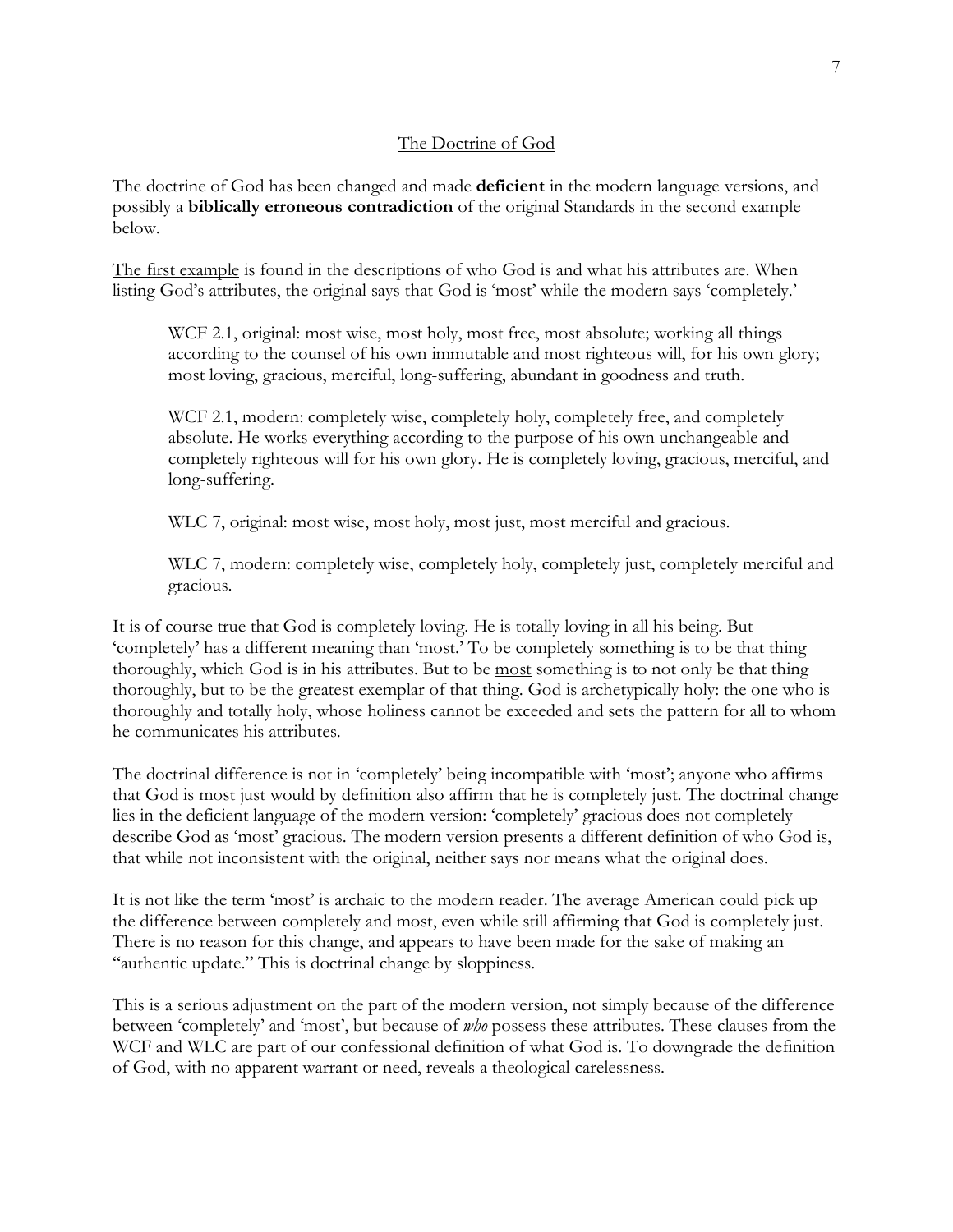The second example is found in the description of God as Trinity in WCF 2.3. The original states, "…the Father is of none, neither begotten, nor proceeding; the Son is eternally begotten of the Father; the Holy Ghost eternally proceeding from the Father and the Son." This is the historic manner of describing the Trinitarian dynamic, reflecting the Nicene Creed from the Council on Constantinople (381), the western addition of the *filioque* clause, and the Athanasian Creed.

The modern version states, "The Father *exists*. He is not generated and does not come from any source. The Son is eternally generated from the Father, and the Holy Spirit eternally comes from the Father and the Son (emphasis added)."

It is disheartening that the historic catholic language of begetting and proceeding was replaced by generation and "comes from." But the doctrinal problem arises from God the Father being distinguished from the other two persons of the Trinity because he *exists*. Of course God the Father exists and has that existence eternally, and we should enthusiastically confess that. But we should also be able to confess with enthusiasm that both God the Son and God the Spirit exist eternally as well. The modern version of the WCF throws that into doubt.

WCF 2.3 was intended to distinguish between the members of the Trinity, which is why the original version uses the catholic language of "the Father is of none." When the feature that distinguishes the Father from the Son and Spirit is the existence of the Father, the logical implication is that the Son and the Spirit do not exist eternally, but find their existential origin in the Father. This is heresy that smacks of Adoptionism, Arianism, and the errors of the pneumatomachians. Clearly the modern version of the WCF was not espousing these errors, but the language used is inappropriate for distinguishing the persons of the Trinity.

The historic catholic language can still be employed in modern English; the modern version of WLC 10 says, "From all eternity, the Father begets the Son; the Son is begotten by the Father, and the Holy Spirit proceeds from the Father and the Son." This demonstrates that the changes made to WCF 2.3 in the modern version are unnecessary for the doctrine to be clear to modern readers.

The third example relates to God's providence and the Christian's assurance of salvation. The 18<sup>th</sup> century English hymnodist William Cowper famously penned the hymn "God Moves in a Mysterious Way," which includes the stanza:

Judge not the Lord by feeble sense, But trust Him for His grace; Behind a frowning providence He hides a smiling face.

A frowning providence is a poetic way of describing poor circumstances and suffering. God is in control, and even though conditions are bleak, God still smiles upon his children. We trust not because of the situations we find ourselves in, no matter how dire, but because of his grace shown us in Christ. Lack of pleasant circumstances do not mean that God is absent, but dire times do remind us that we require the light of God's favorable providence for any and all good things. This is the idea of Numbers 6:24-26, and how the Puritans spoke of the "light of God's countenance."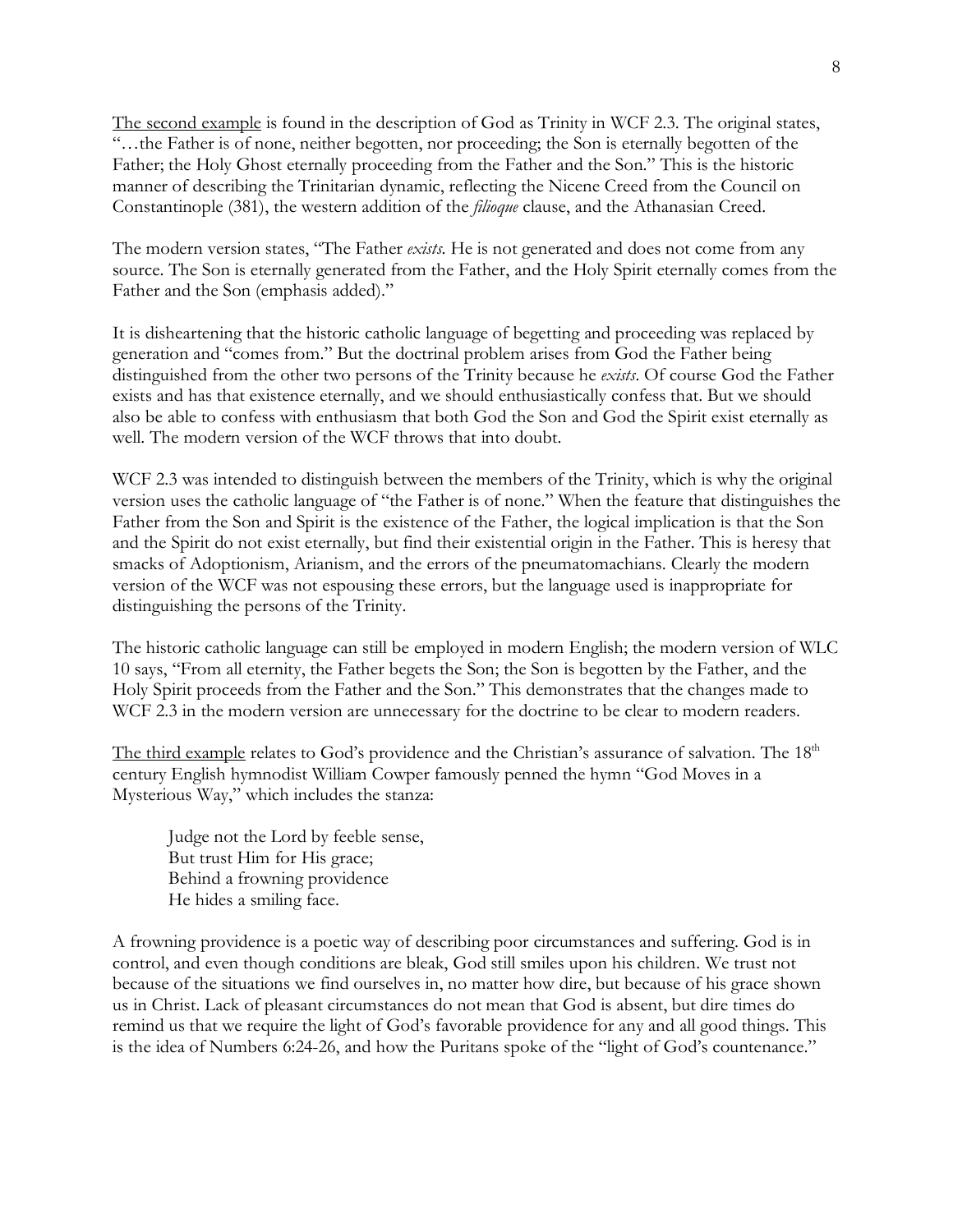For God to shine his face upon his people is to remove the "frowning," suffering-inducing providences in life that so often characterize it.16

There are three instances where the phrase "light of his [God's] countenance" is used in the WCF and WLC, all in conjunction with assurance of salvation (WCF 11.5, WCF 18.4, and WLC 81)<sup>17</sup>. Those who are justified may have an assurance of salvation, but sometimes due to sin or God's good providence his people may not possess a sense of assurance. This lack of assurance can be caused by God withdrawing the light of his countenance, resulting in providential suffering. However, that phrase is replaced in the modern version with, "not have a sense of his presence with them," "from God's withdrawing the sense of his presence," and "from losing the sense of God's favor."

The objective reality of suffering as a result of God's providential action (withdrawing the light of his countenance) is a reduced to the subjective sense of God's favor. Not feeling a sense of God's presence or favor can be a way in which God's withdraws the light of his countenance, but it is a small portion of what the original phrase can encompass. This change in language may not undermine the doctrine of the original Confession, but it does it a disservice by presenting an insufficient understanding of how the Christian's assurance can be shaken, and the role God's providence plays in that. The modern word choice also reflects the pervasive shift from the objective language of God's action of the original to the subjective experience of the human individual in the modern.

 <sup>16</sup> This is the view of Westminster Divine Anthony Burgess in his work *Spiritual Refining*. See Beeke, Joel R. "Loss of Assurance." *Tabletalk*, July 31, 2016. This article can be found online here

https://tabletalkmagazine.com/article/2016/07/loss-assurance/ and here https://www.ligonier.org/learn/articles/lossassurance/. A more developed version of this argument can be found in Murray, John. *Behind a Frowning Providence*. Edinburgh: Banner of Truth Trust, 1990.

<sup>&</sup>lt;sup>17</sup> WLC 81 actually says that a Christian's assurance may weakened by a number of avenues, including "manifold…desertions" which is taken in the modern version as "withdrawing the light of his countenance." Regardless of the specific wording, comparing WLC 81 to WCF 18.4 shows that "desertions" has the same meaning as "withdrawing the light of his countenance."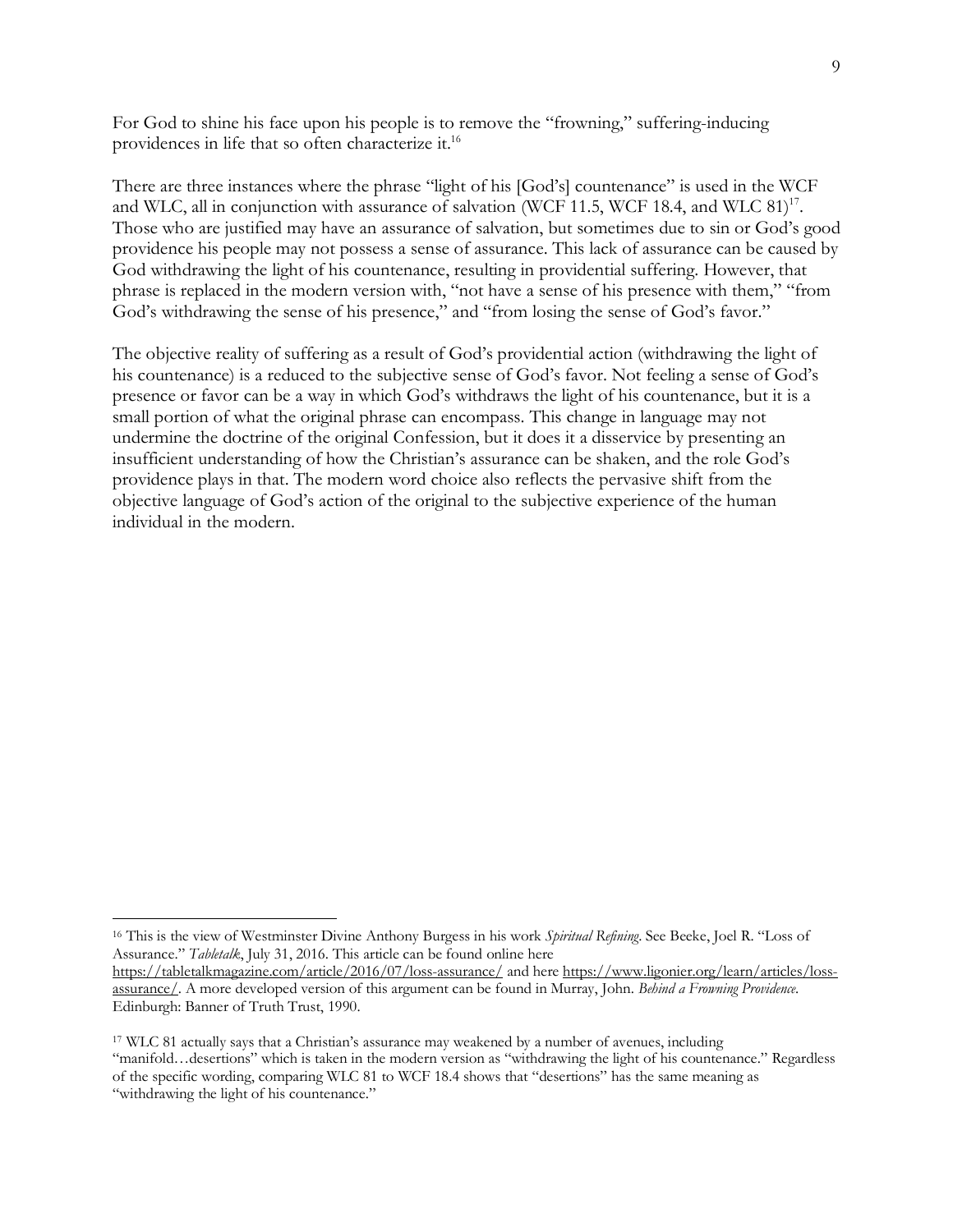#### The Imputation of Sin

The doctrine of sin, particularly in how sin is imputed from Adam to humanity, is altered in significant ways in the modern language version of the WCF and WLC.<sup>18</sup> The language of the original version supports an immediate imputation of sin from Adam to his posterity by virtue of his federal headship. By contrast, the modern version teaches a mediated imputation of sin, where Adam's sin is passed down to all of his posterity by virtue of their physical generation from him. The result is a **biblically erroneous contradiction** of the original Standards.

Immediate imputation is the doctrine that the guilt of Adam and Eve's sin is conveyed to all of humanity directly, without any mediating steps along the way. This is due to Adam's role as the federal, covenantal head of all of humanity.

Mediated imputation is the doctrine that the guilt of Adam and Eve's sin is conveyed to all of humanity through intermediaries, namely the parents of children regressing all the way back to Adam and Eve themselves. Adam and Eve convey sin to their descendants by virtue of propagating them, passing along the guilt of sin as a curse-induced trait of humanity. Sin is passed along to each subsequent generation in the same way as it was passed from Adam and Eve to their immediate children.

Traducianism is the doctrine that teaches that aspects of an offspring's soul are passed along from parent to child in the same way physical characteristics are passed along. Traducianism and mediated imputation are often intertwined, since sin is understood as a spiritual reality, and therefore transmitted spiritually in the soul from parent to child.

It needs to be shown that the two editions of the Confession teach different things. While the alterations to WCF 6.3 and WLC 22 directly relate to this issue, the changes are ambiguous enough as to not be definitive on the question. WLC 26, however, is changed enough so as to be clear in its differences from the original.

| Section                       | Original                        | Modern                          |
|-------------------------------|---------------------------------|---------------------------------|
| WCF 6.3: Of the Fall of Man,  | the guilt of this sin was       | the guilt for this sin has been |
| of Sin, and of the Punishment | imputed; and the same death     | imputed to all human beings,    |
| Thereof                       | in sin, and corrupted nature,   | who are their natural           |
|                               | conveyed to all their posterity | descendants and have            |
|                               | descending from them by         | inherited the same death in sin |
|                               | ordinary generation.            | and the same corrupt nature.    |
|                               |                                 |                                 |

<sup>&</sup>lt;sup>18</sup> In full disclosure, when I was ordained by the Presbytery of the Midwest of the EPC I was required to take an exception on this point, specifically because I upheld the meaning of the original language version and rejected the meaning of the modern version on the basis of agreeing with the original. My way of reading the original and modern versions, presented here, was affirmed explicitly by the Candidates Care Committee, and tacitly by the Presbytery by its approval of my exceptions. To my knowledge, this is the only instance where a court of the EPC has rendered judgment on the modern version of the WCF and WLC. It is for that reason that this section is provided with significantly more commentary from within the Reformed tradition.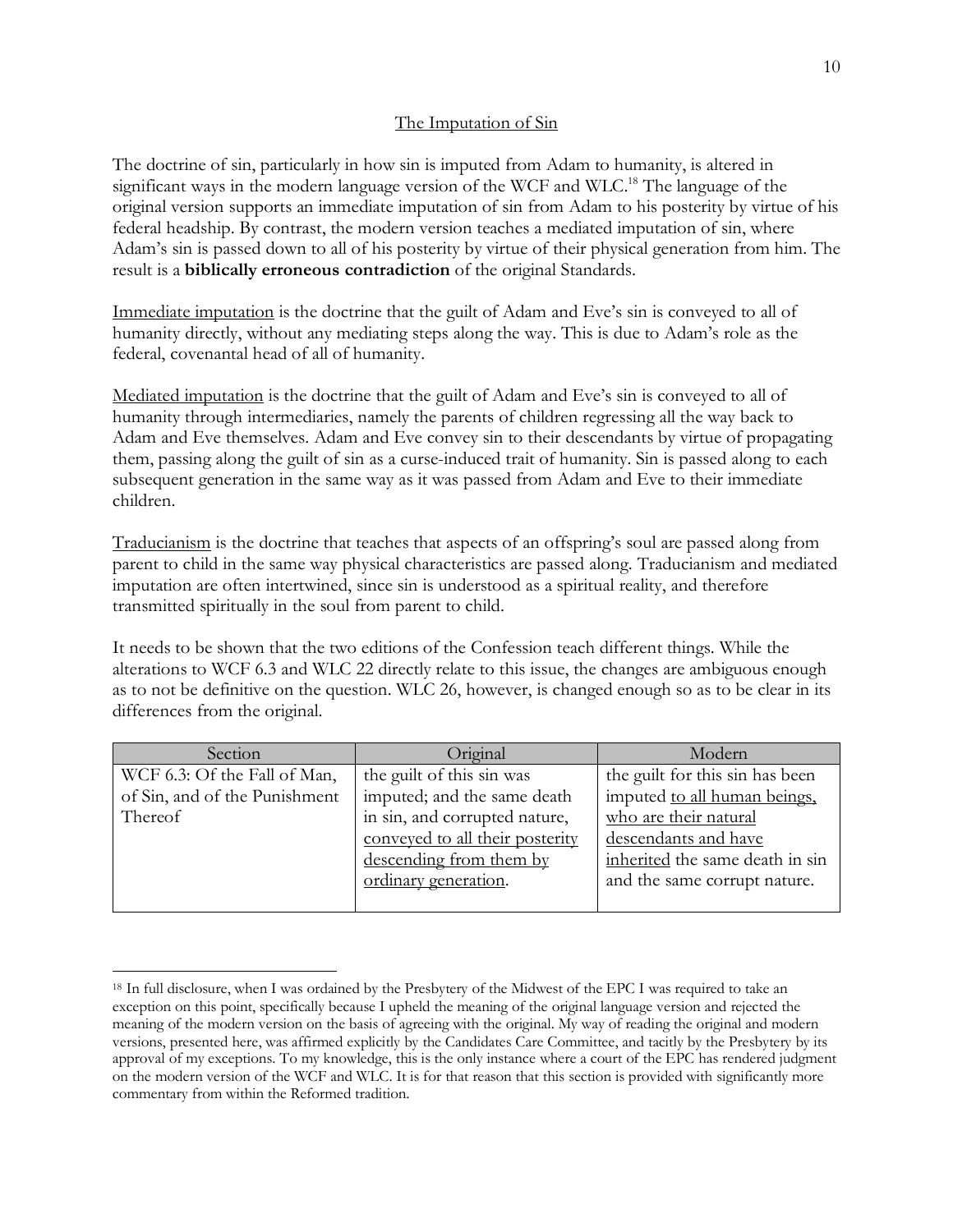| WLC 22 (original): Did all     | The covenant being made with     | Since the covenant was made      |
|--------------------------------|----------------------------------|----------------------------------|
| mankind fall in that first     | Adam as a public person, not     | with Adam as a general           |
| transgression?                 | for himself only, but for his    | representative of humanity.      |
|                                | posterity, all mankind           | not only for himself but also    |
| WLC 22 (modern): Did the       | descending from him by           | for his natural descendants, the |
| whole human race fall in that  | ordinary generation, sinned in   | whole human race sinned in       |
| first disobedience?            | him, and fell with him in that   | him and fell with him in that    |
|                                | first transgression              | first disobedience.              |
|                                |                                  |                                  |
| WLC 26 (original): How is      | Original sin is conveyed from    | Original sin passes from Adam    |
| original sin conveyed from our | our first parents unto their     | and Eve to their descendants     |
| first parents unto their       | posterity by natural generation, | by natural procreation, so that  |
| posterity?                     | so as all that proceed from      | all subsequent human             |
|                                | them in that way are conceived   | offspring are conceived and      |
| WLC 26 (modern): How is        | and born in sin.                 | born in sin.                     |
| original sin passed from Adam  |                                  |                                  |
| and Eve to their descendants?  |                                  |                                  |

The grammatical logic of WCF 6.3 is that sin is conveyed to all of Adam and Eve's progeny who descend from them by natural generation. The phrase 'ordinary generation' is not intended to communicate the mode of conveying sin, but to exclude all of their descendants by special generation, a category which only includes Jesus. The modern version, "imputed to all human beings, who are their natural descendants and have inherited," changes the meaning. The phrase "who are their natural descendants and have inherited…" is a subordinate adjective clause which describes the preceding independent clause, "the guilt for this sin has been imputed to all human beings." The grammatical logic of the modern version of WCF 6.3, along with WLC 22, is sufficiently ambiguous as to be easily understood as teaching that the guilt of Adam and Eve's sin was imputed to their posterity by *means* of natural procreation.

Any ambiguity is removed in the modern version of WLC 26. The original states that original sin is conveyed to all who proceed (i.e. find their initiation) from Adam and Eve by natural generation. "By natural generation…proceed from them in that way" is describing *who* receives the guilt of original sin, not the *how* of receiving that guilt. The modern version explains that sin is passed from Adam and Eve by procreation, thereby all following human offspring receive the guilt of sin. The grammar of the modern version clearly reads as a description of who receives the guilt of original sin *and* how that guilt is conveyed: "Original sin... passes to their descendants by natural procreation so that all subsequent human offspring…" A normal reading of the modern version of WLC 26 results in the understanding that sin is passed to Adam and Eve's descendants due to natural procreation.

Whereas the original version makes it clear that procreation is not the instrument of passing along sin ("so that all that proceed from them in that way [natural generation]"), the modern version does not ("so that all subsequent human offspring"). The original, by definition, excludes Jesus from the possibility of receiving the guilt of original sin since he did not "proceed from them in that way [natural generation]," but by the conception of the Holy Spirit. The modern version does not have this clarity: Jesus is one of the "subsequent human offspring." The reason the modern version stumbles in this way is due to its grammatical structure, which concludes that sin is passed on by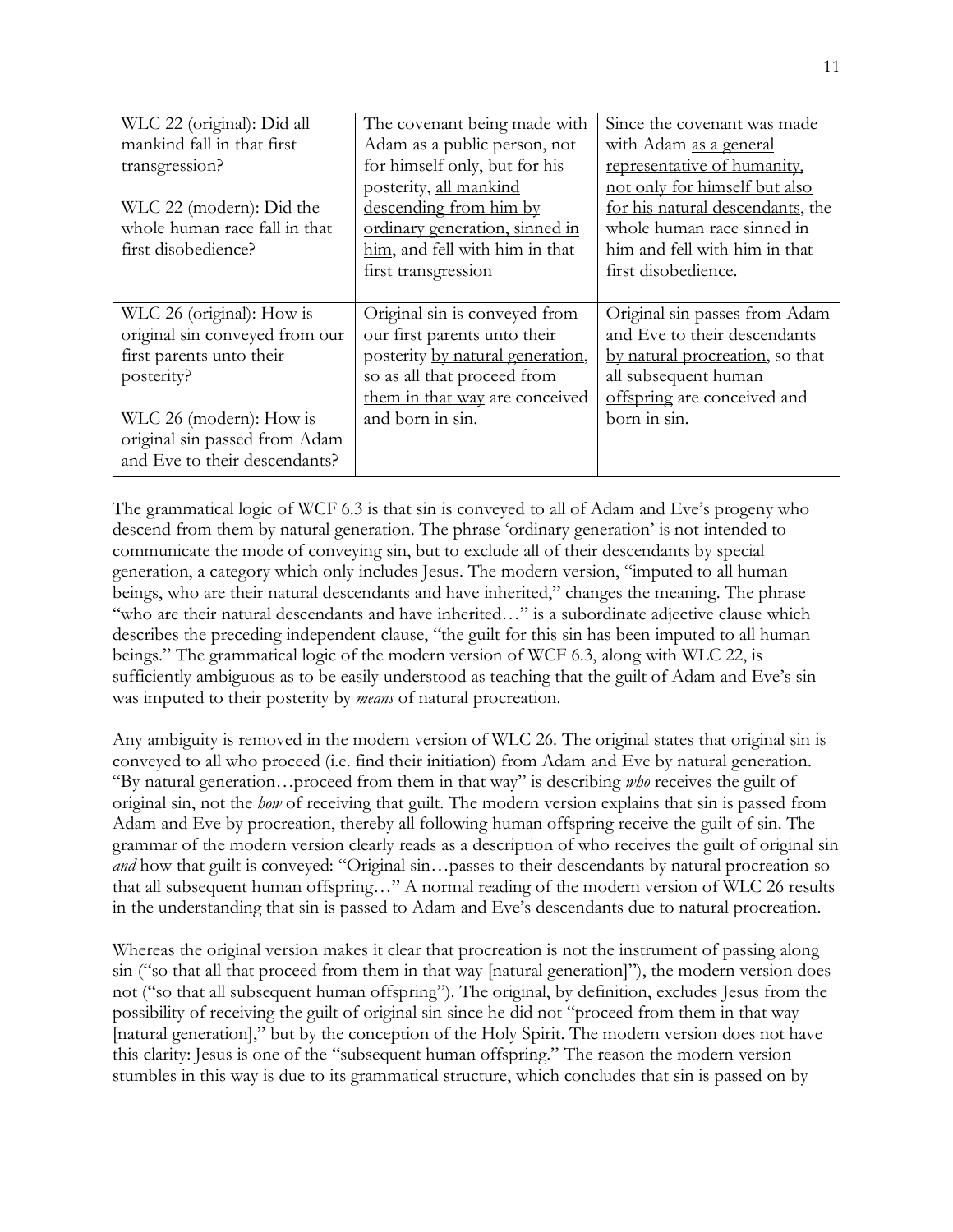procreation. The error of this possibility can only exist if the vocabulary chosen for the modern version was intended to communicate that sin is passed on by procreation.

The consensus position of the Reformed tradition is that Adam's sin is passed to his posterity by God imputing it to them on the basis of Adam's covenantal relationship to humanity, which was in turn established by God according to his wise judgment.

John Calvin in 2.1 of his *Institutes* argues against sin being passed physically, stating specifically in 2.1.7, "The cause of the contagion [original sin] is neither in the substance of the flesh nor the soul, but God was pleased to ordain that those gifts which he had bestowed on the first man, that man should lose as well for his descendants as for himself." God designated Adam as the representative of his descendants, and his fall affected his descendants precisely because he was their representative. Original sin is not passed biologically, nor through the soul's substance.

Zacharias Ursinus, author of the Heidelberg Catechism, stated in response to a hypothetical objection to his proposition that our corrupt nature is propagated and derived from Adam and Eve:

Original sin is neither transmitted through the body, nor through the soul but through the transgression of our first parents; on account of which, God even whilst he creates the soul, at the same time deprives it of original righteousness, and such other gifts as he conferred upon our first parents upon the condition that they should transmit them to, or lose them for, their posterity, according as they themselves should retain or lose them. Nor is God, by this act, unjust or the cause of sin; for this want of righteousness in respect to God who inflicts it on account of the disobedience of our first parents is no sin, but a most just punishment; although in respect to our first parents, who drew it upon themselves and their posterity, it is a sin.19

Ursinus is stating the exact principle as Calvin, and is doing so as an author of one of the premier confessional documents in the Reformed tradition.

The French Reformed Synod of Charenton (1644-1645) assessed the "moderate" Calvinism being taught at the Academy of Saumer in France and condemned the academy's teaching of mediated imputation as heretical. Saumer was the origin point of Amyraldism, and following the Synod of Charenton, the Swiss Reformed churches produced the Helvetic Consensus (1675) in order to unite their congregations against the errors of Amyraldism, including its doctrines of mediated imputation. Mediated imputation was condemned in Canons 10-12 of the Helvetic Consensus. These canons identify both immediate imputed sin and inherent hereditary sin as realities on the basis of Adam's representative status, not mediated through the parents of children. This hereditary sin is by virtue of the imputed sin, not by its mediation. The Consensus was addended to the Second Helvetic Confession of Faith, the doctrinal standard of the Swiss Reformed church.

Francis Turretin, active at the time of the Helvetic Consensus and supportive of it, wrote, "Thus sin is properly propagated neither in the soul nor in the body taken separately, but in the man because

 <sup>19</sup> Zacharias, Ursinus. *The Commentary of Dr. Zacharias Ursinus on the Heidelberg Catechism*. Scott, 1852, page 41.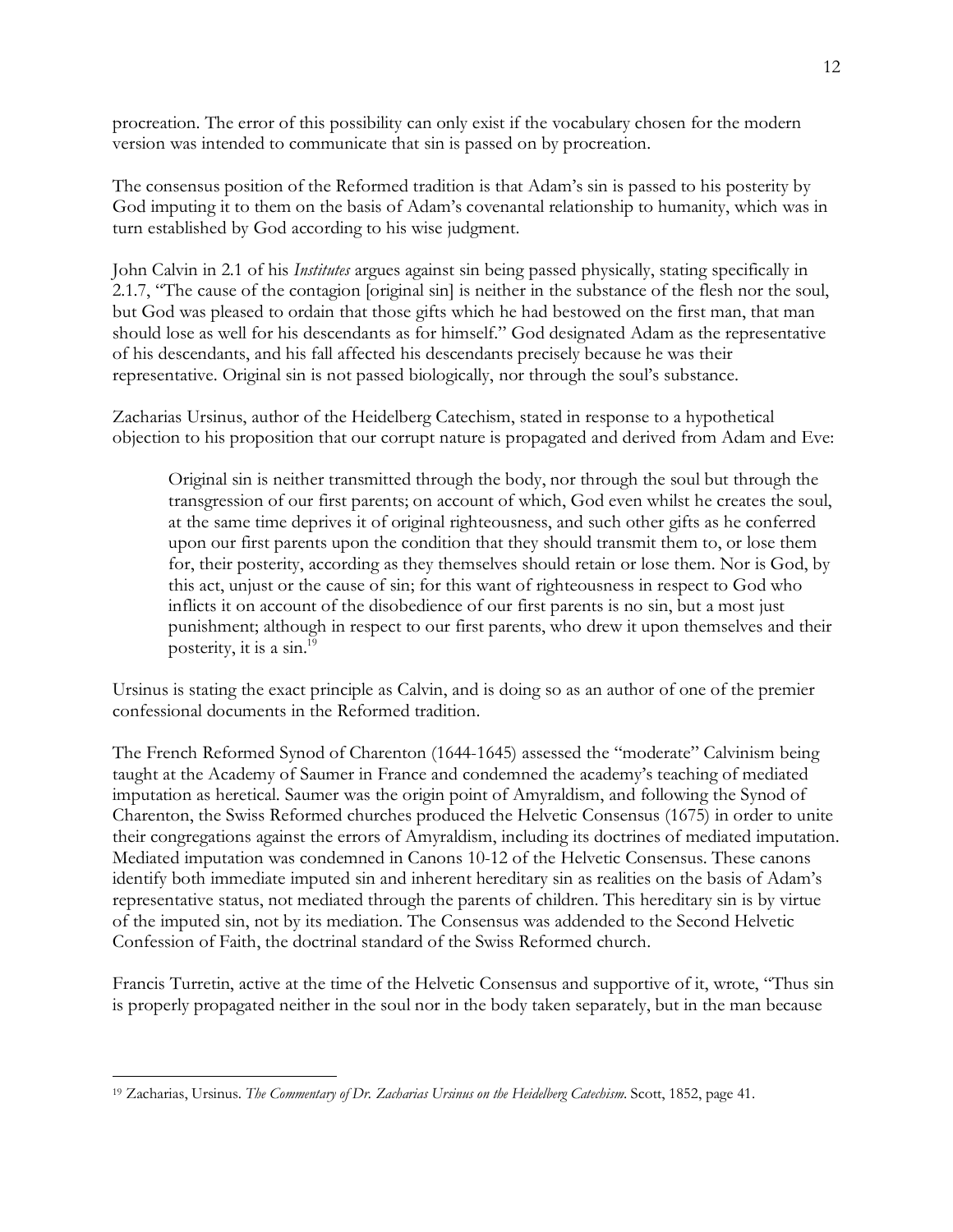neither the soul nor the body apart, but man in Adam sinned so far as there was power in him."20 Sin is passed on to all people because Adam is their representative head, not because of a genetic connection.

Commenting on WCF 6.3, Princetonian A.A. Hodge cites the Canons of Dort 3.2 to affirm that sin is passed exclusively from Adam in his fall according to God's good judgment, "which is also explicitly taught in Scripture."<sup>21</sup>

In his famous commentary on the WLC, J.G. Vos states in regards to WLC 26,

What has been imputed to us because of Adam's covenant relationship to us? The guilt of Adam's first sin has been imputed to all of his posterity (in other words, to all human beings except Jesus Christ). What have we received from Adam by reason of his natural relationship to us? We have grieved our physical or bodily life from Adam through our parents and more remote ancestors, who descended from him . . . Is it correct to say that we 'inherit' a sinful nature from Adam? It depends on what we mean by the word *inherit*. If we mean that we are born with a sinful nature because of our connection with Adam, our first ancestor, then it is correct to say that we 'inherit' a sinful nature from Adam. If we mean that we inherit a sinful nature as we might inherit blonde hair or a tall stature, then it is not correct to say that we 'inherit' a sinful nature from Adam. While we must recognize that the problem of the transmission of original sin is a very difficult one, still it seems safe to say that the Bible does not warrant a belief that a sinful nature is transmitted by the mechanism of biological heredity as physical characteristics are transmitted from generation to generation. Sin is a spiritual fact, not a bodily property or characteristic. If original sin were transmitted from parent to child by biological heredity, we would receive it from our immediate parents rather than from Adam. In that case, too, the children of believers would come into the world in a regenerate condition. But as a matter of fact the children of believers are born into the world dead in sin. We may conclude, therefore, (a) that our sinful nature comes to us by reason of our natural birth as descendants of Adam; (b) that it comes to us from Adam, rather than our immediate parents; (c) that we 'inherit' a sinful nature from Adam as a man might 'inherit' money or property form his father or grandfather, not as a person might 'inherit' blue eyes or brown hair from his parents.<sup>22</sup>

The New England Theology (also known as The New Divinity) connected with Jonathan Edwards, and especially Samuel Hopkins, became associated with teaching mediated imputation. This became a point of contention between confessional Presbyterians and Congregationalists leading up to and following the Plan of Union (1801). Confessional Presbyterians did not believe that the mediated

 <sup>20</sup> Turrettini, François, George M. Giger, and James T. Dennison. *Institutes of Elenctic Theology*. Vol. 1., Phillipsburg, N.J: P&R Pub, 1992, page 640. Turretin cites the Synod of Charenton as a basis for rejecting mediated imputation. It is here that Turretin distinguishes between ordinary generation as describing the propagation for all of humanity, Christ excluded, and special generation as describing the conception of Christ.

<sup>21</sup> Hodge, A.A. *The Westminster Confession: A Commentary*. Titus Books, 2015, page 53.

<sup>22</sup> Vos, Johannes G., and G. I. Williamson. *The Westminster Larger Catechism: A Commentary*. Phillipsburg, N.J: P&R Pub, 2002, pages 62-64. Vos cites A.A. Hodge's commentary on the WCF to sustain his confessional view on imputation.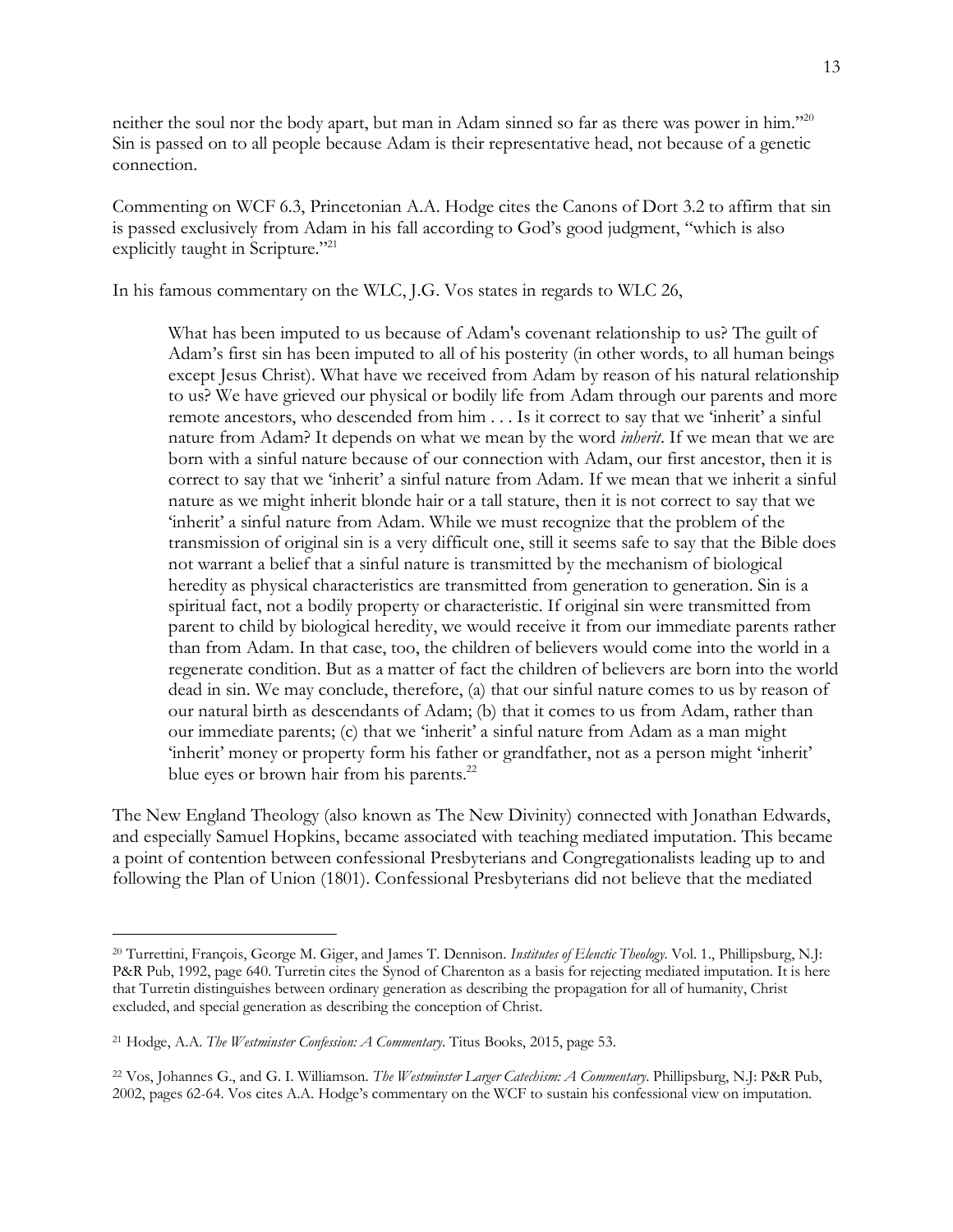imputation taught by the New England Theologians was compatible with the WCF.<sup>23</sup> Princeton theologian Samuel Miller forcefully wrote in 1833 against the inroads mediated imputation, along with its soteriological implications, had made into the Presbyterian Church through the Unitarianism promoted by Yale professor and Congregationalist minister Nathaniel Taylor. Miller argued that Taylor's views led to a denial of innate depravity,<sup>24</sup> an argument Warfield would take up with the benefit of hindsight.

B.B. Warfield argued for federal, immediate imputation in his work "Imputation."25 Warfield summarized the Reformed Protestant efforts in the  $16<sup>th</sup>$  and  $17<sup>th</sup>$  century on this issue as,

…the three-fold doctrine of imputation–of Adam's sin to his posterity, of the sins of His people to the Redeemer, and of the righteousness of Christ to his people–at last comes to its rights as the core of three constitutive doctrines of Christianity–the sinfulness of the human race, the satisfaction of Jesus Christ, and justification by faith. The importance of the doctrine of imputation is that it is the hinge on which these three great doctrines turn, and the guardian of their purity.<sup>26</sup>

The immediate imputation of Adam's sin, in its federated, covenantal nature, is the same pattern in which the sin of the elect imputed to Christ, and the imputation of Christ's righteousness to the elect, conforms. This is one reason why the doctrine is so critical: as sin was passed from Adam, so it is passed from the sinner to Christ, and Christ's righteousness to the sinner. To mediate imputation (e.g. through the parents of children) in one of these interactions distorts the imputation in the others. This doctrine of immediate and covenantal imputations places the Reformed view in contrast to Pelagian, Arminian, and Roman Catholic positions.<sup>27</sup>

Warfield cites the Synod of Charenton and the theology of Charles Hodge as representative of the immediate, federal imputation position. He contrasts it with i) the New England Theology and its "ultimate denial of the quality of sin involving guilt in anything but the voluntary acts of a free agent" which springs from a belief in mediated imputation, ii) with the New School Theology in the Presbyterian Church and its doctrine of mediated imputation, represented by Henry B. Smith, and iii) the views of Presbyterian theologian W.G.T. Shedd, who held that all of humanity was present

<sup>26</sup> *Ibid*, 266.

<sup>27</sup> *Ibid*., 264-266.

 <sup>23</sup> Fortson III, S. Donald. *The Presbyterian Creed: A Confessional Tradition in America, 1729-1870*. Colorado Springs, Colo: Paternoster, 2008, pages 43-46. Fortson notes that both B.B. Warfield and John Murray denied that Edwards taught mediated imputation, even if the theologians following in his footsteps did so. Regardless of whether Warfield and Murray were correct about Edwards' views, the point they are drawing out is that mediated imputation is not consistent with the Westminster Standards.

<sup>24</sup> Miller, Samuel. *Letters to Presbyterians, on the Present Crisis in the Presbyterian Church in the United States*. Philadelphia, PA: Anthony Finley, 1833, page 109-119. This is from Letter VII, which is devoted primarily to this subject.

<sup>25</sup> Warfield, B.B. "Imputation." In *Biblical and Theological Studies*, 262-69. Philadelphia, PA: P&R Pub, 1952. Originally published in 1909.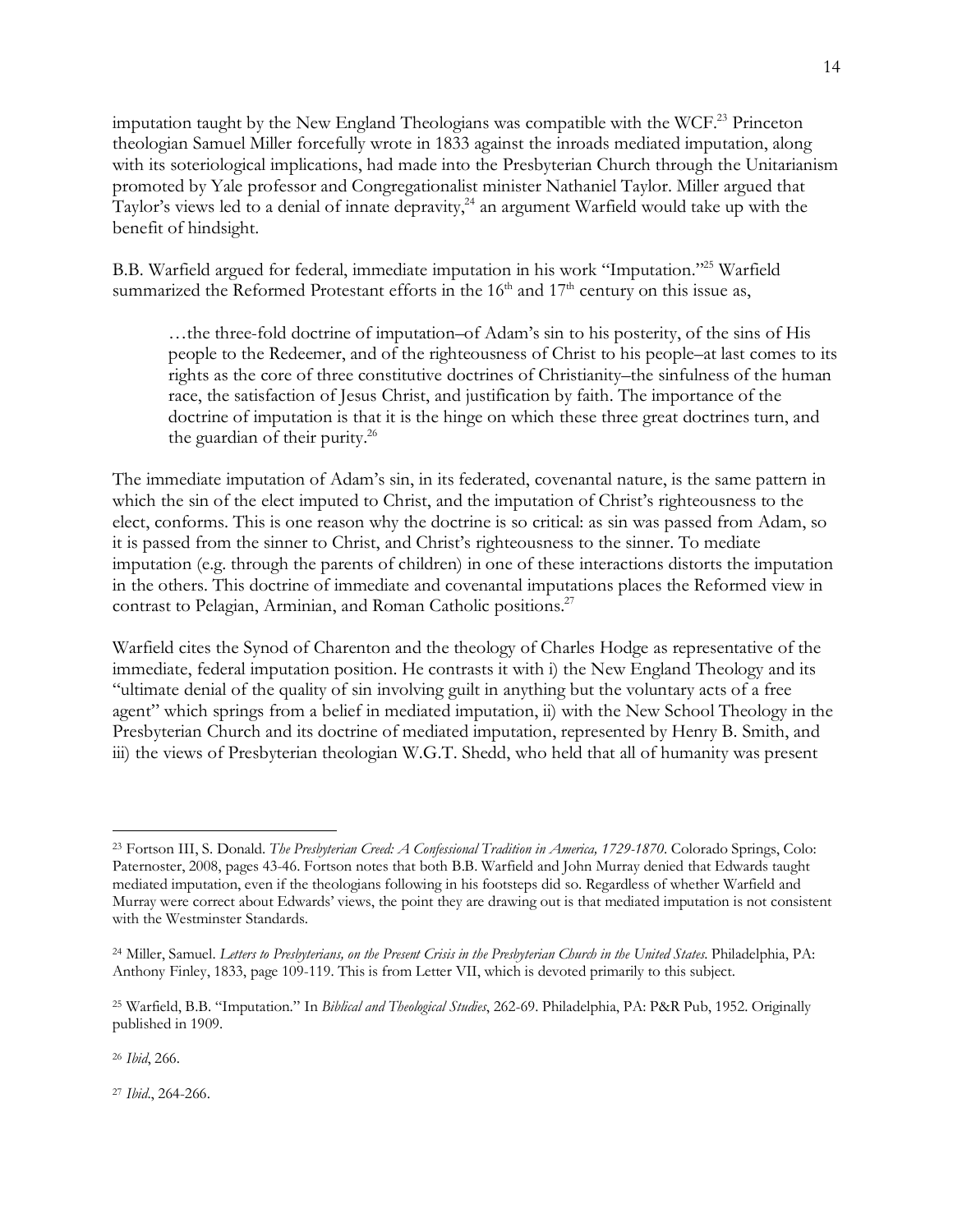generically with Adam and sinned with him.28 These three views all fall short of the confessional, biblical position that Adam's guilt was imputed to his posterity covenentally alone.

John Murray affirmed that the theology of the WCF and WLC taught immediate imputation, but worried that the language could be misconstrued as teaching that sin is transferred from Adam by virtue of propagation to his posterity rather than federally to his posterity.<sup>29</sup> This is federal propagation because, as Herman Bavinck asserted, "Original sin, after all, is not a substance that inheres in the body and can be transmitted by procreation. On the contrary, it is a moral quality of the person who lacks the communion with God that one should..."<sup>30</sup>

The implications of the doctrinal differences are significant. First, as Warfield argued, the pattern of imputation in scripture is undermined if the transmission of Adam's guilt to humanity varies from the transmission of the Christian's sin to Christ and Christ's righteousness to his people. The nature of the problem will direct the nature of the solution.

This is why, secondly, mediated imputation leads to Pelagianism. The concern the confessional Presbyterians had with the New England Theology was grounded in the latter's doctrine of mediated imputation. A little over a century after the Plan of Union, Warfield observed that this had led the Congregationalists to define sin as a voluntary act of the will, excluding the idea of sin as an indwelling reality. Disconnecting the immediacy and reality of sin's imputation from the individual led the Congregationalists to reject the doctrine that humans are guilty of Adam's sin. If sin is not directly imputed to someone, but passed along by intermediaries, then it appears unreasonable to hold people guilty for sin that was not immediately theirs. If they are not guilty of sin that does not belong to them, then that original sin of Adam is therefore not passed them. In this case, sin is not a corruption with which people are born and which predisposes them to sinful acts, but is rather solely free acts of the will, which people freely chose without any natural inclination towards sin. This is Pelagianism. And if the problem of sin is bad choosing, rather than an evil condition, the solution is presenting a better choice. Consequently, this is how many of the Congregationalists embraced Unitarianism and an understanding Jesus' redemptive work as providing the perfect example for free humans to imitate.

Third, if sin is passed by procreation rather than covenantal imputation, there is no grounds for suggesting that Jesus was born sinless. This is exactly why the Roman Catholic Church articulated the doctrine of the immaculate conception. God worked a miracle so that Mary would be conceived and born without sin. Since Mary was sinless there was no sin nature to pass to Christ at his conception.

Fourth, mediated imputation and Traducianism provide theological ammo in defense of racism. As Vos pointed out his commentary on WLC 26, if sin is passed along as a trait, then not only is the

 <sup>28</sup> *Ibid*., 268-269.

<sup>29</sup> Murray, John. "The Theology of the Westminster Confession of Faith." In *Scripture and Confessions* ed. John H. Skilton. Nutley, NJ: P&R Pub, 1973, pages 145-148. For an extended defense of immediate imputation, see also Murray's *The Imputation of Adam's Sin*. Phillipsburg, NJ: P&R Pub., 1959.

<sup>30</sup> Bavinck, Herman, John Bolt, and John Vriend. *Reformed Dogmatics*, Vol. 3. Grand Rapids, Mich: Baker Academic, 2003, page 116-117. Pages 110-117 address the inheritance of sin.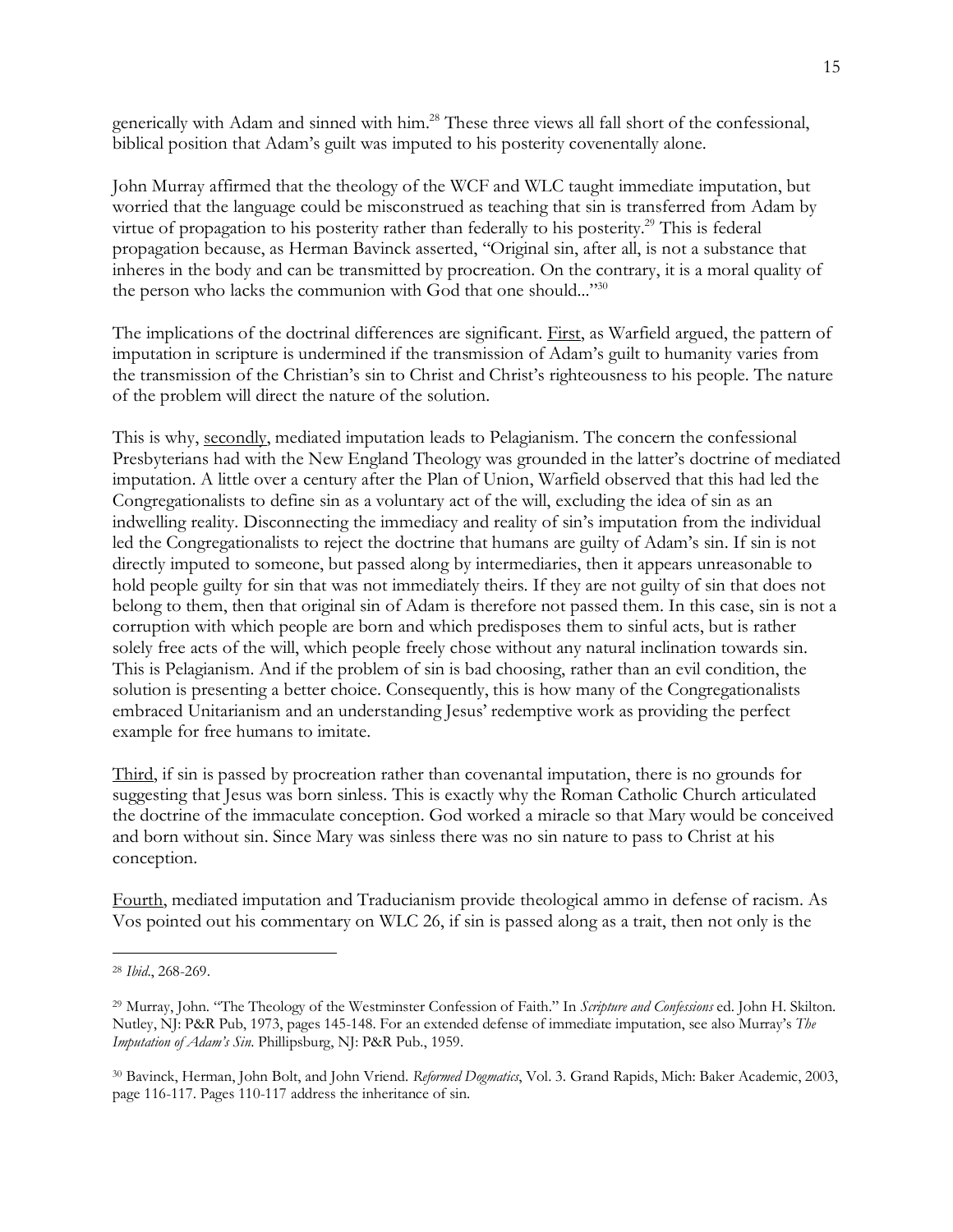guilt of Adam's sin conveyed to his descendants, but all the accumulated guilt of the preceding people is passed along to their children. A child is guilty, and in possession of, the sin of his parents. This does not inevitably lead to racism, but inevitably enables racism. If mediated imputation is true, then one could argue with confidence that people born to certain ethnic or social groups which have historically not been Christian, or have been plagued with extraordinary evil, are more corrupt by virtue of having the sins associated with their ancestors imputed to them. It becomes easy to describe people of different races in patronizing and derogative terms, and to set up social structures to "compensate" for their innate moral "regressions." It is unsurprising that Southern theologians, such as Robert Dabney,<sup>31</sup> either tolerated or embraced mediated imputation and Traducianism. On an individual level, people can easily find themselves feeling shamed because of their heritage, either due to social structures that disapprove of their social background, or because of the actions of their immediate parents. Mediated imputation is one more stumbling block between the sinner and the cross: a person has to believe that Jesus atoned not just for their sin, but also for the sins of their parents which they carry. Of course, Christ's atonement is effective to pay for all sin, but on a pastoral level, mediated imputation is something that sets up barriers to the cross which need to be torn down.

Fifth, mediated imputation leads to the belief that the children of believers are *born* morally superior to the children of non-Christians because they have had the righteousness of their parents mediated to them. If the moral status of person is passed to them from their parents, then they must receive their parent's moral status. Those born to a Christianized society can easily find themselves feeling superior compared to more morally "primitive" cultures, and can justify all sorts of foolishness on the grounds that they are not as corrupt as their neighbors. The doctrine of immediate imputation erases any sense of moral entitlement.

 <sup>31</sup> Dabney, Robert L. "The Doctrinal Contents of the Confession: Its Fundamental and Regulative Ideas, and the Necessity and Value of Creeds." 1983. In *Memorial Volume of the Westminster Assembly*, edited by Francis R. Beattie. Richmond, VA: Presbyterian Committee of Publication, 1897. *The Westminster Confession and Creeds*, page 13.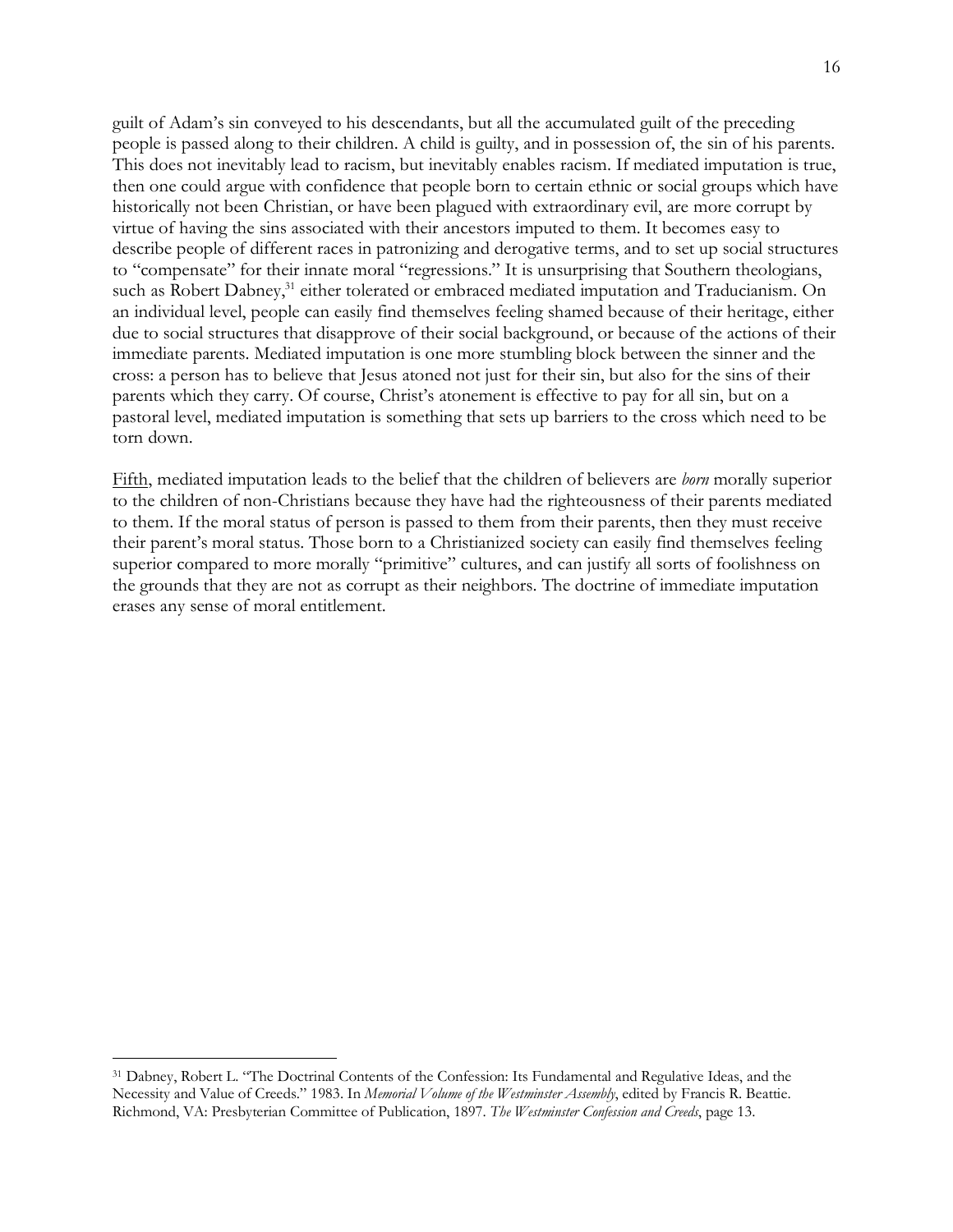## Redemption Accomplished and Applied

## Election and Union with Christ

| Original Question     | Original Answer         | <b>Modern Question</b> | Modern Answer          |
|-----------------------|-------------------------|------------------------|------------------------|
| WLC 66: What is that  | The union which the     | WLC 66: What union     | By their union with    |
| union which the elect | elect have with Christ  | do the elect have with | Christ, the elect are  |
| have with Christ?     | is the work of God's    | Christ?                | effectually called by  |
|                       | grace, whereby they     |                        | the work of God's      |
|                       | are spiritually and     |                        | grace so that they are |
|                       | mystically, yet really  |                        | spiritually and        |
|                       | and inseparably,        |                        | mystically, but truly  |
|                       | joined to Christ as     |                        | and inseparably,       |
|                       | their head and          |                        | joined to Christ as    |
|                       | husband; which is       |                        | their head and         |
|                       | done in their effectual |                        | husband.               |
|                       | calling.                |                        |                        |
|                       |                         |                        |                        |

The difference here is straightforward: the original WLC 66 states that the elect are united to Christ when they are effectually called to salvation. The modern WLC 66 states that the elect are effectually called because of their union with Christ. The modern version reversed the order of calling and salvation in a pretty ridiculous way. Union and communion with Christ is the summation of salvation for the elect (WLC 65) and effectual calling is the moment when God saves a person (WLC 67). The original version is teaching that the elect are united to Christ (saved) when God effectively summons them to himself. The modern version is in essence stating that God saves people (effectually called) because they are saved (united to Christ). This is either rank Arminianism (faith preceding calling) or a gravely thoughtless error. This is a **biblically erroneous contradiction** of the Standards.

## **Justification**

The most egregious alteration in the modern version of the Standards is on the doctrine of justification. Justification is not a trifling doctrine, and the changes in the theology here are inexcusable and **biblically erroneous**.

| Section             | Original                           | Modern                                  |
|---------------------|------------------------------------|-----------------------------------------|
| <b>WCF 11.1: Of</b> | not by infusing righteousness into | He does not pour righteousness          |
| Justification       | them, but by pardoning their sins, | into them but pardons their sins        |
|                     | and by accounting and accepting    | and looks on them and accepts           |
|                     | their persons as righteousbut by   | them <u>as if</u> they were righteoushe |
|                     | imputing the obedience and         | imputes to them the obedience and       |
|                     | satisfaction of Christ unto them   | judicial satisfaction earned by Christ  |
|                     |                                    |                                         |
|                     |                                    |                                         |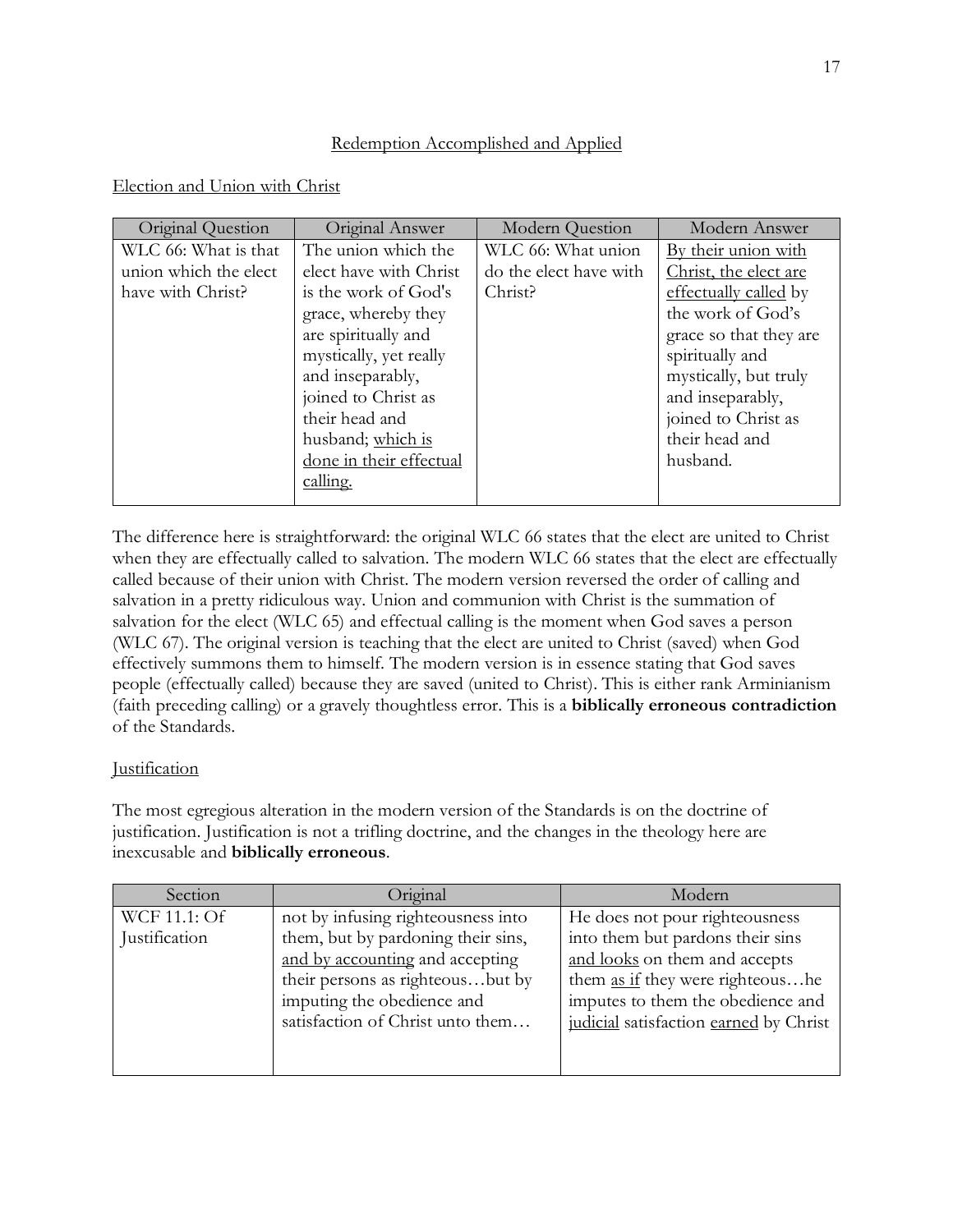| WLC 70 (original  | Justification is an act of God's free | Justification is the act of God's free   |
|-------------------|---------------------------------------|------------------------------------------|
| and modern): What | grace unto sinners, in which he       | grace to sinners, by which he            |
| is justification? | pardoneth all their sins, accepteth   | pardons all their sins and accepts       |
|                   | and accounteth their persons          | and <u>looks on them as if they were</u> |
|                   | righteous in his sight                | righteous                                |

There are two areas of profound difference.

*First* is the connection between God's pardon and his accounting as righteous those whom he justifies. The original states that God freely justifies his people by pardoning and by accounting and accepting them as righteous. The modern version's grammatical logic is that God justifies his people by pardoning their sins and then subsequently looks upon and accepts them as righteous. The looking and accepting in the modern version is a result of the pardoning, whereas in the original the accounting and accepting occurs in tandem with the pardoning since both are results of the imputation of Christ and his righteousness.

The problem in the modern edition is that it presents the justification of the sinner as only a declaration of righteousness, not a declared and actual righteousness as in the original. The change begins in the swapping out of the term "accounting" for "looks." In the original, *accounting* as righteous is God acknowledging that the justified sinner is righteous because of the imputed righteousness of Christ. This happens in tandem with the pardoning and accepting, all three actions finding their source in the imputation of Jesus' righteousness.

Imputation is not only a declarative act, but an ontological reality, where, what is true of Christ is true of the Christian by virtue of their union with him. Imputation is a "receiving and resting on [Christ] and his righteousness." This is how WCF 11.1 ends. It is not just the righteousness of Christ that the sinners receives by imputation, but Christ himself (Romans 3:21-26, 1 Corinthians 1:30). Imputation is a covenantal action that results from the Christian's union with Christ: the benefit of redemption the elect share with Christ is union and communion with him in grace and glory (WLC 65, WCF 26.1), where they are mystically and really joined to him (WLC 66). Upon this basis the elect have communion with Jesus. This union and communion with Christ manifests itself specifically in justification, sanctification, and adoption as participation in the virtue of Christ's mediation (WLC 69). Justification is an expression of a reality: the Christian is righteous because they are united to Jesus in his death and resurrection. Justification is not only then a statement about guilt being cleared by Jesus' death, but an actual new creation of a person (i.e. actual transformation) by Christ's resurrection (Romans 4:25, 2 Corinthians 5:15-18).<sup>32</sup>

 <sup>32</sup> Westminster Divine Anthony Burgess put it this way, "So that if the word should signifie as much *as to righteous*, as to *sanctifie* doth signifie to *make holy*, still we could grant it, though not in the Popish way; and indeed the Apostle *Rom*. 5. saith, *many are made righteous by the second Adam*, which if not meant of *inherent* holinesse, doth imply, that the righteousness we have by Christ is not meerly *declarative*, but also *constitutive*; and indeed one is in order before the other, for a man must be *righteous* before he can be *pronounced* or *declared* so to be. But the Hebrew word doth not signifie this sense primarily; for whereas the Hebrew word in *Cal* doth signifie to be *righteous* by a positive quality; The word in *Hiphil* according to that Rule in Grammar, signifyeth to *attribute* and *account this righteousnesse unto a man by some words, or other testimony*, even as the word that in *Cal* signifieth to *be wicked*, doth in *Hiphil* signifie to *condemn* and *judge a man as wicked*, so that there are these two things in justifying, whereof one is the ground of the other, first to *make righteous*, and *then to pronounce or declare so* (emphasis original)." Burges, Anthony. *The True Doctrine of Justification Asserted and Vindicated, From the Errours of Papists, Arminians, Socinians, and More Especially Antinomians in XXX Lectures Preached at Lawrence-Iury, London*. London: Printed by A. Miller for Tho. Underhill, 1651, pages 6-7.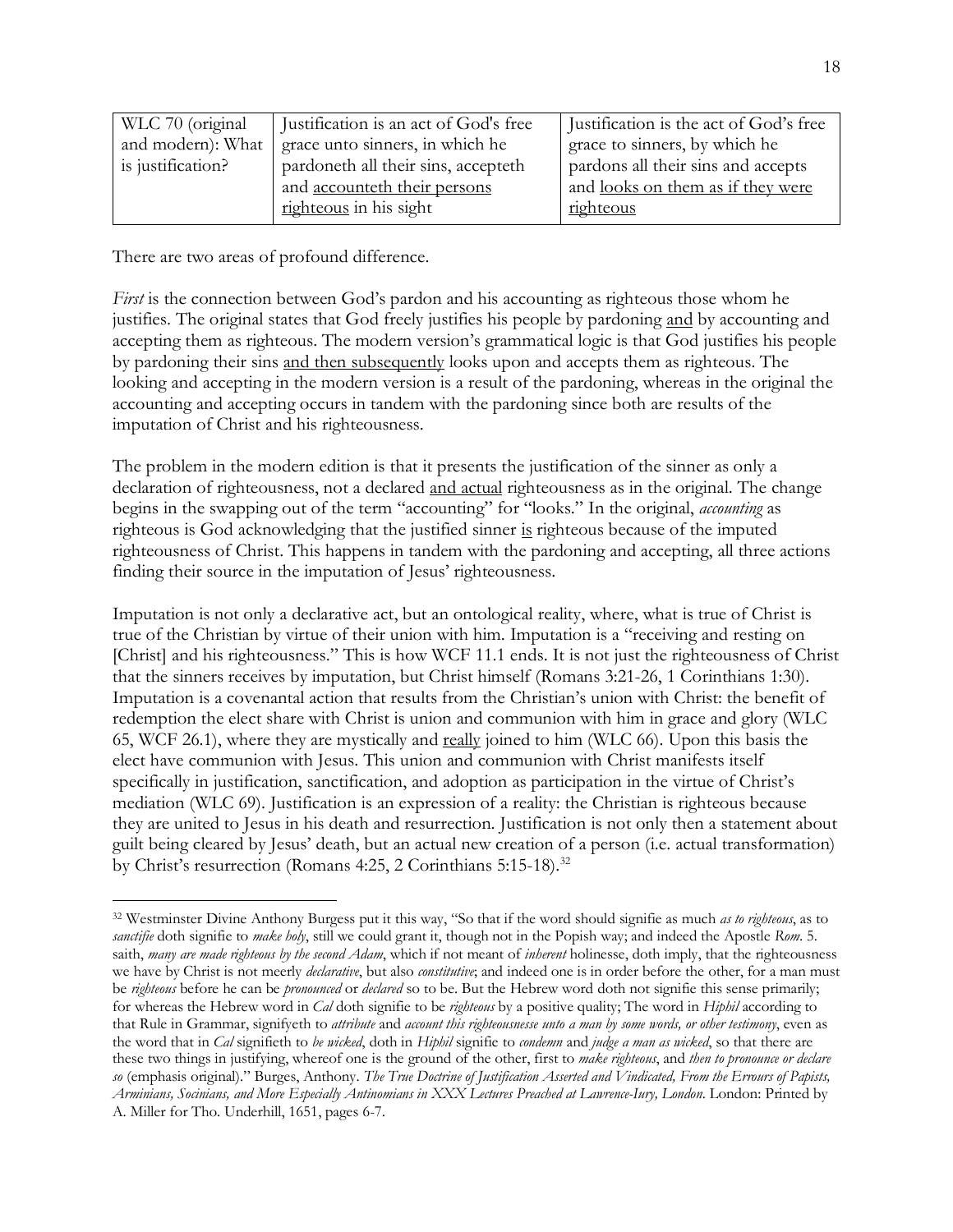In the original version of WCF 11.1, God pardons the sinner (your debt has been paid), accounts them as righteous (you are acknowledged as righteous because you possess the righteousness of Christ, because you possess Christ himself), and accepts them as righteous (welcome home, son).

Contrast this with the modern version, where God *looks* upon the justified sinner as if they were righteous. God treats the justified person as righteous, but the logic here is that the person is not actually righteous. While the original has God accounting the sinner righteous as the cause of his justification (along with pardoning and accepting), the modern version's "looking on…as if righteous" is the result of the justifying action, namely the pardon of God. The additions of words "as if" in the modern version demonstrate the change in the doctrine. "As if" means "not really."<sup>33</sup> The modern version teaches that God pardons the unrighteous, and then treats them as righteous (he did just pardon them) for Christ's sake alone, but they remain, in reality, still unrighteous. In other words, justification is the action where God declares and treats a sinner as righteous, whether or not they actually are. "As if" is not an update to  $17<sup>th</sup>$  century language, but a total interpolation into the WCF; <sup>34</sup> there is nothing in the language of the original to justify inserting "as if" into the modern version.

The *second* area of difference arises from two more words added to the modern version of WCF 11.1: "judicial" and "earned." Neither word, nor anything like them, are in the original WCF. In fact, other than these two additional words, the sentences between the two editions are basically the same. The insertion of these terms does not serve to modernize the language of the WCF, but to interpret it by revising the vocabulary.

The adding of the term "judicial" makes sense of the modern version's approach to justification as pardon. And it is true that God is judicially satisfied with Christ's atonement. But this is an overly limiting term. The original WCF allows for a far more broad, all-encompassing understanding of God's satisfaction: satisfied with reparations for the shame shown to his honor and glory, satisfied with the defective creation's restoration, satisfied with the exile's return, etc. Justification may be primarily forensic, but it is not solely legal in nature. The modern version limits the satisfaction provided by Christ to restitution, which is not the full biblical (or original confessional) extent.

The addition of "earned" makes very little sense. It modifies "obedience and judicial satisfaction." There is some debate over whether the WCF teaches that we have both Christ's active and passive obedience imputed to us, or whether the Confession allows freedom on the issue. The debate hinges on whether "obedience and satisfaction" means "[active] obedience and satisfaction [by passive obedience on the cross]" or "[general] obedience and satisfaction [which resulted from both the obedience and the divine nature of Christ]."35 Adding the term "earned" would seem at first glance

 $\overline{a}$ 

<sup>33</sup> See Merriam-Webster, Macmillan, Oxford, and Cambridge dictionaries.

<sup>&</sup>lt;sup>34</sup> The modern version of WSC 33 retains the phrasing and theology of the 1647 version.

<sup>35</sup> The Congregationalist Savoy Declaration which updated the WCF was primarily authored by John Owen. The Congregationalists interpreted the WCF as leaving wiggle-room on the issue of the imputed active obedience of Christ, and so re-worded the Declaration's corresponding chapter, "but by imputing Christ's active obedience to the whole law, and passive obedience in his death for their whole and sole righteousness."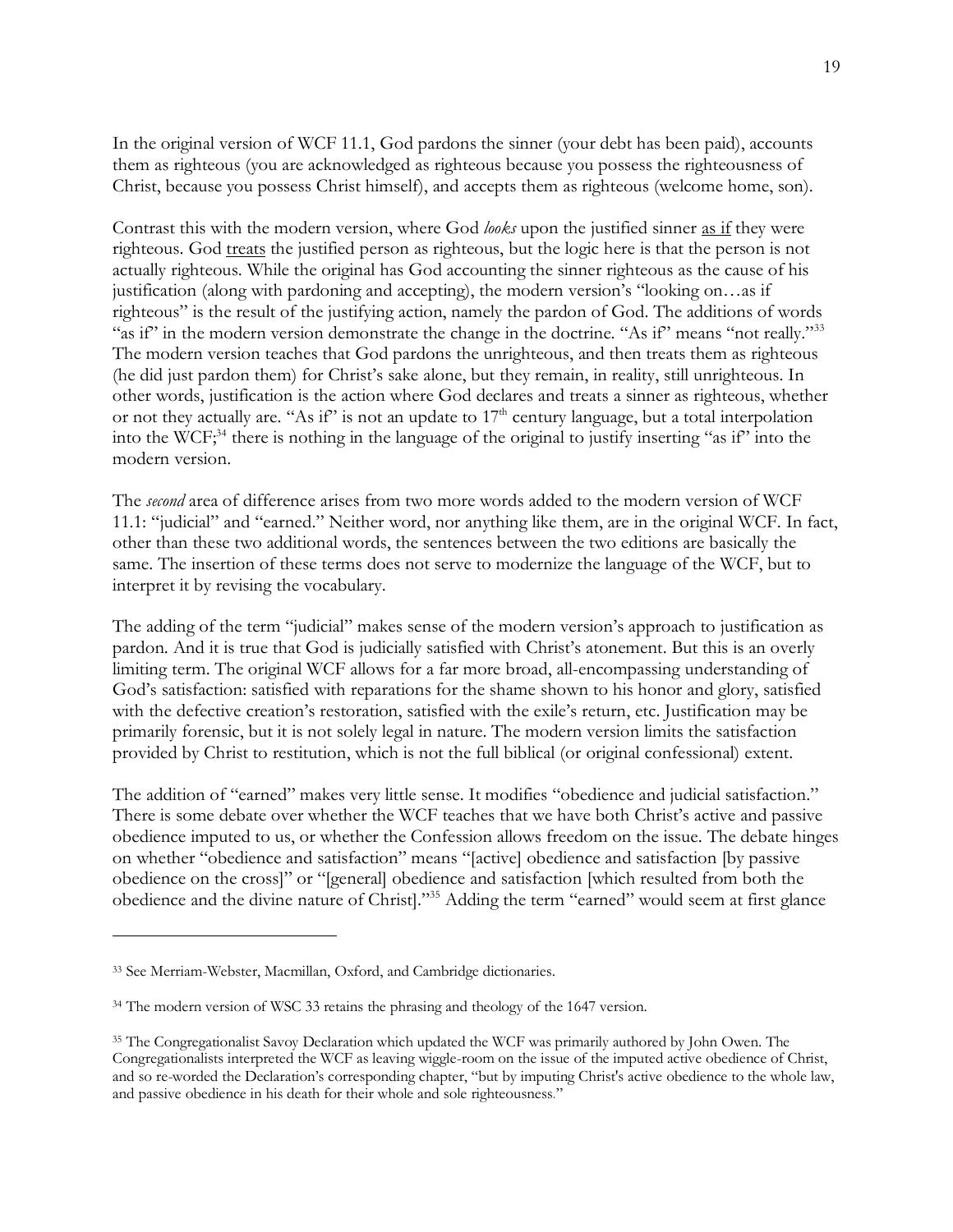to definitively state that the active (i.e. earned) obedience of Christ is what is imputed. This would be another undercover amendment to the WCF masquerading as a language update. However, "earned" modifies "satisfaction," not "obedience." It is not clear what satisfaction the Son *earned* from the Father: the Father was certainly satisfied with Jesus at his baptism (Matthew 3:17, Luke 3:22) and at his transfiguration (Matthew 17:5). These, of course, occurred before Jesus was crucified.

Jesus' active obedience did not earn him the right to redeem his people, but demonstrated his qualifications for being their redemptive provision. If Christ's active obedience is imputed, it is because he fulfilled the law as covenant keeper, thus providing himself as the one capable of satisfying God's justice. He did not "earn" God's satisfaction.<sup>36</sup>

Perhaps there are some EPC elders who prefer the modern WCF language to the original, or who do not believe the changes are changes of substance. What cannot be denied is that "as if," "judicial," and "earned" have no basis in the original WCF, and therefore cannot be described as updates, but must be recognized as amendments to the doctrine of justification. This is unacceptable. Justification is far too important a doctrine to reword flippantly, and the changes made are not insignificant. This is an embarrassment to our church.

### The Execution of Christ's Offices

In Christ's work as the Christian's covenantal mediator our Lord fills and executes three specific offices: prophet, priest, and king. These are not broad activities that Christ does, nor are they generic descriptions after the fact of his work. WSC 20-21 and WLC 32-42 establish that Christ's mediation as our redeemer requires filling and accomplishing these covenantal roles. The modern version of the catechisms obscures this, and is at best, **deficient**. For instance,

| Original Question      | Original Answer        | Modern Question                    | Modern Answer         |
|------------------------|------------------------|------------------------------------|-----------------------|
| WSC 23: What offices   | WSC 23: Christ, as     | WSC 23: How is                     | WSC 23: As our        |
| doth Christ execute as | our redeemer,          | Christ our redeemer? <sup>37</sup> | redeemer, Christ is a |
| our redeemer?          | executeth the offices  |                                    | prophet, priest, and  |
|                        | of a prophet, of a     |                                    | king in both his      |
|                        | priest, and of a king, |                                    | humiliation and his   |
|                        | both in his estate of  |                                    | exaltation            |
|                        | humiliation and        |                                    |                       |
|                        | exaltation.            |                                    |                       |

WSC 24-26 and WLC 43-45 describe Jesus as "executing the office" of prophet, priest, and king, language which is absent from the modern versions. There is no linguistic or grammatical reason for dropping out the terms "office" and "executing." It is not an updating or clarifying of the terminology, but blurring the covenantal nature of Christ's work in the offices he fills.

 <sup>36</sup> See this article for a summary of John Owen's theology of the imputation of Christ's active obedience and the *pactum salutis*: http://www.christurc.org/blog/2011/10/06/john-owen-on-the-imputation-of-christs-active-obedience/

<sup>&</sup>lt;sup>37</sup> WLC 42 is the parallel question, and the modern version employs the language of office and execution.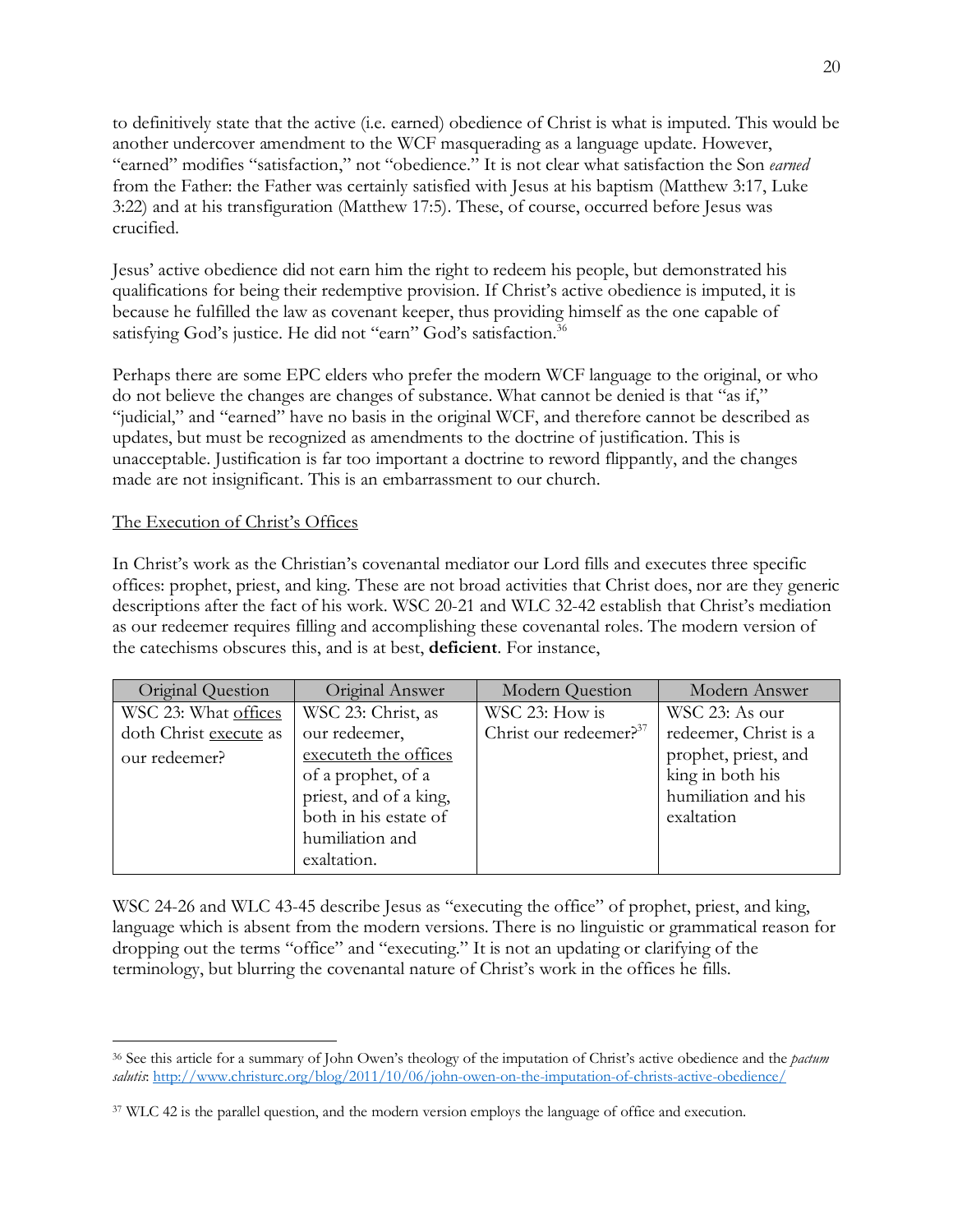WLC 42 and WSC 23 teach that Jesus executes these offices as the mediator of God's people, and that he executes them in both his humiliation and exaltation. WLC 46-56 focus on the ways the incarnation, life, death, resurrection, ascension, and return of Christ relate to his humiliation and exaltation in his mediatorial offices. All of these redemptive actions of Christ are discussed in terms of his mediatorial work between God and his people. The modern version of WLC 52 on Christ's exaltation in his resurrection shifts the focus from Christ being the mediatorial representative of his people to representing humanity in general.

| Original Question     | Original Answer         | Modern Question       | Modern Answer           |
|-----------------------|-------------------------|-----------------------|-------------------------|
| WLC 52: How was       | all which he did as a   | WLC 52: How was       | He did all this as a    |
| Christ exalted in his | public person, the      | Christ exalted in his | general representative  |
| resurrection?         | head of his church, for | resurrection?         | of humanity and as      |
|                       | their justification,    |                       | head of his church in   |
|                       | quickening in grace,    |                       | order to justify        |
|                       | support against         |                       | believers, make them    |
|                       | enemies, and to assure  |                       | alive in his grace,     |
|                       | them of their           |                       | support them against    |
|                       | resurrection from the   |                       | their enemies, and      |
|                       | dead at the last day    |                       | assure them that they   |
|                       |                         |                       | too will be resurrected |
|                       |                         |                       | from the dead at the    |
|                       |                         |                       | last day.               |
|                       |                         |                       |                         |

The vocabulary of "public person," changed to "general representative of humanity," is the area of mistake. It is easy to see how "public person" could be read as meaning Jesus functioning in some broad way on behalf of all humanity. The same translation of language occurs in WLC 22, where Adam in the original is described as having the covenant of life being made with him as a public person, with all of his descendants being represented in him (see the discussion above on the imputation of sin). The modern changes WLC 22 into "general representative of humanity" here as well.

But Adam was not the "general representative" of all humanity, but its covenant head. Being a "public person" is the WLC's way of stating that Adam was covenanting with God not as an individual, but as a representative of an entire faction, which in this case includes the totality of the human race. When Jesus is raised as a "public person" it is as the covenant head of those whom God is redeeming, which is the argument of WLC 45-56.<sup>38</sup> As Adam brought corruption and condemnation upon his covenant faction as their head, so Christ is raised as a public person, not only for himself, but for the elect.

This is why the original WLC 52 states that Jesus was raised as "a public person, the head of his church, for their justification, quickening in grace, support against enemies, and to assure them of their resurrection from the dead at the last day." Jesus was raised as the covenant head of his people, the mediator who provides life by his resurrection, since he was raised not as a private individual,

 <sup>38</sup> Andrew Roycroft has an excellent article answering the question "For whom did Christ rise?" https://thinkingpastorally.com/2019/04/17/for-whom-did-christ-rise/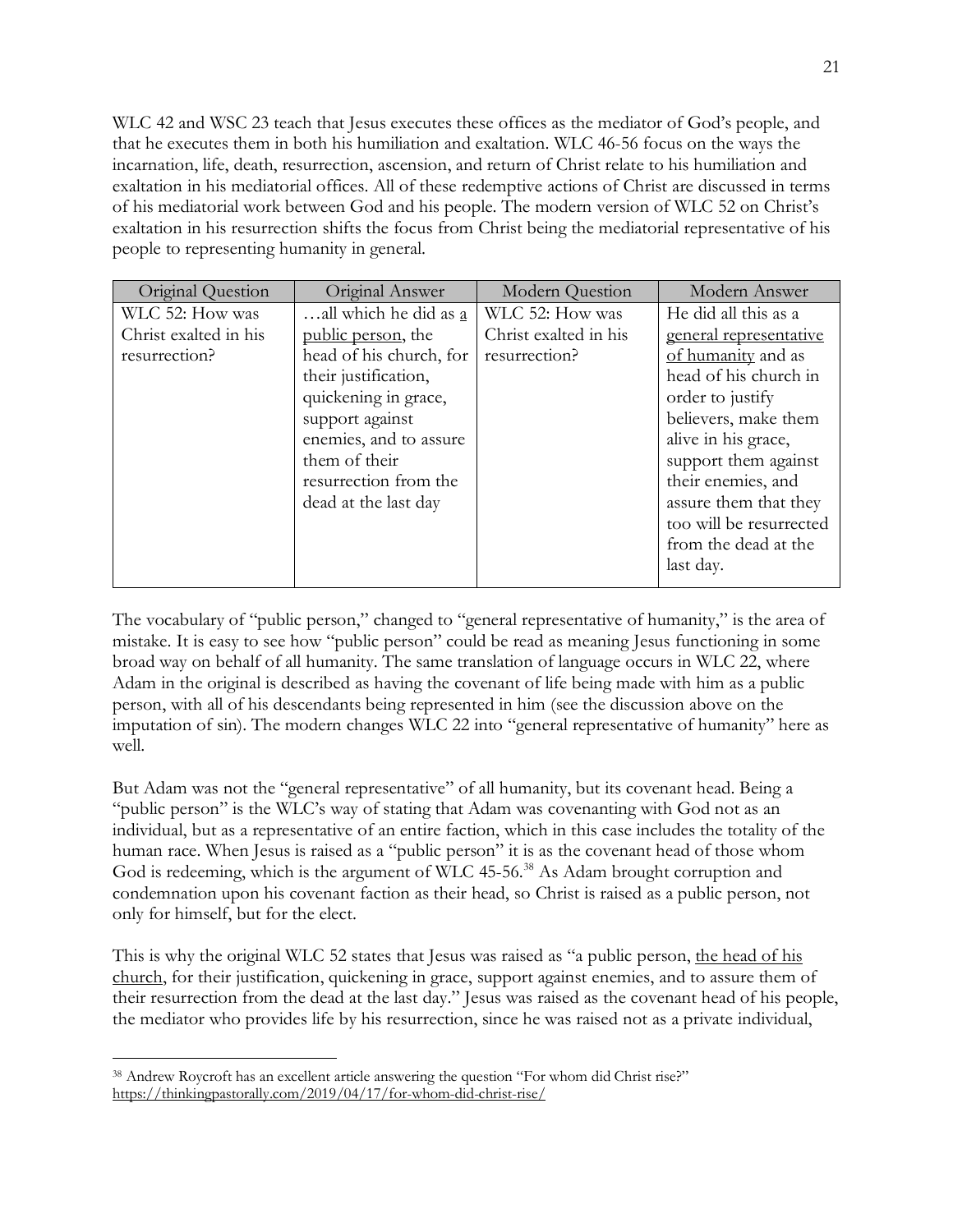but a public person – the head of the church. The modern version of WLC 52 has to add an "and" between the clauses stating that Jesus was raised as a general representative of humanity and as head of the church, differentiating these two categories as distinct and separate areas. The sentence is now fractured: in the original, everything listed describes how Jesus' resurrection is of benefit to his people, while the modern has an initial clause describing Jesus representing all of humanity, while the remainder of the sentence describes how his resurrection benefits the church. Clearly the original intended "public person" to be a covenantal description of Jesus as head of the church, not a role disconnected from the accomplishment and application of redemption to the elect.

#### The Covenants of Works and Grace

The "covenant of works" as a concept and technical term is an aspect of Westminsterian and Reformed theology often disparaged, sometimes even within Presbyterian churches. WSC 12 famously provided an alternative term to covenant of works, which helps shed light into the theological meaning of that covenant. That term is covenant of life. This is a technical term describing the name and purpose of the covenant God made with Adam. It is an alternate title to the covenant of works. However, instead of saying that God entered in a covenant of life with humanity at creation, the modern version of WSC 12 says, "After the creation God made a covenant with man to give him life." This is wrongheaded and **deficient**. First, humanity already had life after being created. God did not covenant to with Adam to *give* him life, but to continue providing him life in communion with himself. Secondly, the modern version removes the technical term of 'covenant of life' for a generic phrase. This obscures the covenant theology WSC 12 originally taught.

#### The Purchase and Application of Redemption

| Section                | Original                       | Modern                        |
|------------------------|--------------------------------|-------------------------------|
| WCF 8.8: Of Christ the | To all those for whom Christ   | Christ insures [sic] with     |
| Mediator               | hath purchased redemption, he  | absolute certainty that       |
|                        | doth certainly and effectually | everyone for whom he          |
|                        | apply and communicate the      | purchased redemption actually |
|                        | same                           | accepts and receives it       |
|                        |                                |                               |

There is a flagrant change related to the application of redemption in WCF 8.8:

The change in language is stark. In the original, those for whom Christ has purchased redemption *he* applies and communicates its effects. In the modern version, Christ "insures" [sic] that those for whom he purchased redemption accept and receive redemption. The original is objective: this is what Christ does. The modern subjective: this is what the redeemed do. In the original, Christ's role is the purchasing, application, and communication (i.e. effecting) of redemption. In the modern, Christ's role is the purchasing and the insuring [sic] of our acceptance and reception of redemption. Throughout the WCF "communication" is meant as "giving." In the original version of WCF 8.6 the effectiveness and benefits are described as "communicated" by promises, types, and shadows in the old covenant. Even the modern version of WCF 8.6 translates "communicated" as "given." This is sacramental language, present as well in WCF 29 on the Lord's Supper. Redemption is communicated (given) by Christ in his ordinances, particularly the sacraments (WLC 59, 153-154, 168-170).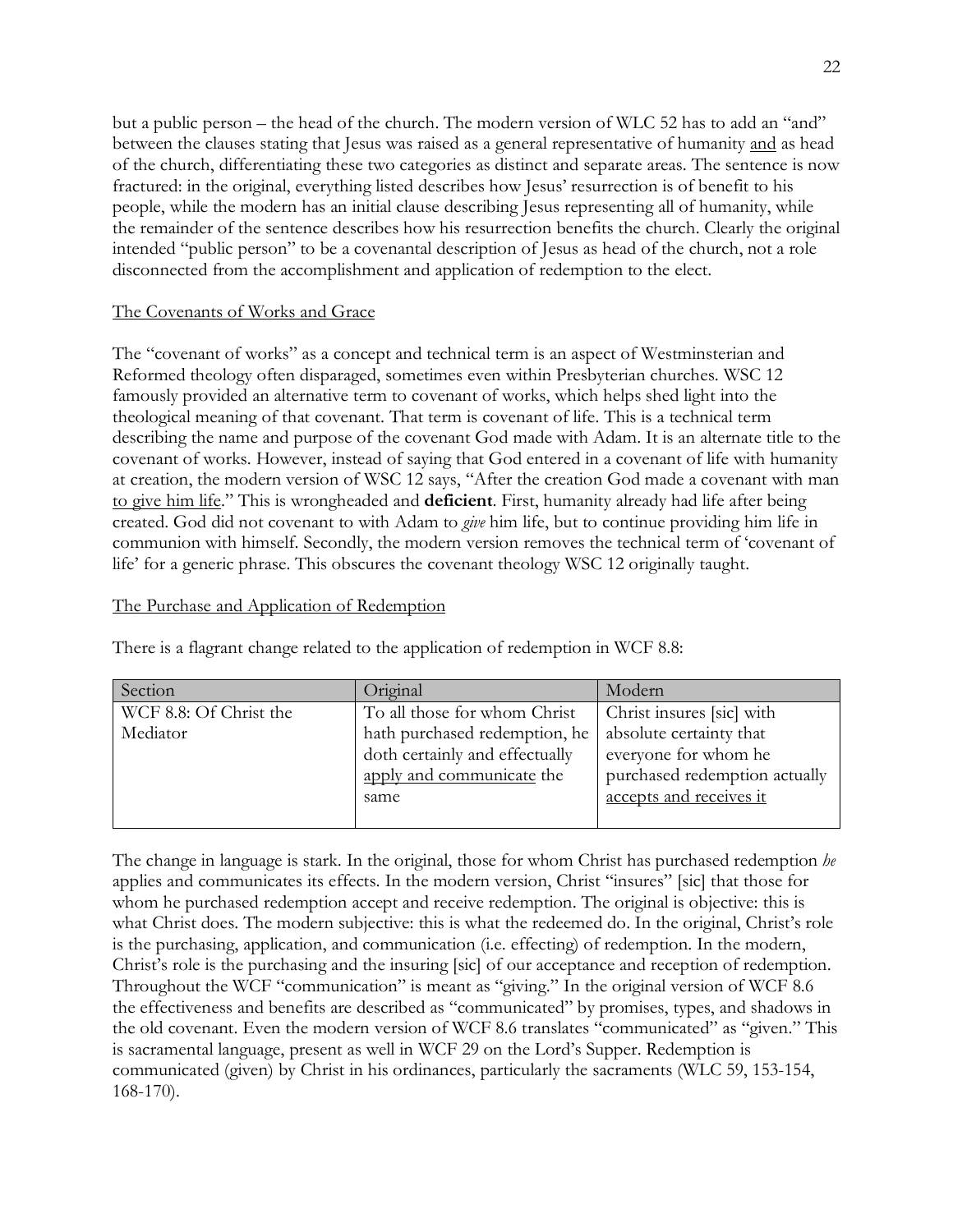The modern version of WCF 8.8 erases these connotations by switching the emphasis from what Christ has done to what the Christian does. No longer is redemption something applied and communicated, but accepted and received. There is no basis in the original for this translation. The meaning of the modern appears limited to the initial moment of salvation, since it uses the language of accepting and receiving Jesus into your heart. It erases the ongoing, sacramental application of redemption, which the original assures is effectively and certainly applied to those whom Christ has redeemed. The worst part of this change is that it seems intentional. It appears to be a purposeful shift in emphasis from what Christ has done and is doing to what we do in salvation. *Apply* and *communicate* are active verbs describing what Jesus does. *Accepts* and *receives* are active verbs describing what we do. Since there is no textual basis for this change, it seems designed to place the emphasis on the sinner's participation in their salvation, rather than upon the exclusive, objective work of Christ as in the original.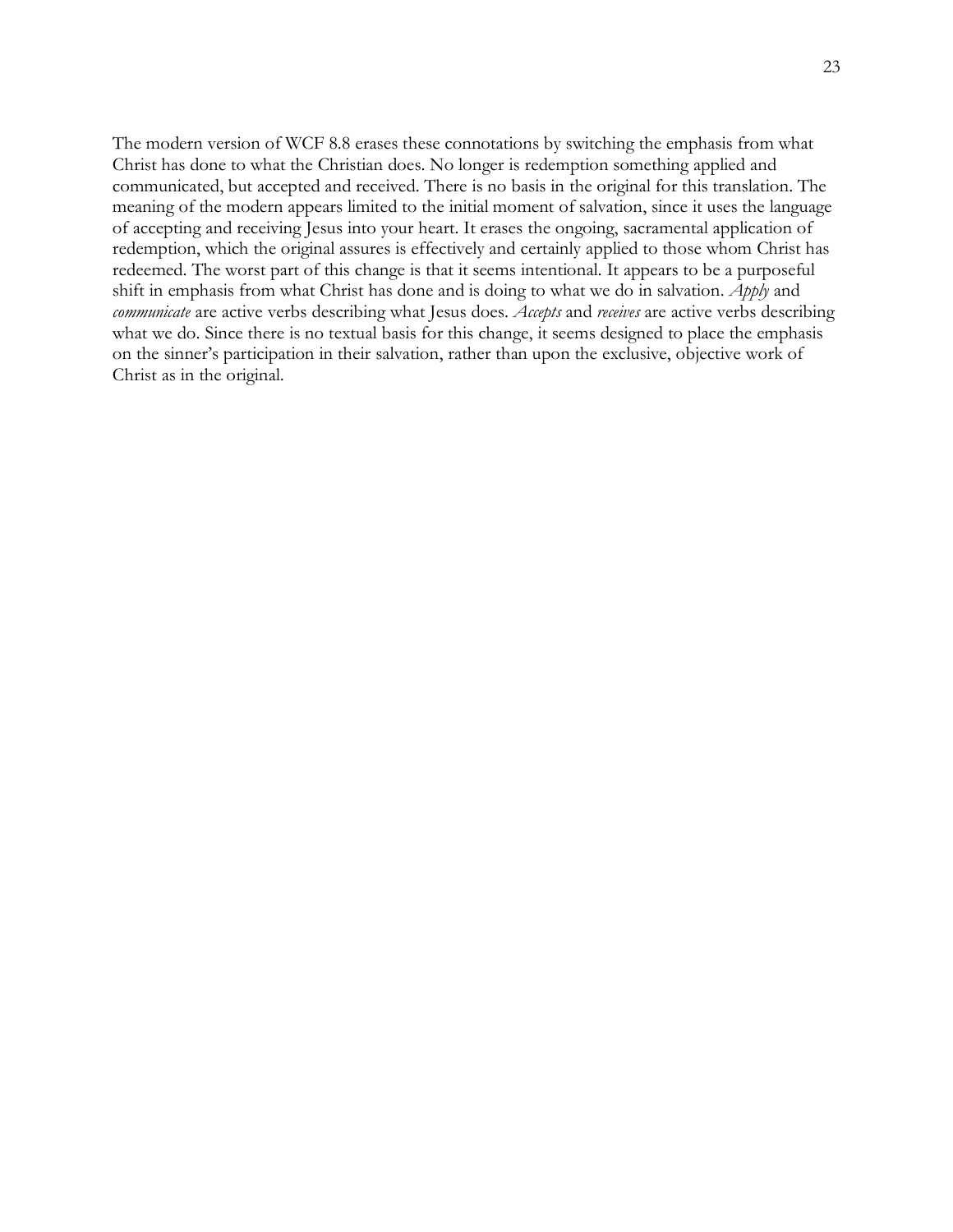#### Word and Sacrament

#### Means of Grace and Interpretation of Scripture

WCF 1.7 addresses the perspicuity of scripture: scripture is sufficiently clear in regards to salvation so that all who read it may know what they are to believe to be saved. However, the original and modern versions differ as to how readers may come to know how to be saved.

| Section              | Original                        | Modern                         |
|----------------------|---------------------------------|--------------------------------|
| WCF 1.7: Of the Holy | that not only the learned, but  | that the uneducated as well as |
| Scriptures           | the unlearned, in a due use of  | the educated can sufficiently  |
|                      | the ordinary means, may attain  | understand it by the proper    |
|                      | unto a sufficient understanding | use of the ordinary means of   |
|                      | of them                         | grace                          |

At first glance the differences between the two versions might appear negligible, but the modern still presents an incorrect and **deficient** understanding of growth in scriptural knowledge. The original says that people may understand scripture by ordinary means, meaning that by normal means of study both the educated and ignorant may achieve a sufficient understanding of what is necessary for their salvation. This knowledge does not imply acceptance: the non-Christian may read the Bible and understand its claims for the necessity of salvation, and yet still reject Christ. Because scripture "clearly propounds" the necessity and means of salvation, there is no excuse for the non-Christian who reads the Bible and rejects Jesus. The point of the phrase "ordinary means" in the context of scripture's clarity is to drive home that no special insight or process is necessary for someone to read the Bible and know how to be saved, regardless of whether or not the Holy Spirit calls them to faith.

To the phrase 'ordinary means,' the modern version adds 'of grace.' There is no textual basis in the original WCF 1.7 for this addition, but it could be argued that the modern version is clarifying the original's intent. This would mean the interpretation of WCF 1.7 in the previous paragraph is incorrect; rather, the way scripture's teaching on the necessity of salvation becomes clear is through the ordinary means of grace. It may seem intuitive to translate "ordinary means" this way, but it is wrong.

The phrase "ordinary means of grace" is familiar to modern Reformed Christians as a reference to the way in which the Holy Spirit calls and grows the elect, specifically through the word, sacraments, and prayer. The problem is that this phrase is entirely absent from the Westminster Standards.<sup>39</sup> The "outward and ordinary means by which Christ communicates the benefits of his redemption and mediation" (WSC 85, 88, WLC 154) and "ordinary means of salvation" (WSC 91, WLC 63, 155, 161) are the terms used to describe the word, sacraments, and prayer. While the difference between the language of the Standards and "ordinary means of grace" may appear superficial, there is far less

<sup>&</sup>lt;sup>39</sup> There is a potential exception in WLC 195, an exposition of what the Christian ought to pray based on "and lead us not into temptation, but deliver us from evil." The Christian is commanded to pray that "God bestow and bless all means of grace." The idea here would certainly encompass the word and sacraments, but is far broader (all vs. ordinary) and seems aimed at all ways in which God may protect his people from temptation rather the specific application of the benefits of Christ's mediation. This can be seen in the citations of Ephesians 4:11-12 and Hebrews 13:20-21, both of which possess a larger scope than word and sacraments.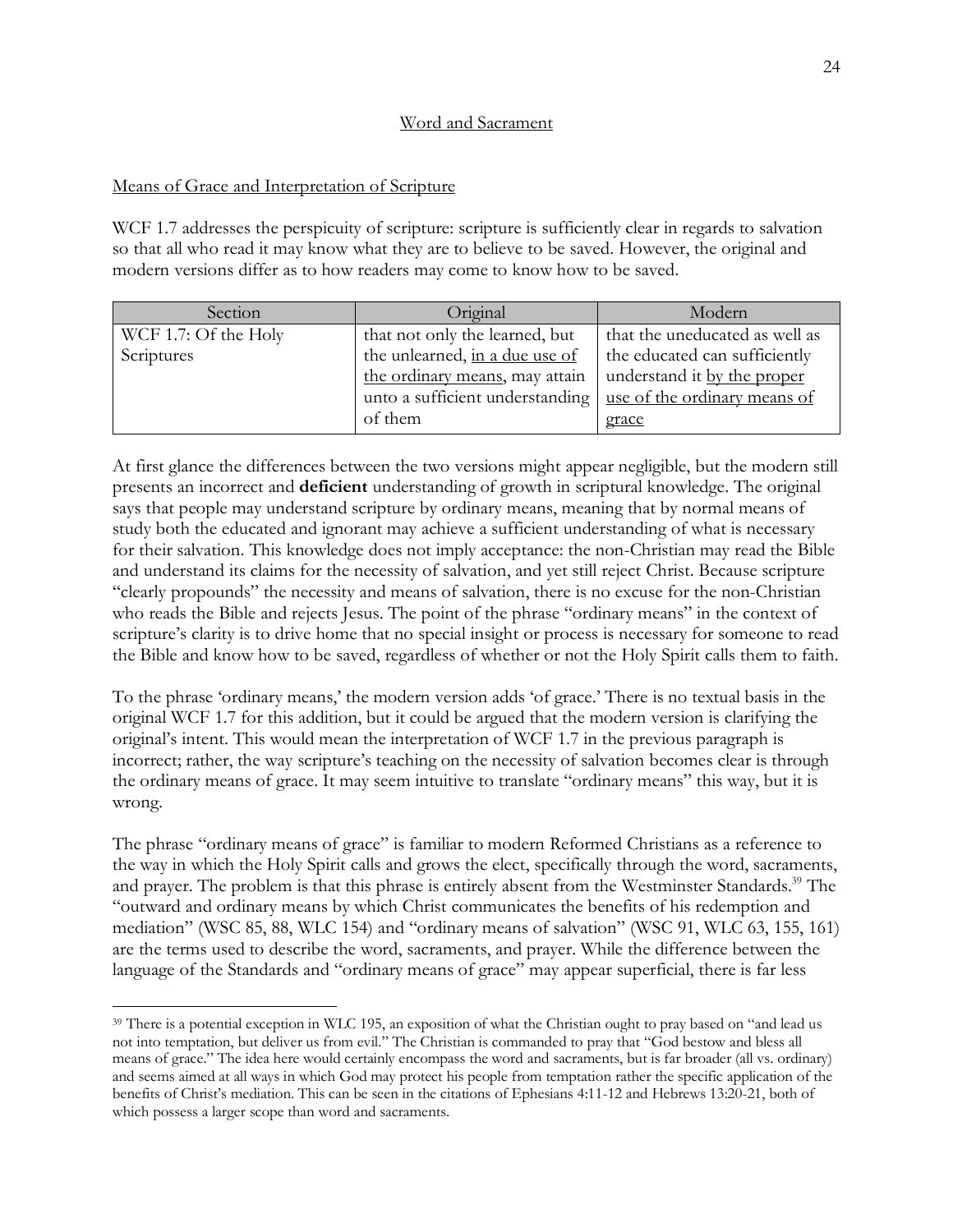ambiguity in our confessional language. "Ordinary means of grace" lacks the biblical precision, and fails to account for what grace is. Describing the sacraments as means of applying the benefits of Christ executing the offices of prophet, priest, and king in his mediation and our redemption tells us far more than describing them as means of grace.

In the case of WCF 1.7, if the modern version's "of grace" were replaced with the precision of "outward and ordinary means by which Christ communicates the benefits of his redemption/mediation," we see that it becomes non-sensical. Non-Christians do not receive the benefits of Christ's mediation when they partake of the Lord's Supper, but eat and drink judgment upon themselves, even if they later convert. Partaking of the sacraments does not make one better able to understand the plain, salvific message of scripture. Prior to their effectual calling, the Holy Spirit does not use scripture, the sacraments, or prayer to apply the benefits of their redemption to a person, since they are not yet redeemed.

This additional phrase 'of grace' then undermines the entire point of WCF 1.7. The non-Christian cannot be scripturally informed about the necessity and means of salvation (regardless of acceptance) apart from the ordinary workings of grace, that is, the application of the benefits of Christ's redemption, since he has not (yet) redeemed them. This would mean that scripture's teaching on salvation is not clear unless you have already been saved, which does not make sense and contradicts what the original version of WCF 1.7 teaches.

| Original Question     | Original Answer       | <b>Modern Question</b> | Modern Answer         |
|-----------------------|-----------------------|------------------------|-----------------------|
| WLC 63: What are the  | The visible church    | WLC 63: What are the   | The visible church    |
| special privileges of | hath the privilege of | special privileges of  | also provides         |
| the visible church?   | enjoying the          | the visible church?    | fellowship for God's  |
|                       | communion of saints,  |                        | people, functions as  |
|                       | the ordinary means of |                        | the ordinary means by |
|                       | salvation             |                        | which people are      |
|                       |                       |                        | saved                 |

The Ordinary Means of Salvation

The Westminster Catechisms use "ordinary means of salvation" as a synonym for "external means of Christ applying the benefits of his mediation," which are the ordinances of the word, sacraments, and prayer (WLC 35, 154-155, 159, 161, WSC 88-91). WLC 63 states that the visible church enjoys privileges as the body of Christ, including the ordinary means of salvation. That is, the church possesses Christ's ordinances. The modern version of WLC 63 misses this by translating the phrase as "the ordinary means by which people are saved" and adding the verb "functions." The church no longer possesses these means of salvation as a privilege, but functions as the means by which people are saved. Now, it is certainly true that outside the church there is ordinarily no hope of salvation (cf. WCF 25.2), but the modern version of WLC 63 changes the intent of the original. The modern version is describing the function of the church, while the original describes the privileges the church enjoys. It is also difficult to read the modern version as speaking about the word, sacraments, and prayer rather than conversion. The phrase "by which people are saved" is most easily read in our evangelical context as referring to the moment of conversion, not the ongoing mediation of Christ (for instance, WLC 159 explicitly distinguishes between conversion and salvation). It is not that the modern version of WLC 63 is incorrect and **inadequate** here, it just misrepresents the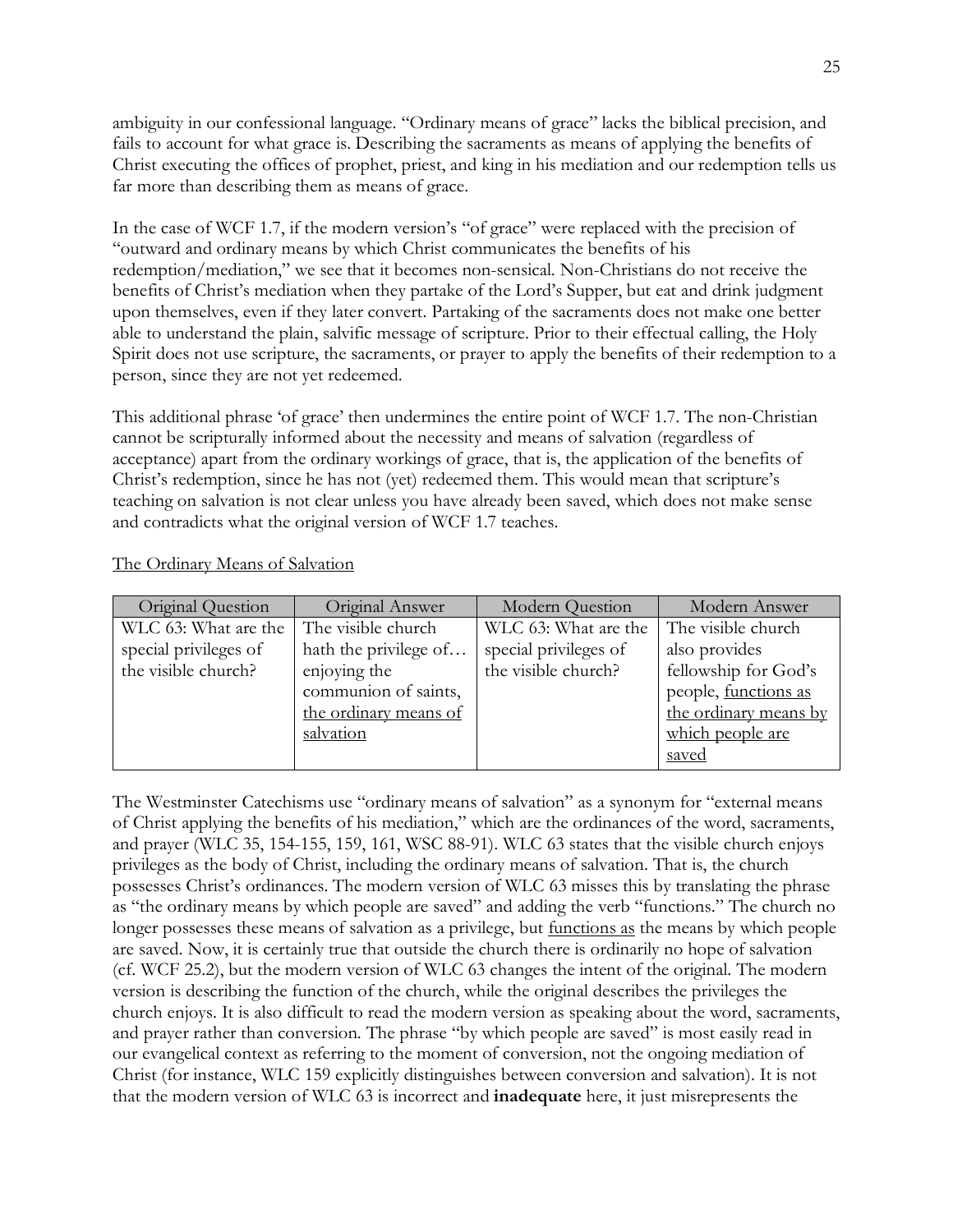meaning of the original and therefore cannot be considered an authentic modern version of the answer.

This is exacerbated by the way the modern version formulates the relationship of the covenant to the sacraments.

| Modern English                            |
|-------------------------------------------|
| Under the gospel Christ himself,          |
| the substance of God's grace,             |
| was revealed. The ordinances of           |
| this New Testamentand in                  |
| them the spiritual power of the           |
| covenant of grace is more fully           |
| developed.                                |
| and a <u>fuller gift</u> of the Spirit of |
| God than believers ordinarily             |
| had under the law                         |
|                                           |
|                                           |
| Under the New Testament,                  |
| Christ is revealed as the                 |
| substance of the same covenant            |
| of grace, which was and still is          |
| to be administered in the                 |
| preaching of the word and in the          |
| sacraments of baptism and the             |
| Lord's supper. In these the               |
| spiritual power of grace and              |
| salvation is more fully and               |
| clearly developed for all nations.        |
|                                           |

WCF 7.6 and WLC 35 are drastically altered in the modern version in a **biblically erroneous** direction. WCF 7.6 says that Christ is the substance of the gospel, and that under the gospel the covenant of grace is dispensed with efficacy in the sacraments and preached word. WLC 35 echoes this, stating that grace and salvation are held out in fuller efficacy in the preached word and the sacraments.

Grace and salvation come to God's people covenantally, and under the gospel of the covenant of grace, Jesus, the substance of that covenant and source of grace and salvation, is dispensed with effectiveness in the preached word and sacraments. The communion the believer shares with Christ is a partaking of his Spirit by his covenant in this way, not a mere possessing as the revisions to WCF 20.1 puts it.

This is not the Roman Catholic view that the power of the sacraments is *ex opere operato*; the Westminster Standards include the preached word here, and develop sacramental doctrine throughout their entire scope. But the modern versions reduce the covenantal nature of the sacraments and preached word to a display of God's grace, rather than the original's understanding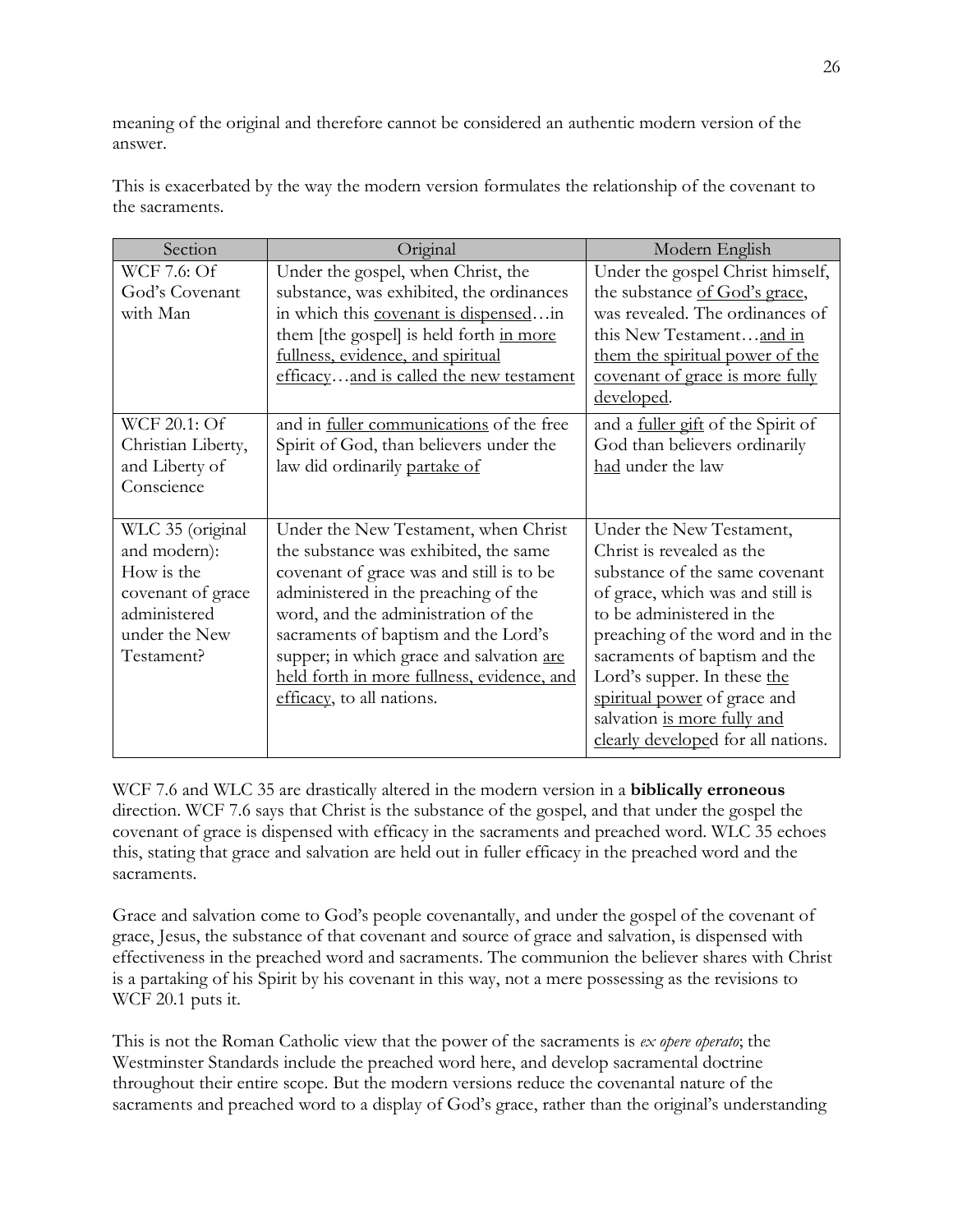that they are divinely instituted means of *giving* Christ to his people. "In [preaching and the sacraments] the spiritual power of grace and salvation is more fully and clearly developed for all nations." The modern version of WLC 35 takes on a memorialistic bent at best, and hardly communicates the meaning of the original. The original certainly teaches that these ordinances of the new testament more fully display the gospel ("evidence"), but goes further to affirm that they are effective in administering the covenant, that is, effective in administering grace and salvation. The modern version fails to represent an important aspect of Westminsterian, Reformed theology in these revisions.

| Section                   | Original                       | Modern English                  |
|---------------------------|--------------------------------|---------------------------------|
| WCF 28.1: Of Baptism      | Baptism is a sacrament of the  | Baptism is a sacrament of the   |
|                           | new testament, ordained by     | New Testament, ordained by      |
|                           | Jesus Christ, not only for the | Jesus Christ. By baptism a      |
|                           | solemn admission of the party  | person is solemnly admitted     |
|                           | baptized into the visible      | into the visible church.        |
|                           | church; but also, to be unto   | Baptism is also a sign and seal |
|                           | him a sign and seal            | of the covenant of grace, of    |
|                           |                                | the believer's engrafting into  |
|                           |                                | Christ, of rebirth              |
| WLC 165 (original and     | to be a sign and seal of       | as a sign and seal of our being |
| modern): What is baptism? | ingrafting into himself and    | joined to Christ and of their   |
|                           | enter into an open and         | making a public commitment      |
|                           | professed engagement to be     | that they belong completely     |
|                           | wholly and only the Lord's     | and only to the Lord            |

The Meaning of Baptism and the Lord's Supper

The problem in the modern version's changes should be clear: the rewording of baptism's definition excludes infants, and is therefore **biblically erroneous**. While the efficacy of baptism is not tied to the moment of administration, the grace promised is not only offered, but really conferred by the Holy Spirit to those who receive the sacrament, whether infants or adults, according to the counsel of God in his appointed time (WCF 28.6). That means the original of WCF 28.1 is correct: baptism is a sign and seal of the recipient's ingrafting into Christ and their rebirth. This is no small point: is baptism a sign and seal to believers that they are ingrafted into Christ, or is it a sign and seal of the recipient's ingrafting into Christ?

The modern version of WLC 165 runs afoul of the same problem: infants cannot make a public commitment that they belong to the Lord. They can, however, by virtue of the covenant of grace, be entered into a commitment from their church and parents that they belong to the Lord. The modern version excludes infants because it emphasizes the subjective side of baptism, that is, that baptism is about the baptized person committing to God. While that should be true for converts, it is not definitional of the sacrament. The definition of baptism, which WLC 165 is providing, should not exclude some of the legitimate recipients of baptism, such as covenant children. To put it bluntly: baptism is a sign and seal of infant recipient's ingrafting into Christ, regeneration, and remission of sins as much as it is for converts.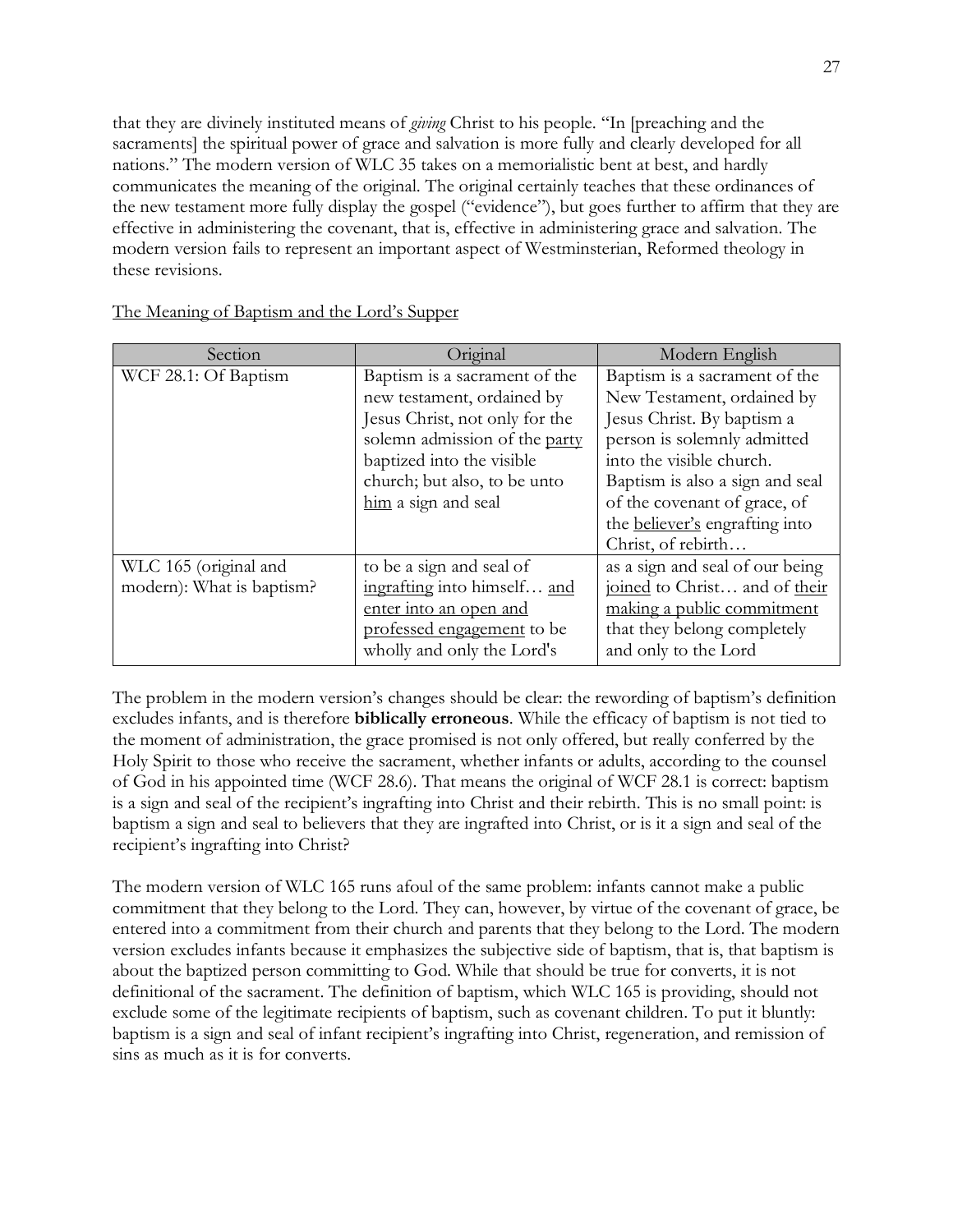WCF 28.1 and WLC 165 clearly differ between the original and modern versions. The modern version reveals a problem that often arises in the EPC. We talk of the administration of baptism to infants as if it were a separate sacrament from the baptism of converts. Even the most recent version of the Personal Information Form (February, 2018) asks, "Do you willingly offer the sacrament of infant baptism to Christian parents?" Honestly, the answer should be a resounding no from any Westminster-subscribing pastor. There is no sacrament of infant baptism; there is the sacrament of baptism, given to believers and their children. The sacrament is not offered to parents, but to their children.

This is the result of splitting the meaning of baptism differently for infants and converts. As a parent of a baptized child, I can tell him, "You belong wholly to God because you have been baptized. You have received the sign and seal of God's covenant promises that he is your God, and that you're his child. The promise of God is that if you turn to Christ and rest upon him for your salvation, you will be redeemed. Your baptism is a confirmation that God will keep this promise, and that you are his in Christ." The original WCF and WLC provide a foundation for this comfort; the modern version has gutted it.

| Original Question      | Original Answer        | <b>Modern Question</b> | Modern Answer        |
|------------------------|------------------------|------------------------|----------------------|
| WLC 175: What is the   | The duty of            | WLC 175: What          | After receiving the  |
| duty of Christians,    | Christians, after they | should we do after we  | Lord's supper, we    |
| after they have        | have received the      | have received the      | should think about   |
| received the sacrament | sacrament of the       | Lord's supper?         | our participation in |
| of the Lord's supper?  | Lord's supper, is      |                        | the sacrament and    |
|                        | seriously to consider  |                        | whether we got       |
|                        | how they have          |                        | anything out of it   |
|                        | behaved themselves     |                        |                      |
|                        | therein, and with what |                        |                      |
|                        | success                |                        |                      |

This intense subjectivism is highlighted again in the changes made to WLC 175.

The original answer informs us that the duty of the Christian is to soberly consider the nature of their behavior in receiving the sacrament (did I discern the body of Christ? Eat and drink in an unworthy manner? Approach God's gift with sober joy?) and the appropriateness of that behavior. The modern version completely distorts this: "Whether we got anything out of it." If you are a Christian *you got Christ out of it*, period. The effects of that reception (comfort in faith or lack thereof) are secondary to receiving the body and blood of Christ.

The modern version's language is indefensible as an update to the original, crass in its phrasing, and inconsistent with the theology of the Westminster Standards. If taken seriously by a reader, the modern version of WLC 175 communicates that the importance of the sacrament is my subjective "whatever I got out of it." As a pastor, I already struggle against people thinking that the importance of the Lord's Supper is in the warm, spiritual fuzzies it gives them. People tend towards an attempt at extracting meaning from the sacrament independent of Christ and the application of redemption, and the modern version of WLC 175 provides no help on that count because it is a **deficient** expression of biblical teaching.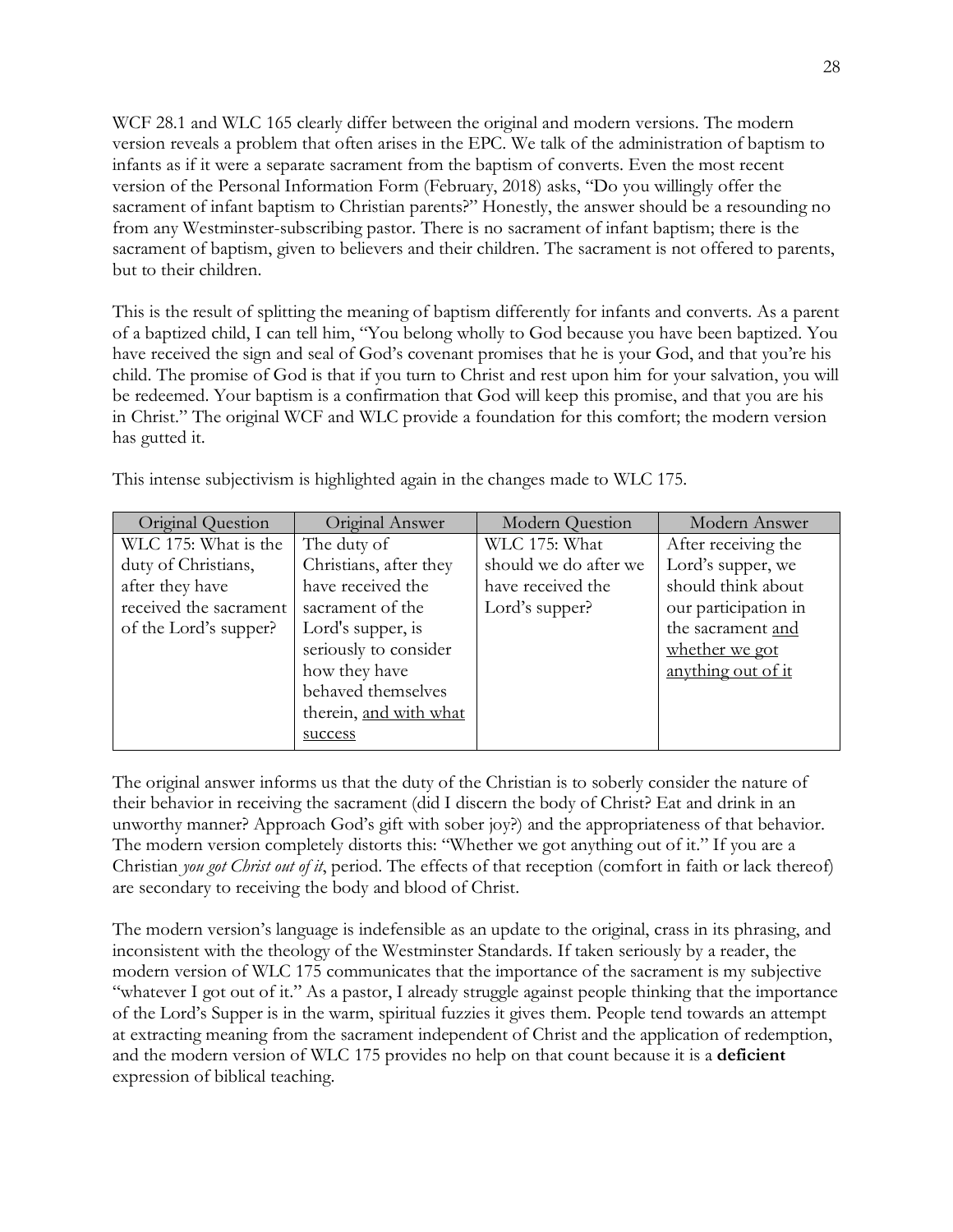### The Church

### The Catholic and Universal Church

Both the original and modern version of the Westminster Confession use the terms "universal" and "catholic". These terms are not synonymous with "invisible" or "true" church. WCF 25.3 teaches that the visible church is universal, meaning that the church is not limited to one nation or ethnic group. WCF 25.1-2 states that both the invisible and visible church are "catholic or universal." The original WCF 25.3-4 then describes the visible church as catholic, while the modern version **inadequately** chooses "universal" instead.

| Section          | Original                                   | Modern English                     |
|------------------|--------------------------------------------|------------------------------------|
| WCF 25.2-3: Of   | The visible church, which is also catholic | The visible church is also         |
| the Church       | or universal under the gospel  Unto        | catholic or universal under the    |
|                  | this catholic visible church Christ hath   | gospel Christ has given the        |
|                  | given the ministry, oracles, and           | ministry, Scriptures, and          |
|                  | ordinances of God                          | ordinances of God to this          |
|                  |                                            | universal visible church           |
| WCF 25.4: Of the | This catholic church hath been             | This universal church has been     |
| Church           | sometimes more, sometimes less visible.    | sometimes more and sometimes       |
|                  | And particular churches, which are         | less visible. Particular churches, |
|                  | members thereof, are more or less pure,    | which are members of it, are       |
|                  | according as the doctrine of the gospel is | also more or less pure,            |
|                  | taught and embraced, ordinances            | depending on how the gospel is     |
|                  | administered, and public worship           | accepted and taught, how the       |
|                  | performed more or less purely in them.     | ordinances of God are              |
|                  |                                            | administered, and how public       |
|                  |                                            | worship is performed.              |

There are two issues with this translation choice. First, since the modern version maintains both "universal" and "catholic" as distinct terms in WCF 25.2, switching out "catholic" for "universal" in WCF 25.3-4 is arbitrary. It is not an update to the language, since it already uses both terms. "Universal" in the modern version of WCF 25.3-4 cannot honestly be described as updating the original language since the modern version uses "catholic" anyways. It is simply replacing a term, rather than updating it. Secondly, "catholic" and "universal" are not synonymous. They have overlapping meaning, but "catholic" is not limited to universal. The use of "or" as a coordinating conjunction does not imply that the terms are interchangeable, but that they describe the same institution equally well. While the Westminster Standards do not define "catholic," its historical meaning, a meaning that was embraced throughout the Reformation, was of universal, orthodox faith contrasted with anti-Nicene Christianity. This overlaps with the idea of a universal church, but is not one-to-one. This definition developed historically, and the contrasting with anti-Nicene theology can be seen in Cyril of Jerusalem ( $4<sup>th</sup>$  century),<sup>40</sup> Augustine ( $4<sup>th</sup>$  Century),<sup>41</sup> Pacian of

 <sup>40</sup> Catechetical Lectures 18.26 (http://www.newadvent.org/fathers/310118.htm).

<sup>41</sup> *Against the Manichaeans* chapter 5 (http://www.ccel.org/ccel/schaff/npnf104.iv.viii.vi.html?).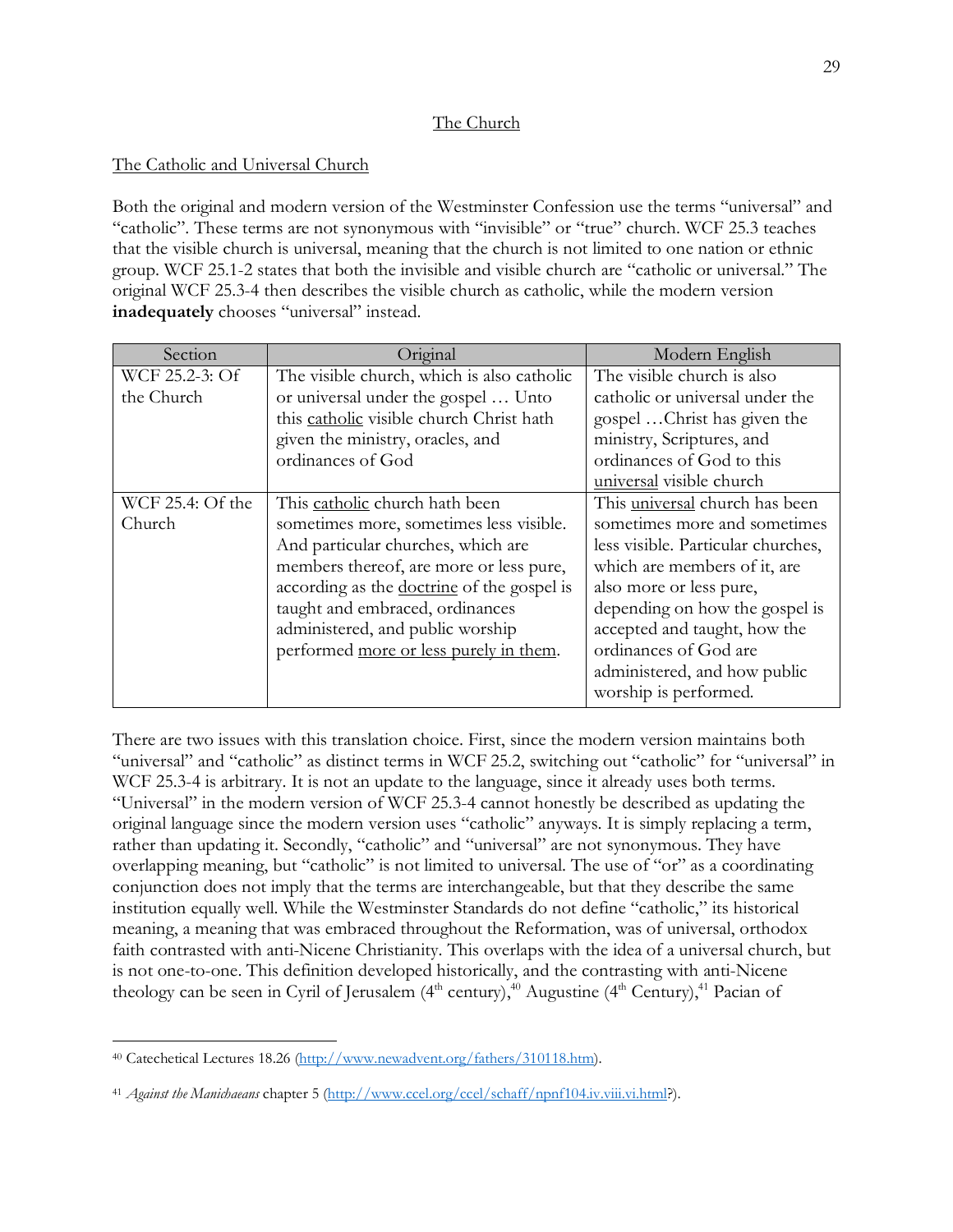Barcelona (4<sup>th</sup> Century),<sup>42</sup> and the Roman Edict of Thessalonica (380)<sup>43</sup> which established Catholic Christianity as the religion of the empire. The Reformers thought of themselves as Reformed Catholics, with William Perkins famously titling his defense of Protestantism "*A Reformed Catholic*". In Reformed confessionalism, Heidelberg Catechism 54 comments on this, and the Second Helvetic Confession explicitly states this in §9 (The Creeds of Four councils Received and The Sects) and §17 (Of the Catholic and Holy Church of God and the One Only Head of the Church). Being Catholic (capital "C", as it were) is an important feature of the Reformed church, and should not be so easily swapped out for "universal". This is not an arcane,  $16<sup>th</sup>$ -17<sup>th</sup> century debate, but an ongoing point of discussion in the broader Reformed world.<sup>44</sup>

This is a relatively minor distinction theologically – what can be said in the Westminster Standards about the church as catholic can be also said of it as universal, and vice-versa. But the change between the original and the modern version cannot be substantiated from the text and cannot be called an authentic translation of the original. It also misses out on strongly identifying with the greater tradition of the church.

#### John Murray comments,

"There is truly a *catholic* tradition to which all due respect is to be paid and for which we should thank God. The Romish Church has attempted to monopolize the word 'Catholic' by trying to fix upon itself the denominational name, 'the Catholic Church'. Protestants should not be the dupes of Rome in this respect and should resist every attempt on the part of Rome to appropriate that denomination…We should understand that all who profess the true religion belong to the catholic church and in the catholic tradition we glory. The catholic tradition is enshrined particularly in the ecumenical creeds, and is found also in the line of orthodox interpreters and theologians throughout the centuries (italics original)."45

The EPC in its modern edition of the Westminster Standards has become the dupe of Rome.

### The Church as a Society

WLC 62 asserts that "the visible church is a society" composed of all those people, in all times and places, who profess the true religion, along with their children. The modern version replaces this phrase with, "the visible church is all the people all over the world" in all times who profess the true religion, along with their children.

<sup>&</sup>lt;sup>42</sup> *Of the Catholic Name* (http://www.tertullian.org/fathers/pacian\_1\_letter1.htm).

<sup>43</sup> https://en.wikipedia.org/wiki/Edict\_of\_Thessalonica.

<sup>44</sup> See Peter Leithart's 2013 article at *First Things* (https://www.firstthings.com/web-exclusives/2013/11/the-end-ofprotestantism) and his follow-up book of the same name.

<sup>45</sup>Murray, John. *Collected Writings of John Murray*. Vol. 4, Banner of Truth Trust, 1982, page 269.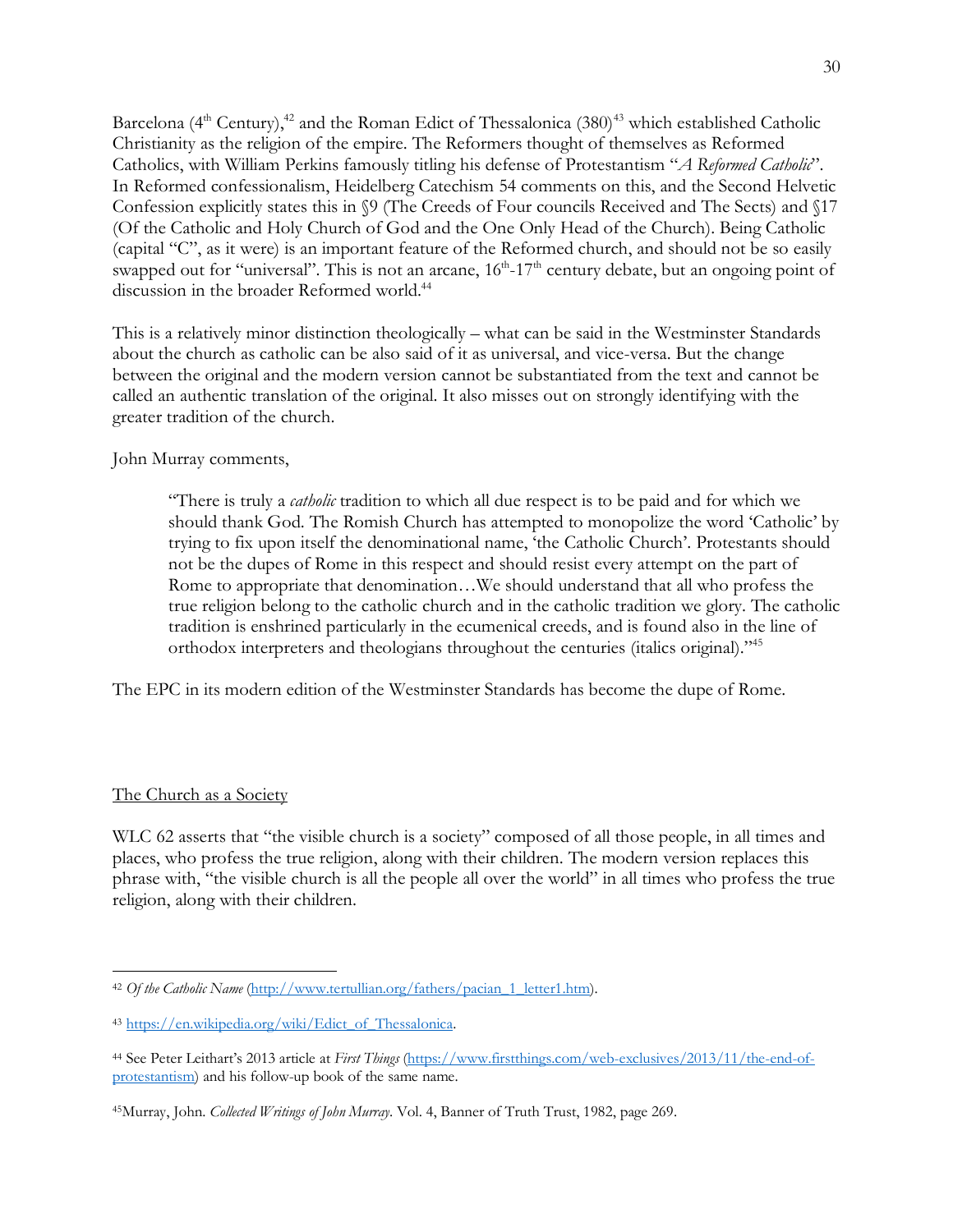| Original Question                      | Original Answer                                                                  | Modern Question                        | Modern Answer                                                                            |
|----------------------------------------|----------------------------------------------------------------------------------|----------------------------------------|------------------------------------------------------------------------------------------|
| WLC 62: What is the<br>visible church? | The visible church is a<br>society made up of all<br>such as in all ages and     | WLC 62: What is the<br>visible church? | The visible church is<br>all the people all over<br>the world and their                  |
|                                        | places of the world do<br>profess the true<br>religion, and of their<br>children |                                        | children who gather<br>together throughout<br>the ages and profess<br>the true religion. |

The swapping out of "is a society" for "all the people" eliminates an important doctrinal point. The modern version in effect simply deletes "a society" and defines the visible church in terms of its membership, whereas the original defines the visible church as a society with a particular kind of membership. A society includes not only people, but customs, laws, institutions, and values. The visible church, as a society, requires and includes these things: worship with scripture, prayer, and sacraments, in the context of the Lord's Day, along with officers and discipline all following the regulations established by God. These are not additional features that the church possesses, but definitional aspects of the visible church as a society.

If the visible church is defined only by its members to the exclusion of its institutional features (as in the modern version of WLC 62), then gatherings of Christian individuals without these features can claim (accurately) to fit the definition of the visible church (e.g. youth group outings, two or three people at a coffee shop, chapel at college, dinner with the family, etc.). Some may argue that this is a better biblical definition of the visible church, but it is not the definition found in the original WLC, and is therefore a **deficient** expression of biblical teaching.

Another instance of this is in WCF 19.3. In the original, Israel is described as a "church under age" which received the moral law along with the civil and ceremonial laws. The modern version changes this to "pre-Christian assembly of believers." The original describes as Israel as a religious society, the church before the coming of its Christ, with all of the things that come with being the church. The modern, like with WLC 62, eliminates the institutional aspect of Israel as the church in favor of emphasizing it as a gathering of believers, a far more vague and unhelpful definition. Dispensationalists cannot affirm the original version of WCF 19.3, since they hold that the church began at Pentecost. But dispensationalists could affirm the modern version; no one disputes that the Old Testament Israelites were "pre-Christian" before the New Testament, or that they were believers who gathered together. This difference between the two versions demonstrates that the modern version is not a fair updating of the meaning of the original.

The modern version of WLC 62 adds the additional phrase "who gather together" to its definition. Gathering together and being a society are not the same thing, and grammatically the phrases do fit the same purpose. The original defines the visible church as a society, which includes members. The modern defines the visible church as members who gather. This phrase has no basis in the text of the original, and does not compensate for deleting the reference to the visible church as a society.

### The Church and the Keys to the Kingdom

The "keys to the kingdom" (a reference to Matthew 16:19 and 18:18) are the means of opening and closing the kingdom of heaven through the preaching of the word and church censures. WCF 30 as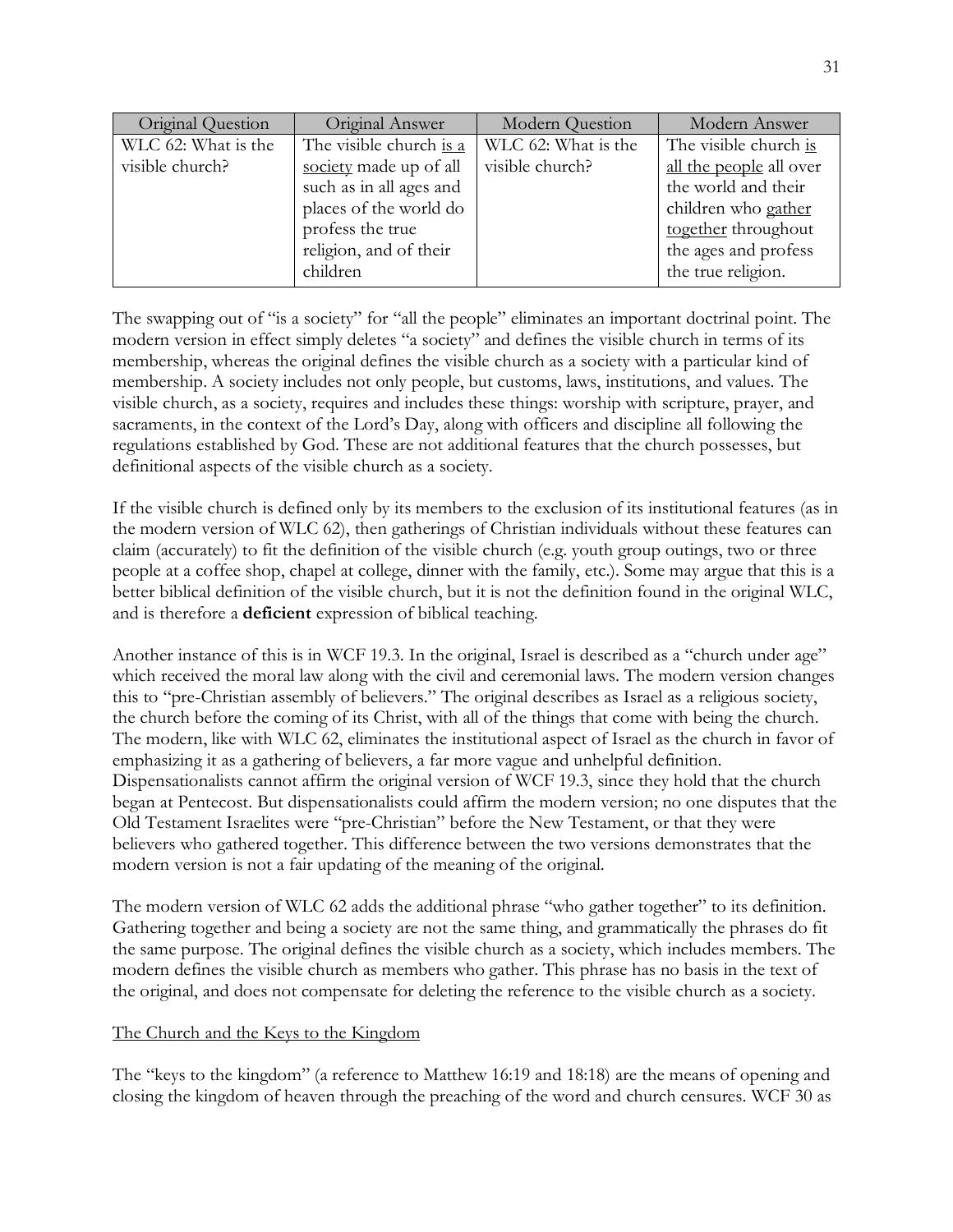an entire chapter is essentially devoted to this subject, with specific reference to the keys of the kingdom of heaven in WCF 30.2. The Heidelberg Catechism addresses this subject in detail as well in HC 82-85.

WCF 23.3 teaches that the civil authorities may not take upon themselves the use of the keys, since those keys have been entrusted to the officers of the church (WCF 30.1-2). This doctrinal term is changed to the broadly generic "spiritual power" in the modern version of WCF 23.3.

| Section          | Original                                  | Modern English                    |
|------------------|-------------------------------------------|-----------------------------------|
| WCF 23.3: Of the | Civil magistrates may not assume to       | Civil authorities may not take on |
| Civil Magistrate | themselves the administration of the      | themselves the ministering of     |
|                  | Word and sacraments; or the power of      | God's word and the sacraments,    |
|                  | the keys of the kingdom of heaven; or, in | the administration of spiritual   |
|                  | the least, interfere in matters of faith  | power, or any interference with   |
|                  |                                           | matters of faith                  |

Of course, the power of the keys of the kingdom of heaven is a spiritual power, but there is no way to read the modern version and understand that WCF 23.3 is addressing a very specific kind of power. The modern version of WCF 30.2 maintains the terminology of the keys of the kingdom of heaven, so clearly the modern version does not believe the term in itself is inaccessible. There is no reason to make this change here, and it obscures an important aspect of the church's authority. It cannot be defended as fair updating to the original language, but is a rather **inadequate** translation choice.

### Part II Conclusion

The EPC should, by an act of General Assembly,

- 1) Explicitly affirm that the original  $17<sup>th</sup>$  century language version of the WCF, WLC, and WSC are the sole confessional, constitutional standards of the church;
- 2) Instruct that the constitutional,  $17<sup>th</sup>$  century language version of the WCF, WLC, and WSC are the standards to be used in ordination examinations;
- 3) Cease publication of the Summertown, modern versions of the WCF, WLC, and WSC;
- 4) Authorize publication of the original  $17<sup>th</sup>$  century language version of the WCF, WLC, and WSC in the official version of the EPC constitution;
- 5) If a modern language version of our confessional standards is still desired for publication, authorize the Committee on Theology to,
	- a. evaluate the modern language version of the WCF jointly published by the RPCNA and PCA, and the modern language version published by the OPC,
	- b. seek counsel from the current OPC committee tasked with similarly evaluating the need and viability of a modern language version of the Westminster Standards,
	- c. make a recommendation to the GA based on these narrow parameters on what modern language version, if any, of the Westminster Standards the EPC should publish.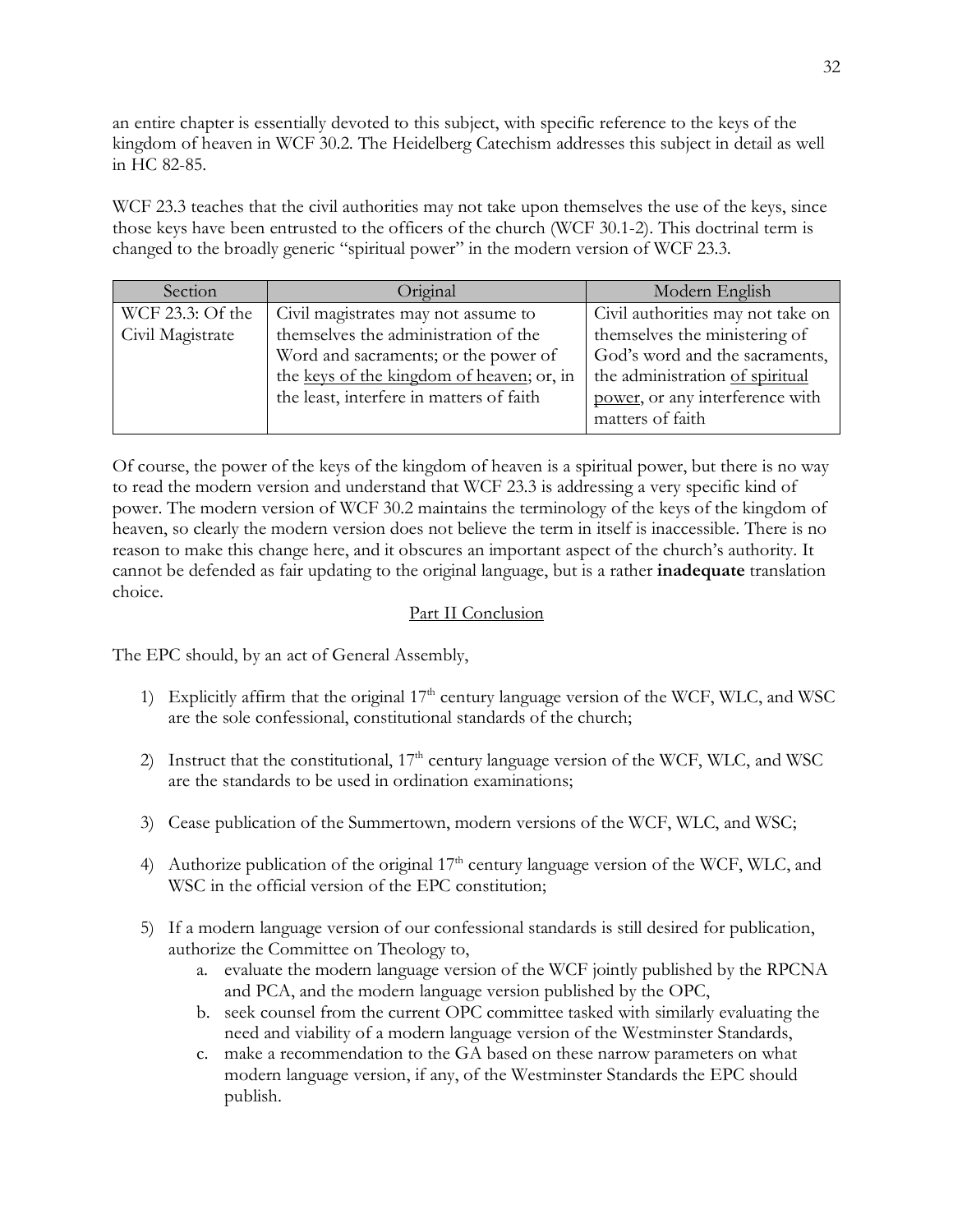# Appendix II

|                                                                                | The Westminster Confession of Faith                                                                                                                                       |                                                                                                                                                                                     |  |  |
|--------------------------------------------------------------------------------|---------------------------------------------------------------------------------------------------------------------------------------------------------------------------|-------------------------------------------------------------------------------------------------------------------------------------------------------------------------------------|--|--|
| Section                                                                        | Original                                                                                                                                                                  | Modern English                                                                                                                                                                      |  |  |
| WCF $1.2$ : Of the<br>Holy Scripture                                           | All which [books of the Bible] are given<br>by inspiration of God to be the rule of<br>faith and life.                                                                    | All of these books are inspired<br>by God and are the rule of faith<br>and life.                                                                                                    |  |  |
| WCF 1.6: Of the<br>Holy Scripture                                              | and that there are some circumstances<br>concerning the worship of God, and<br>government of the church, common to<br>human actions and societies                         | We also recognize that some<br>provisions for the worship of<br>God and the government of the<br>church are similar to secular<br>activities and organizations                      |  |  |
| WCF 1.7: Of the<br>Holy Scripture                                              | that not only the learned, but the<br>unlearned, in a due use of the ordinary<br>means, may attain unto a sufficient<br>understanding of them                             | that the uneducated as well as<br>the educated can sufficiently<br>understand it by the proper use<br>of the ordinary means of grace                                                |  |  |
| WCF 1.9: Of the<br>Holy Scripture                                              | and therefore, when there is a question<br>about the true and full sense of any<br>Scripture (which is not manifold, but<br>one)                                          | And so any question about the<br>true and complete sense of a<br>passage in the Bible (which is a<br>unified whole)                                                                 |  |  |
| WCF 2.1: Of God,<br>and of the Holy<br>Trinity                                 | God is without passions<br>incomprehensible uses "most" as an<br>adjective for eight attributes.                                                                          | God is without emotions<br>limitless uses "completely" as<br>an adjective for eight attributes.                                                                                     |  |  |
| WCF 2.3: Of God,<br>and of the Holy<br>Trinity                                 | the Father is of none, neither begotten,<br>nor proceeding                                                                                                                | The Father exists. He is not<br>generated and does not come<br>from any source                                                                                                      |  |  |
| WCF 6.3: Of the<br>Fall of Man, of<br>Sin, and of the<br>Punishment<br>Thereof | the guilt of this sin was imputed; and the<br>same death in sin, and corrupted nature,<br>conveyed to all their posterity descending<br>from them by ordinary generation. | the guilt for this sin has been<br>imputed to all human beings,<br>who are their natural<br>descendants and have inherited<br>the same death in sin and the<br>same corrupt nature. |  |  |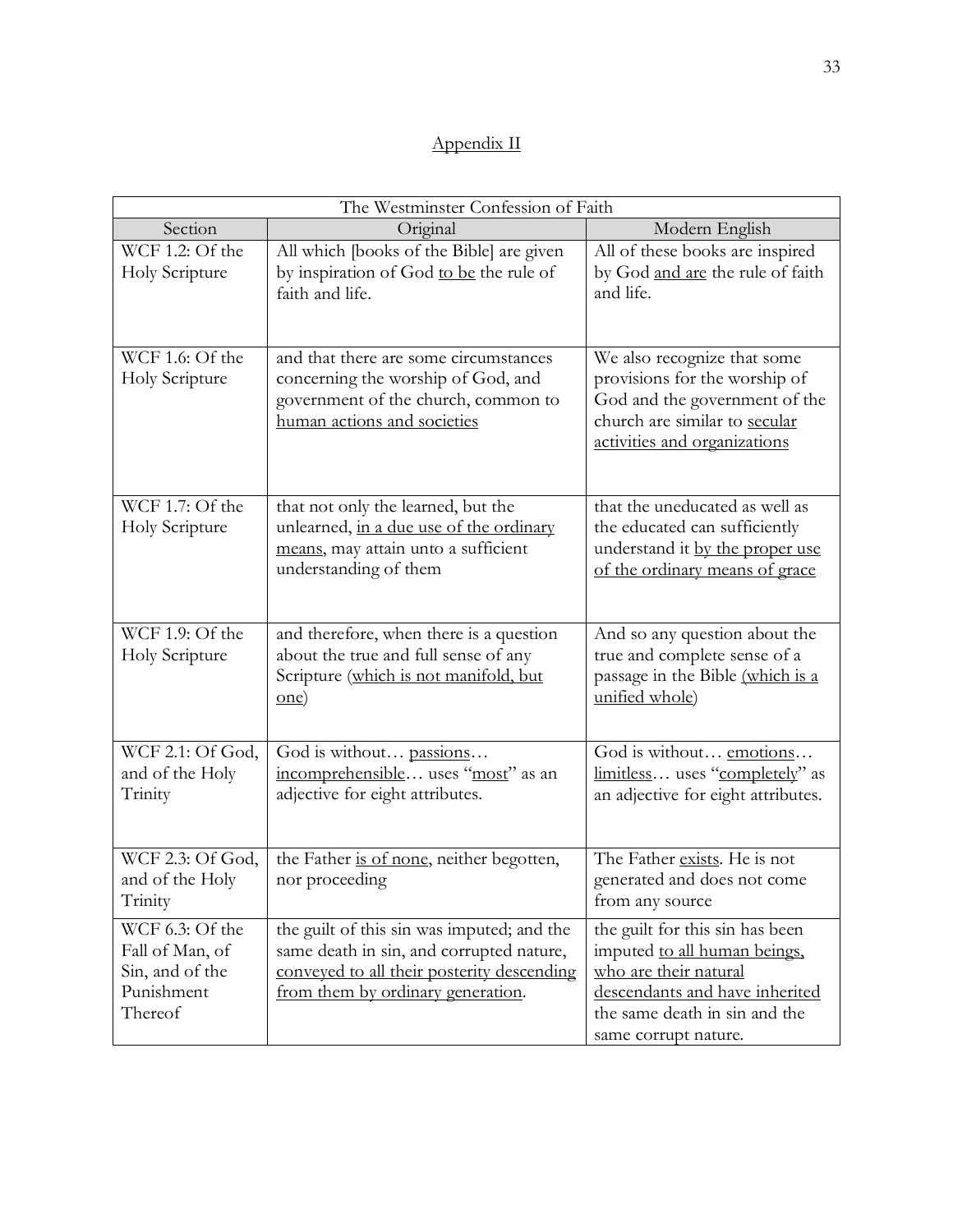| WCF 6.3: Of the<br>Fall of Man, of<br>Sin, and of the<br>Punishment<br>Thereof | and the same death in sin, and corrupted<br>nature, conveyed to all their posterity<br>descending from them by ordinary<br>generation                                                                                                              | the guilt for this sin has been<br>imputed to all human beings,<br>who are their natural<br>descendants                                                                                                                   |  |
|--------------------------------------------------------------------------------|----------------------------------------------------------------------------------------------------------------------------------------------------------------------------------------------------------------------------------------------------|---------------------------------------------------------------------------------------------------------------------------------------------------------------------------------------------------------------------------|--|
| WCF 6.6: Of the<br>Fall of Man, of<br>Sin, and of the<br>Punishment<br>Thereof | Every sinand contrary thereunto, doth,<br>in its own nature                                                                                                                                                                                        | Every sin                                                                                                                                                                                                                 |  |
| WCF 7.6: Of<br>God's Covenant<br>with Man                                      | Under the gospel, when Christ, the<br>substance, was exhibited, the ordinances<br>in which this covenant is dispensedin<br>them [the gospel] is held forth in more<br>fullness, evidence, and spiritual<br>efficacyand is called the new testament | Under the gospel Christ himself,<br>the substance of God's grace,<br>was revealed. The ordinances of<br>this New Testamentand in<br>them the spiritual power of the<br>covenant of grace is more fully<br>developed.      |  |
| <b>WCF 8.6: Of</b><br>Christ the<br>Mediator                                   | promises, types, and sacrifices, wherein<br>he was revealed, and signified to be the<br>seed of the woman                                                                                                                                          | promises, types, and sacrifices<br>which revealed him and<br>indicated that he would be the<br>seed of the woman                                                                                                          |  |
| <b>WCF 8.8: Of</b><br>Christ the<br>Mediator                                   | To all those for whom Christ hath<br>purchased redemption, he doth certainly<br>and effectually apply and communicate<br>the same                                                                                                                  | Christ insures [sic] with absolute<br>certainty that everyone for<br>whom he purchased redemption<br>actually accepts and receives it                                                                                     |  |
| WCF 9.3: Of Free<br>Will                                                       | Man, by his fall into a state of sin                                                                                                                                                                                                               | Man fell into a state of sin by his<br>disobedience                                                                                                                                                                       |  |
| WCF 11.1: Of<br>Justification                                                  | not by infusing righteousness into them,<br>but by pardoning their sins, and by<br>accounting and accepting their persons as<br>righteousbut by imputing the<br>obedience and satisfaction of Christ unto<br>them $\dots$                          | He does not pour righteousness<br>into them but pardons their sins<br>and looks on them and accepts<br>them as if they were<br>righteoushe imputes to them<br>the obedience and judicial<br>satisfaction earned by Christ |  |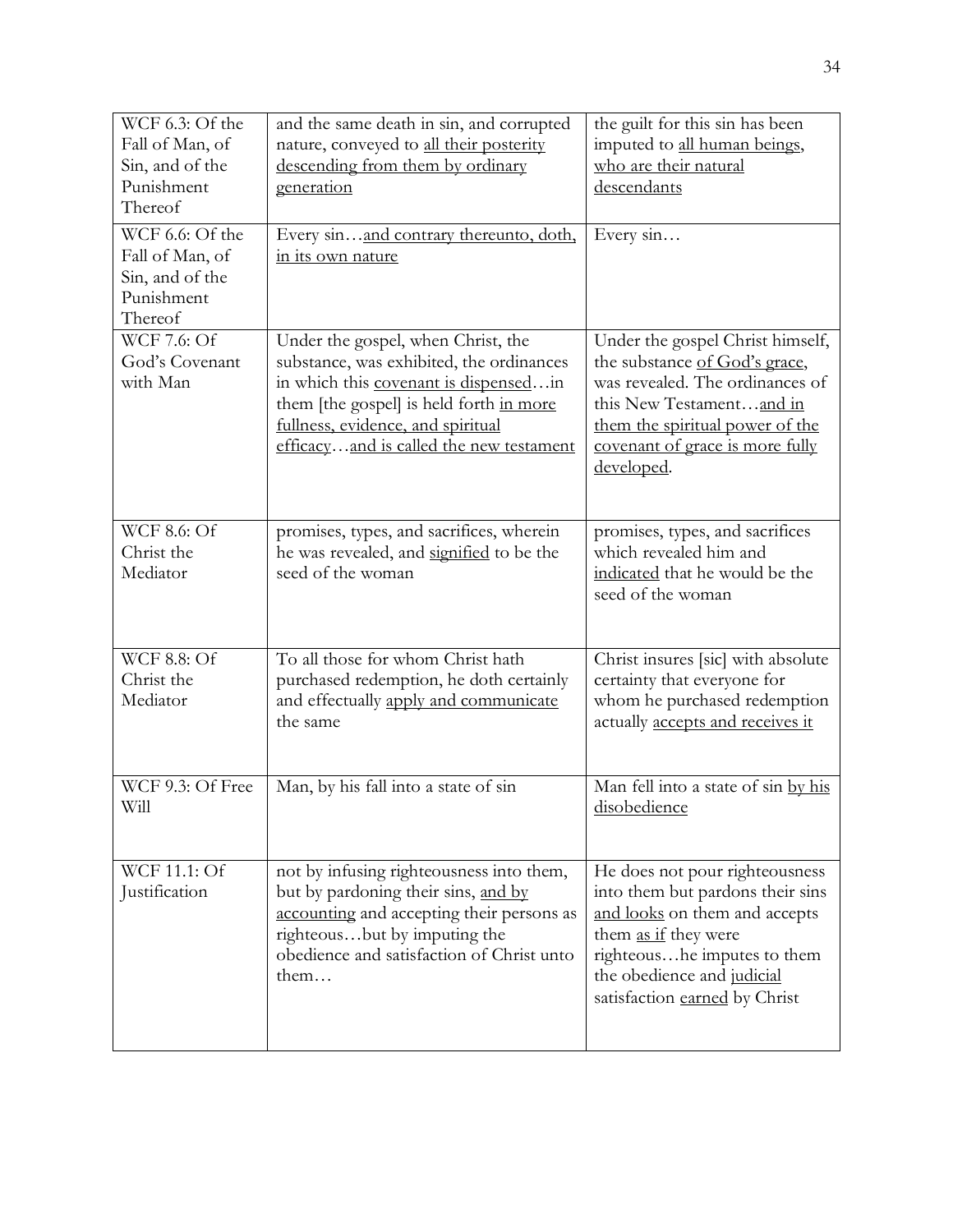| WCF 11.5: Of<br>Justification                                      | and not have the light of his countenance<br>restored unto themand renew their<br>faith and repentance                                                                                | and not have a sense of his<br>presenceand renew their faith<br>in repentance                                                                                                                                                                                       |
|--------------------------------------------------------------------|---------------------------------------------------------------------------------------------------------------------------------------------------------------------------------------|---------------------------------------------------------------------------------------------------------------------------------------------------------------------------------------------------------------------------------------------------------------------|
| WCF 12.1: Of<br>Adoption                                           | All those that are justified, God<br>vouchsafeth, in and for his only Son<br>Jesus Christ, to make partakers of the<br>grace of adoption, by which they are<br>taken into the number, | God guarantees the adoption of<br>all those who are justified in and<br>for the sake of his only son,<br>Jesus Christ                                                                                                                                               |
| <b>WCF 14.1: Of</b><br>Saving Faith                                | and is ordinarily wrought by the ministry<br>of the Word, by which also, and by the<br>administration of the sacraments, and<br>prayer, it is increased and strengthened              | is ordinarily accomplished by the<br>ministry of the word. It is also<br>increased and strengthened by<br>the word, by prayer, and by the<br>administration of the<br>sacraments.                                                                                   |
| WCF 16.3: Of<br>Good Works                                         | but they ought to be diligent in stirring<br>up the grace of God that is in them                                                                                                      | Rather, they should diligently<br>attempt to identify what good<br>works God has commanded in<br>his word and then try their best<br>to do all of them, praying<br>earnestly and daily for the<br>empowering and enabling of the<br>Holy Spirit, who lives in them. |
| WCF 18.3: Of the<br>Assurance of<br>Grace and<br>Salvation         | but that a true believer may wait long,<br>and conflict with many difficulties before<br>he be partaker of it                                                                         | true believer may not have<br>doubts and conflicts about it,<br>possibly wait some time for it,<br>and grow into it                                                                                                                                                 |
| WCF 18.4: Of the<br>Assurance of<br>Grace and<br>Salvation         | by God's withdrawing the light of his<br>countenance, and suffering even such as<br>fear him to walk in darkness and to have<br>no light                                              | or from God's withdrawing the<br>sense of his presence and<br>allowing them to walk in<br>darkness                                                                                                                                                                  |
| WCF 19.3: Of the<br>Law of God                                     | to give to the people of Israel, as a<br>church under age                                                                                                                             | to give the people of Israel, as a<br>pre-Christian assembly of<br>believers                                                                                                                                                                                        |
| WCF 20.1: Of<br>Christian Liberty,<br>and Liberty of<br>Conscience | and in fuller communications of the free<br>Spirit of God, than believers under the<br>law did ordinarily partake of                                                                  | and a <u>fuller gift</u> of the Spirit of<br>God than believers ordinarily<br>had under the law                                                                                                                                                                     |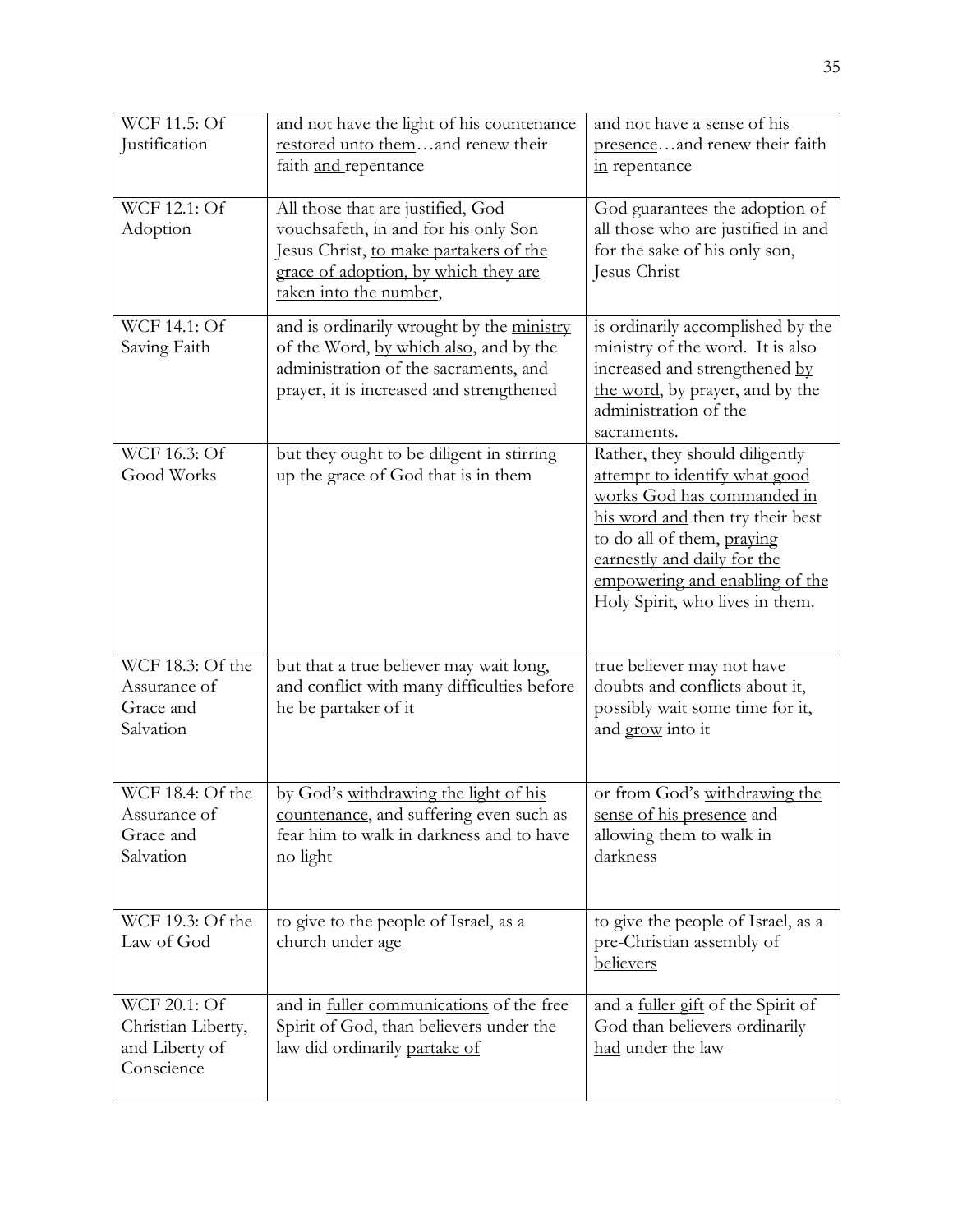| WCF 21.7: Of<br>Religious Worship,<br>and the Sabbath<br>Day | so, in his Word, by a positive, moral, and<br>perpetual commandment binding all men<br>in all ages, he hath particularly appointed<br>one day in seven, for a Sabbath                                                                                                                                                     | In his word God has similarly<br>commanded all men in every age<br>to keep one day in seven holy<br>unto him as a Sabbath                                                                                                                                                                                           |
|--------------------------------------------------------------|---------------------------------------------------------------------------------------------------------------------------------------------------------------------------------------------------------------------------------------------------------------------------------------------------------------------------|---------------------------------------------------------------------------------------------------------------------------------------------------------------------------------------------------------------------------------------------------------------------------------------------------------------------|
| WCF 21.8: Of<br>Religious Worship<br>and the Sabbath<br>Day  | do not only observe an holy rest, all the<br>day, from their own works, words, and<br>thoughts about their worldly<br>employments and recreations                                                                                                                                                                         | rest the whole day from their<br>own works and words, and from<br>thoughts about their worldly<br>activities and recreations                                                                                                                                                                                        |
| WCF 22.4: Of<br>Lawful Oaths and<br><b>Vows</b>              | Nor is it to be violated, although made to<br>heretics, or infidels.                                                                                                                                                                                                                                                      | and must not be broken, even if<br>made to heretics or atheists                                                                                                                                                                                                                                                     |
| WCF 22.7: Of<br>Lawful Oaths and<br><b>Vows</b>              | In which respects, popish monastical<br>vows of perpetual single life                                                                                                                                                                                                                                                     | In this respect monastic vows of<br>perpetual celibacy                                                                                                                                                                                                                                                              |
| WCF 23.3: Of the<br>Civil Magistrate                         | Civil magistrates may not assume to<br>themselves the administration of the<br>Word and sacraments; or the power of<br>the keys of the kingdom of heaven; or, in<br>the least, interfere in matters of faith                                                                                                              | Civil authorities may not take on<br>themselves the ministering of<br>God's word and the sacraments,<br>the administration of spiritual<br>power, or any interference with<br>matters of faith                                                                                                                      |
| WCF 25.3: Of the<br>Church                                   | The visible church, which is also catholic<br>or universal under the gospel  Unto<br>this catholic visible church Christ hath<br>given the ministry, oracles, and<br>ordinances of God                                                                                                                                    | The visible church is also<br>catholic or universal under the<br>gospel Christ has given the<br>ministry, Scriptures, and<br>ordinances of God to this<br>universal visible church                                                                                                                                  |
| WCF 25.4: Of the<br>Church                                   | This catholic church hath been<br>sometimes more, sometimes less visible.<br>And particular churches, which are<br>members thereof, are more or less pure,<br>according as the doctrine of the gospel is<br>taught and embraced, ordinances<br>administered, and public worship<br>performed more or less purely in them. | This universal church has been<br>sometimes more and sometimes<br>less visible. Particular churches,<br>which are members of it, are<br>also more or less pure,<br>depending on how the gospel is<br>accepted and taught, how the<br>ordinances of God are<br>administered, and how public<br>worship is performed. |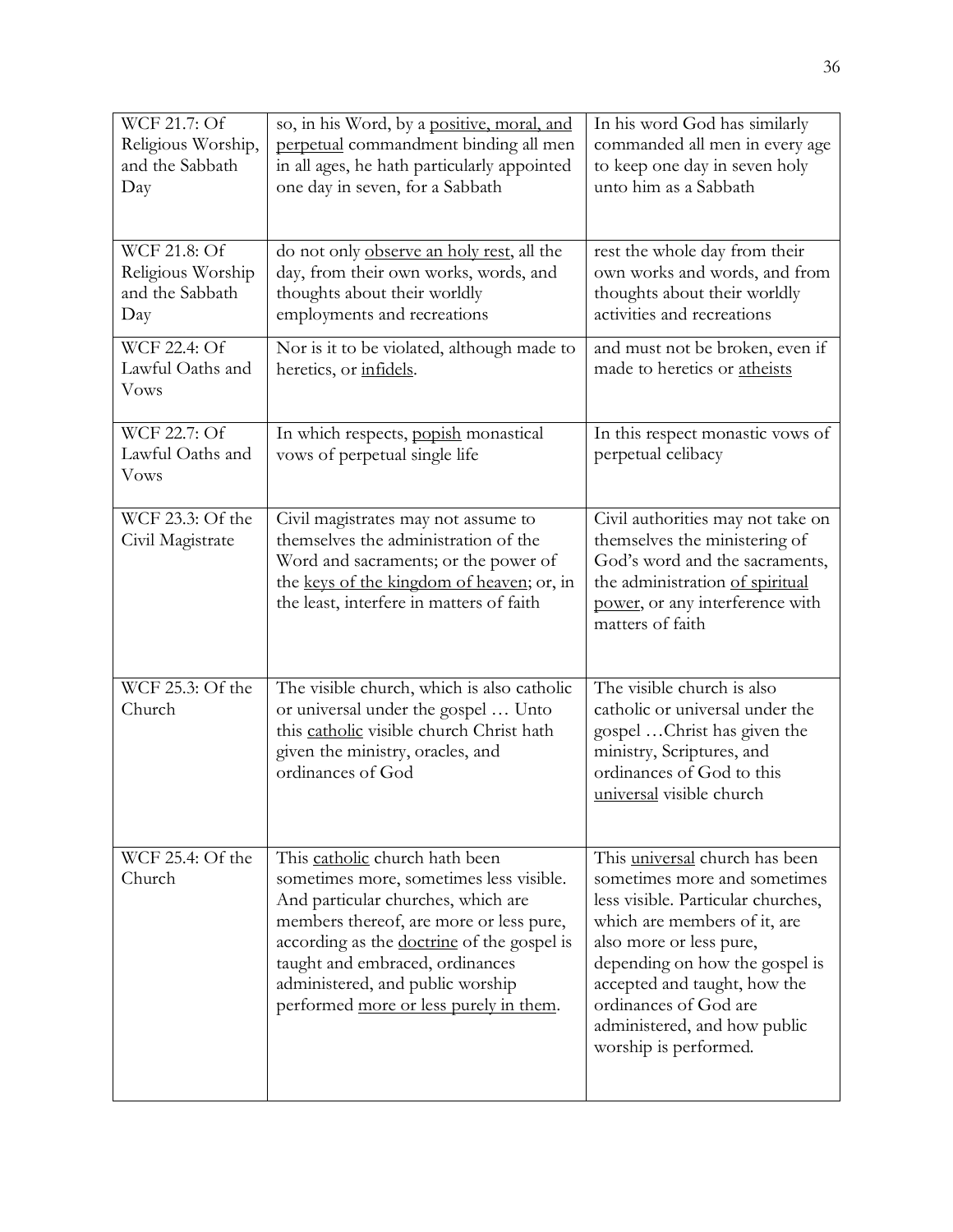| WCF 28.1: Of<br>Baptism           | Baptism is a sacrament of the new<br>testament, ordained by Jesus Christ, not<br>only for the solemn admission of the<br>party baptized into the visible church;<br>but also, to be unto him a sign and seal<br>of the covenant of grace, of his ingrafting<br>into Christ, of regeneration                      | Baptism is a sacrament of the<br>New Testament, ordained by<br>Jesus Christ. By baptism a<br>person is solemnly admitted into<br>the visible church. Baptism is<br>also a sign and seal of the<br>covenant of grace, of the<br>believer's engrafting into Christ,<br>of rebirth                                                                                                         |
|-----------------------------------|------------------------------------------------------------------------------------------------------------------------------------------------------------------------------------------------------------------------------------------------------------------------------------------------------------------|-----------------------------------------------------------------------------------------------------------------------------------------------------------------------------------------------------------------------------------------------------------------------------------------------------------------------------------------------------------------------------------------|
| WCF 29.1: Of the<br>Lord's Supper | the sealing all benefits thereof unto true<br>believers, their spiritual nourishment and<br>growth in him, their further engagement<br>in and to all duties which they owe unto<br>him; and, to be a bond and pledge of<br>their communion with him, and with<br>each other, as members of his mystical<br>body. | and as the seal of all the benefits<br>of that sacrifice for true<br>believers. It also signifies the<br>spiritual nourishment and<br>growth of believers in Jesus and<br>their additional commitment to<br>perform all the duties they owe<br>him. Finally it is a bond and<br>pledge of believers' communion<br>with Jesus and with each other<br>as members of his mystical<br>body. |
| WCF 29.8: Of the<br>Lord's Supper | but, by their unworthy coming thereunto,<br>are guilty of the body and blood of the<br>Lord, to their own damnation                                                                                                                                                                                              | However, by their unworthy<br>coming to the Lord's table they<br>are guilty of his body and blood<br>and bring judgment upon<br>themselves                                                                                                                                                                                                                                              |

| The Westminster Larger Catechism                        |                          |                       |                          |
|---------------------------------------------------------|--------------------------|-----------------------|--------------------------|
| Original Answer<br>Modern Question<br>Original Question |                          | Modern Answer         |                          |
| WLC 2: How doth it                                      | but his word and         | WLC 2: What           | However, salvation       |
| appear that there is a                                  | Spirit only do           | evidence is there for | only comes through       |
| God?                                                    | sufficiently and         | God?                  | God's revelation of      |
|                                                         | effectually reveal him   |                       | himself in his word      |
|                                                         | unto men for their       |                       | and Spirit.              |
|                                                         | salvation                |                       |                          |
| WLC 7: What is God?                                     | Uses "most" to           | WLC 7: What Is God    | Uses "completely" to     |
|                                                         | describe five attributes |                       | describe five attributes |
| WLC 22: Did all                                         | The covenant being       | WLC 22: Did the       | Since the covenant       |
| mankind fall in that                                    | made with Adam as a      | whole human race fall | was made with Adam       |
| first transgression?                                    | public person, not for   | in that first         | <u>as a general</u>      |
|                                                         | himself only, but for    | disobedience?         | representative of        |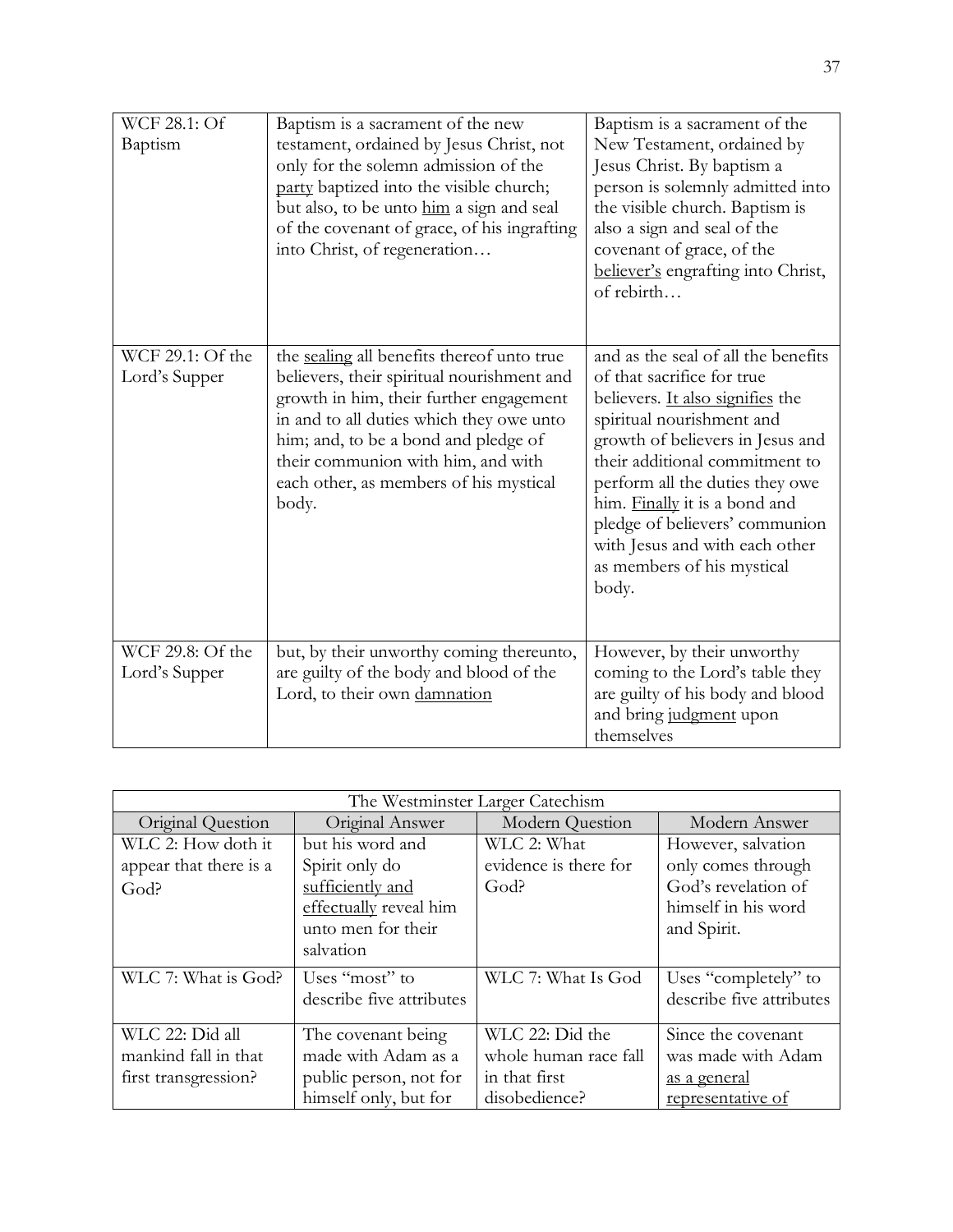|                                                                                            | his posterity, all<br>mankind descending<br>from him by ordinary<br>generation, sinned in<br>him, and fell with him<br>in that first<br>transgression                                                                                                                                                                                                                                           |                                                                                     | humanity, not only for<br>himself but also for<br>his natural<br>descendants, the<br>whole human race<br>sinned in him and fell<br>with him in that first<br>disobedience.                                                                                                                                                                                                       |
|--------------------------------------------------------------------------------------------|-------------------------------------------------------------------------------------------------------------------------------------------------------------------------------------------------------------------------------------------------------------------------------------------------------------------------------------------------------------------------------------------------|-------------------------------------------------------------------------------------|----------------------------------------------------------------------------------------------------------------------------------------------------------------------------------------------------------------------------------------------------------------------------------------------------------------------------------------------------------------------------------|
| WLC 26: How is<br>original sin conveyed<br>from our first parents<br>unto their posterity? | Original sin is<br>conveyed from our<br>first parents unto their<br>posterity by natural<br>generation, so as all<br>that proceed from<br>them in that way are<br>conceived and born in<br>sin.                                                                                                                                                                                                 | WLC 26: How is<br>original sin passed<br>from Adam and Eve<br>to their descendants? | Original sin passes<br>from Adam and Eve<br>to their descendants<br>by natural procreation,<br>so that all subsequent<br>human offspring are<br>conceived and born in<br>sin.                                                                                                                                                                                                    |
| WLC 35: How is the<br>covenant of grace<br>administered under<br>the New Testament?        | Under the New<br>Testament, when<br>Christ the substance<br>was exhibited, the<br>same covenant of<br>grace was and still is<br>to be administered in<br>the preaching of the<br>word, and the<br>administration of the<br>sacraments of baptism<br>and the Lord's supper;<br>in which grace and<br>salvation are held<br>forth in more fullness,<br>evidence, and efficacy,<br>to all nations. | WLC 35: How is the<br>covenant of grace<br>administered under<br>the New Testament? | Under the New<br>Testament, Christ is<br>revealed as the<br>substance of the same<br>covenant of grace,<br>which was and still is<br>to be administered in<br>the preaching of the<br>word and in the<br>sacraments of baptism<br>and the Lord's supper.<br>In these the spiritual<br>power of grace and<br>salvation is more fully<br>and clearly developed<br>for all nations. |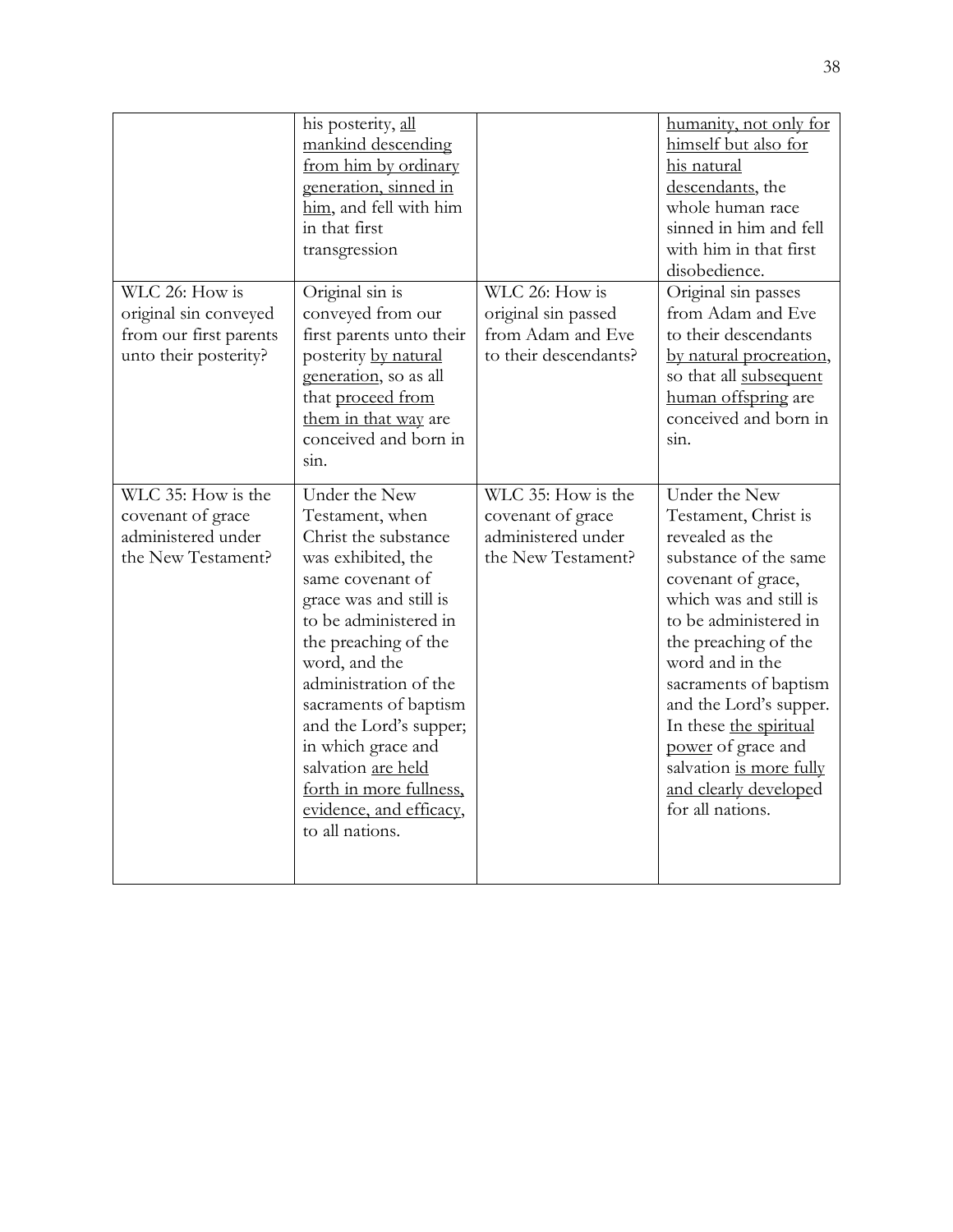| WLC 52: How was<br>Christ exalted in his<br>resurrection?            | all which he did as a<br>public person, the<br>head of his church, for<br>their justification,<br>quickening in grace,<br>support against<br>enemies, and to assure<br>them of their<br>resurrection from the<br>dead at the last day         | WLC 52: How was<br>Christ exalted in his<br>resurrection?            | He did all this as a<br>general representative<br>of humanity and as<br>head of his church in<br>order to justify<br>believers, make them<br>alive in his grace,<br>support them against<br>their enemies, and<br>assure them that they<br>too will be resurrected<br>from the dead at the<br>last day. |
|----------------------------------------------------------------------|-----------------------------------------------------------------------------------------------------------------------------------------------------------------------------------------------------------------------------------------------|----------------------------------------------------------------------|---------------------------------------------------------------------------------------------------------------------------------------------------------------------------------------------------------------------------------------------------------------------------------------------------------|
| WLC 53: How was<br>Christ exalted in his<br>ascension?               | there to receive gifts<br>for men, to raise up<br>our affections thither                                                                                                                                                                      | WLC 52: How was<br>Christ exalted in his<br>ascension?               | There he receives gifts<br>for men, raises our<br>minds                                                                                                                                                                                                                                                 |
| WLC 62: What is the<br>visible church?                               | The visible church is a<br>society made up of all<br>such as in all ages and<br>places of the world do<br>profess the true<br>religion, and of their<br>children                                                                              | $\overline{\text{WL}}$ C 62: What is the<br>visible church?          | The visible church is<br>all the people all over<br>the world and their<br>children who gather<br>together throughout<br>the ages and profess<br>the true religion.                                                                                                                                     |
| WLC 63: What are the<br>special privileges of<br>the visible church? | The visible church<br>hath the privilege of<br>enjoying the<br>communion of saints,<br>the ordinary means of<br>salvationtestifying,<br>that whosoever<br>believes in him shall<br>be saved, and<br>excluding none that<br>will come unto him | WLC 63: What are the<br>special privileges of<br>the visible church? | The visible church<br>also provides<br>fellowship for God's<br>people, functions as<br>the ordinary means by<br>which people are<br>savedtestifying that<br>whosoever believes in<br>him will be saved and<br>excluding no one<br>from fellowship who<br>desires to come to<br>Christ                   |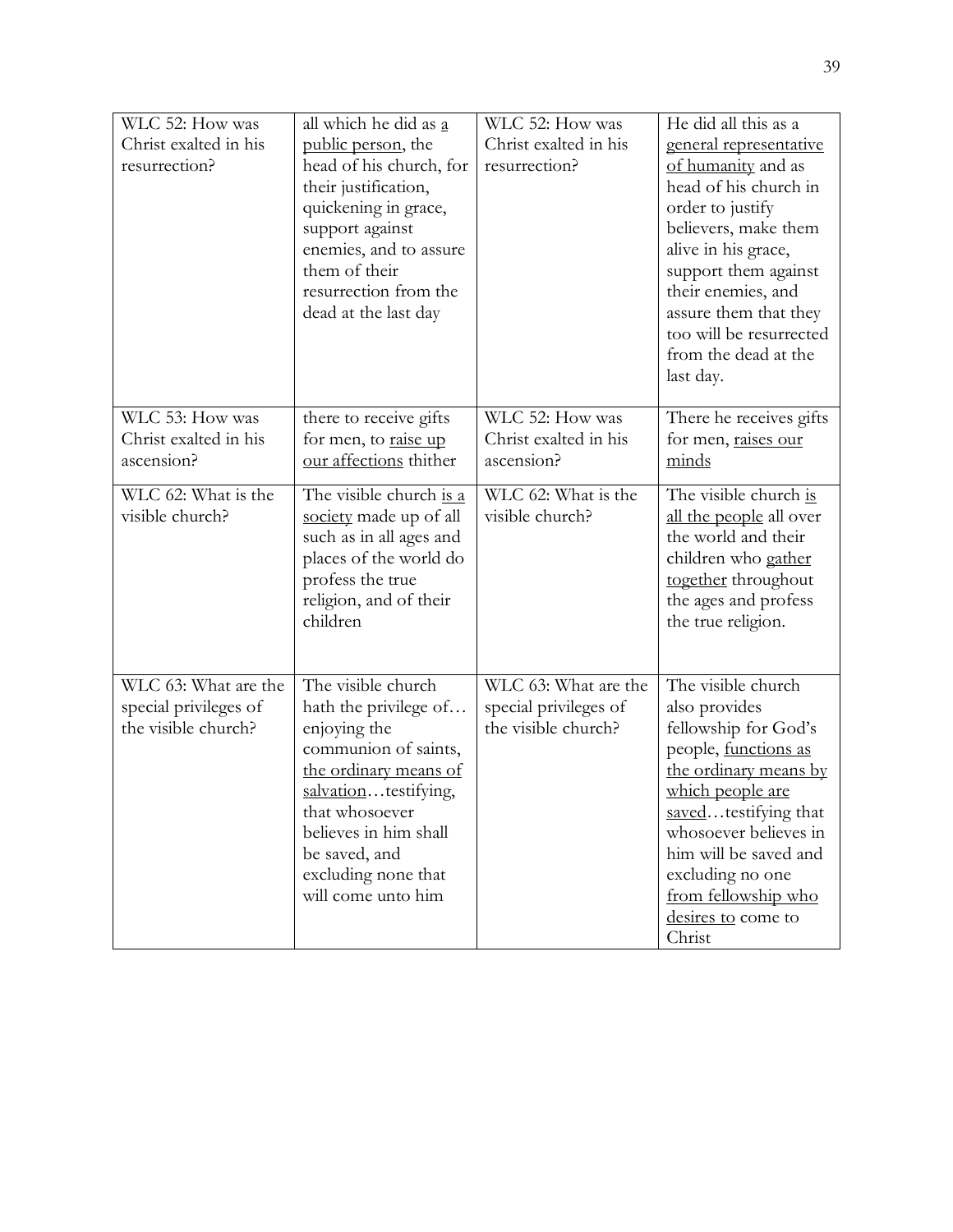| WLC 66: What is that<br>union which the elect<br>have with Christ?                                                                                 | The union which the<br>elect have with Christ<br>is the work of God's<br>grace, whereby they<br>are spiritually and<br>mystically, yet really<br>and inseparably,<br>joined to Christ as<br>their head and<br>husband; which is<br>done in their effectual<br>calling.                                         | WLC 66: What union<br>do the elect have with<br>Christ?                                                          | By their union with<br>Christ, the elect are<br>effectually called by<br>the work of God's<br>grace so that they are<br>spiritually and<br>mystically, but truly<br>and inseparably,<br>joined to Christ as<br>their head and<br>husband.                                                                                                                                                                                 |
|----------------------------------------------------------------------------------------------------------------------------------------------------|----------------------------------------------------------------------------------------------------------------------------------------------------------------------------------------------------------------------------------------------------------------------------------------------------------------|------------------------------------------------------------------------------------------------------------------|---------------------------------------------------------------------------------------------------------------------------------------------------------------------------------------------------------------------------------------------------------------------------------------------------------------------------------------------------------------------------------------------------------------------------|
| WLC 70: What is<br>justification?                                                                                                                  | Justification is an act<br>of God's free grace<br>unto sinners, in which<br>he pardoneth all their<br>sins, accepteth and<br>accounteth their<br>persons righteous in<br>his sight                                                                                                                             | WLC 70: What is<br>justification?                                                                                | Justification is the act<br>of God's free grace to<br>sinners, by which he<br>pardons all their sins<br>and accepts and looks<br>on them as if they<br>were righteous                                                                                                                                                                                                                                                     |
| WLC 81: Are all true<br>believers at all times<br>assured of their<br>present being in the<br>estate of grace, and<br>that they shall be<br>saved? | and, after the<br>enjoyment thereof,<br>may have it weakened<br>and intermitted,<br>through manifold<br>distempers, sins,<br>temptations, and<br>desertions; yet are they<br>never left without<br>such a presence and<br>support of the Spirit<br>of God as keeps them<br>from sinking into utter<br>despair. | WLC 81: Are all true<br>believers assured all<br>the time that they are<br>saved and are in a<br>state of grace? | and once they have it,<br>their assurance may be<br>weakened and<br>interrupted from<br>being afflicted by all<br>kinds of psychological<br>problems, from<br>sinning, from being<br>tempted, and from<br>losing the sense of<br>God's favor.<br>However, the Spirit of<br>God keeps believers<br>from complete despair<br>by never allowing<br>them to be without<br>some inner sense of<br>his presence and<br>support. |
| WLC 101: What is the<br>preface to the Ten<br>Commandments?                                                                                        | Wherein God<br>manifesteth his<br>sovereignty, as being<br><b>IEHOVAH</b>                                                                                                                                                                                                                                      | WLC 101: What is the<br>introduction to the<br>Ten Commandments?                                                 | In these words God<br>reveals his sovereign<br>being as LORD                                                                                                                                                                                                                                                                                                                                                              |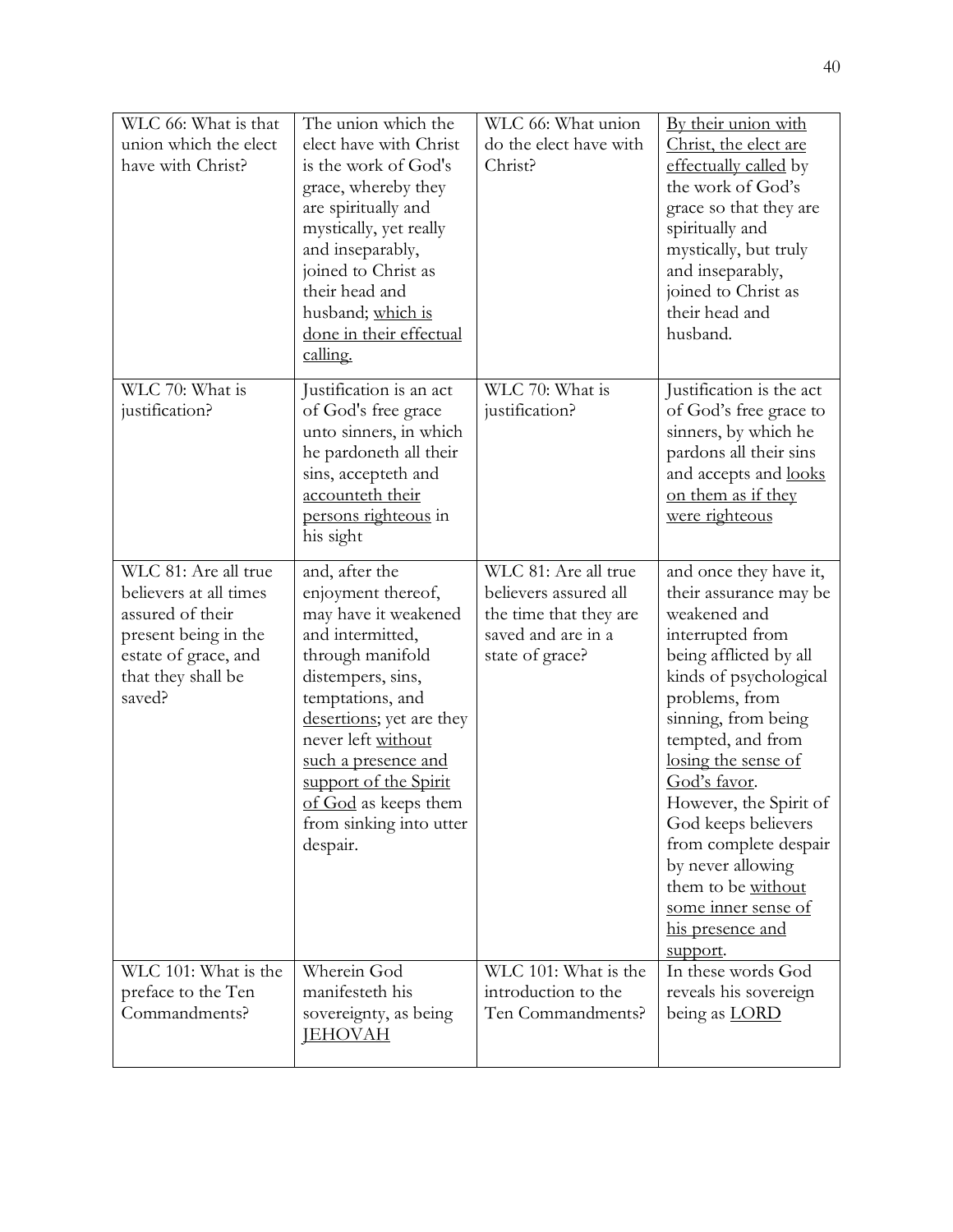| WLC 116: What is       | The fourth             | WLC 116: What does    | The fourth                      |
|------------------------|------------------------|-----------------------|---------------------------------|
| required in the fourth | commandment            | the fourth            | commandment                     |
| commandment?           | requireth of all men   | commandment           | requires all men to             |
|                        | the sanctifying or     | require?              | sanctify <u>or set apart</u> to |
|                        | keeping holy to God    |                       | God the times he has            |
|                        | such set times as he   |                       | established in his              |
|                        | hath appointed in his  |                       | word                            |
|                        | word                   |                       |                                 |
| WLC 142: What are      | man-stealing           | WLC 142: What         | kidnapping                      |
| the sins forbidden in  |                        | particular sins does  |                                 |
| the eighth             |                        | the eighth            |                                 |
| commandment?           |                        | commandment           |                                 |
|                        |                        | forbid?               |                                 |
| WLC 165: What is       | to be a sign and seal  | WLC 165: What is      | as a sign and seal of           |
| baptism?               | of ingrafting into     | baptism?              | our being joined to             |
|                        | himself and enter      |                       | Christ and of their             |
|                        | into an open and       |                       | making a public                 |
|                        | professed engagement   |                       | commitment that they            |
|                        | to be wholly and only  |                       | belong completely and           |
|                        | the Lord's             |                       | only to the Lord                |
| WLC 175: What is the   | The duty of            | WLC 175: What         | After receiving the             |
| duty of Christians,    | Christians, after they | should we do after we | Lord's supper, we               |
| after they have        | have received the      | have received the     | should think about              |
| received the sacrament | sacrament of the       | Lord's supper?        | our participation in            |
| of the Lord's supper?  | Lord's supper, is      |                       | the sacrament and               |
|                        | seriously to consider  |                       | whether we got                  |
|                        | how they have          |                       | anything out of it              |
|                        | behaved themselves     |                       |                                 |
|                        | therein, and with what |                       |                                 |
|                        | success                |                       |                                 |

| The Westminster Shorter Catechism |                        |                         |                        |
|-----------------------------------|------------------------|-------------------------|------------------------|
| Original Question                 | Original Answer        | <b>Modern Question</b>  | Modern Answer          |
| WSC 2: What rule                  | The Word of God,       | WSC 2: What             | The only authority for |
| hath God given to                 | which is contained in  | authority from God      | glorifying and         |
| direct us how we may              | the Scriptures of the  | directs how to glorify  | enjoying him is the    |
| glorify and enjoy him?            | Old and New            | and enjoy him?          | Bible, which is the    |
|                                   | Testaments, is the     |                         | word of God and is     |
|                                   | only rule to direct us |                         | made up of the Old     |
|                                   | how we may glorify     |                         | and New Testaments.    |
|                                   | and enjoy him.         |                         |                        |
| WSC 12: What special              | When God had           | WSC 12: What did        | After the creation     |
| act of providence did             | created man, he        | God's providence        | God made a covenant    |
| God exercise toward               | entered into a         | specifically do for man | with man to give him   |
| man in the estate                 | covenant of life with  | whom he created?        | life,                  |
| wherein he was                    | him                    |                         |                        |
| created?                          |                        |                         |                        |